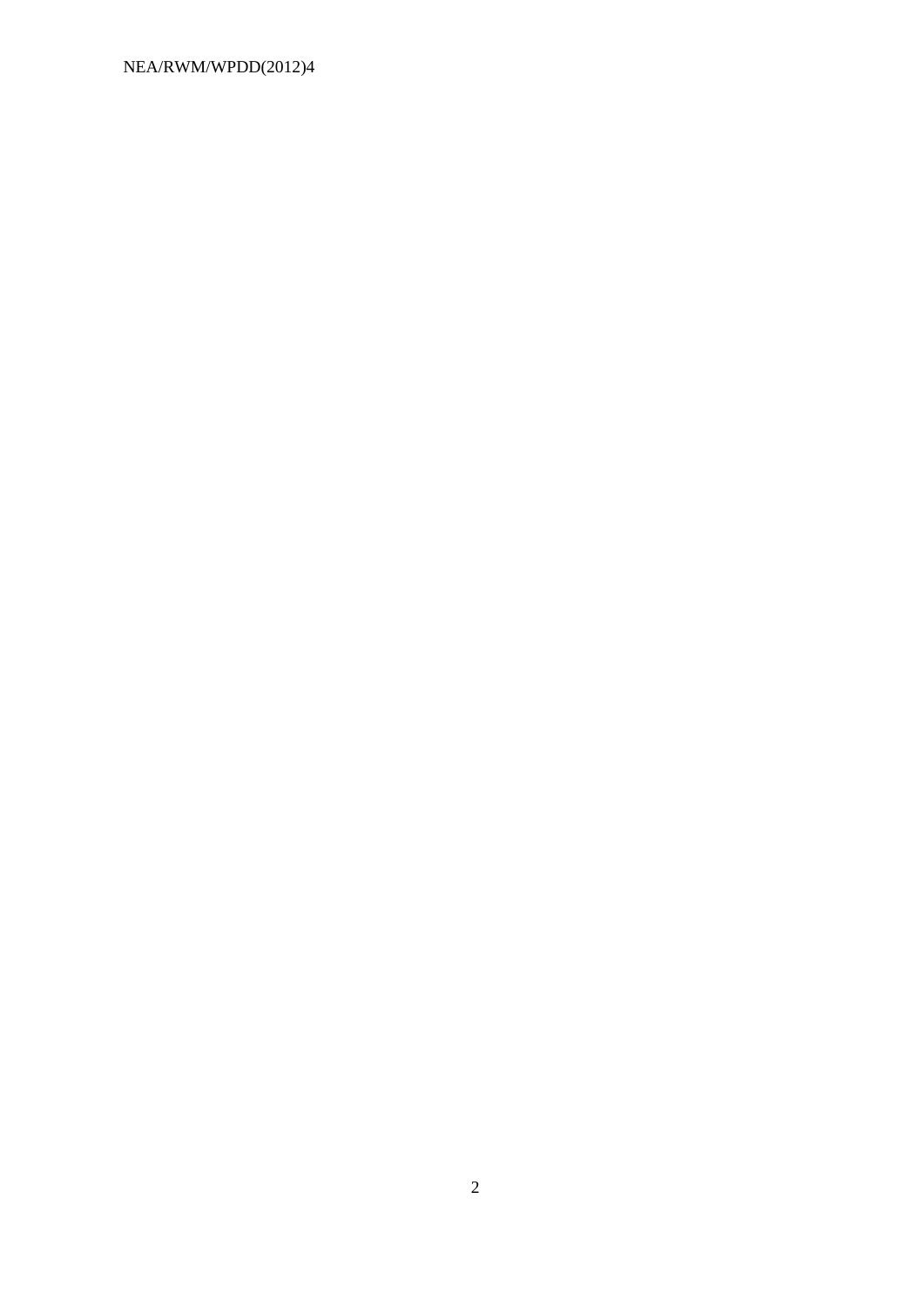# **TABLE OF CONTENTS**

| Annex A: | List of NEA Documents on Decommissioning and Dismantling         |  |  |
|----------|------------------------------------------------------------------|--|--|
| Annex B: | List of EC Documents on Decommissioning and Decontamination      |  |  |
| Annex C: | List of IAEA Publications on Decommissioning and Decontamination |  |  |

 $\sim 10^{10}$  km  $^{-1}$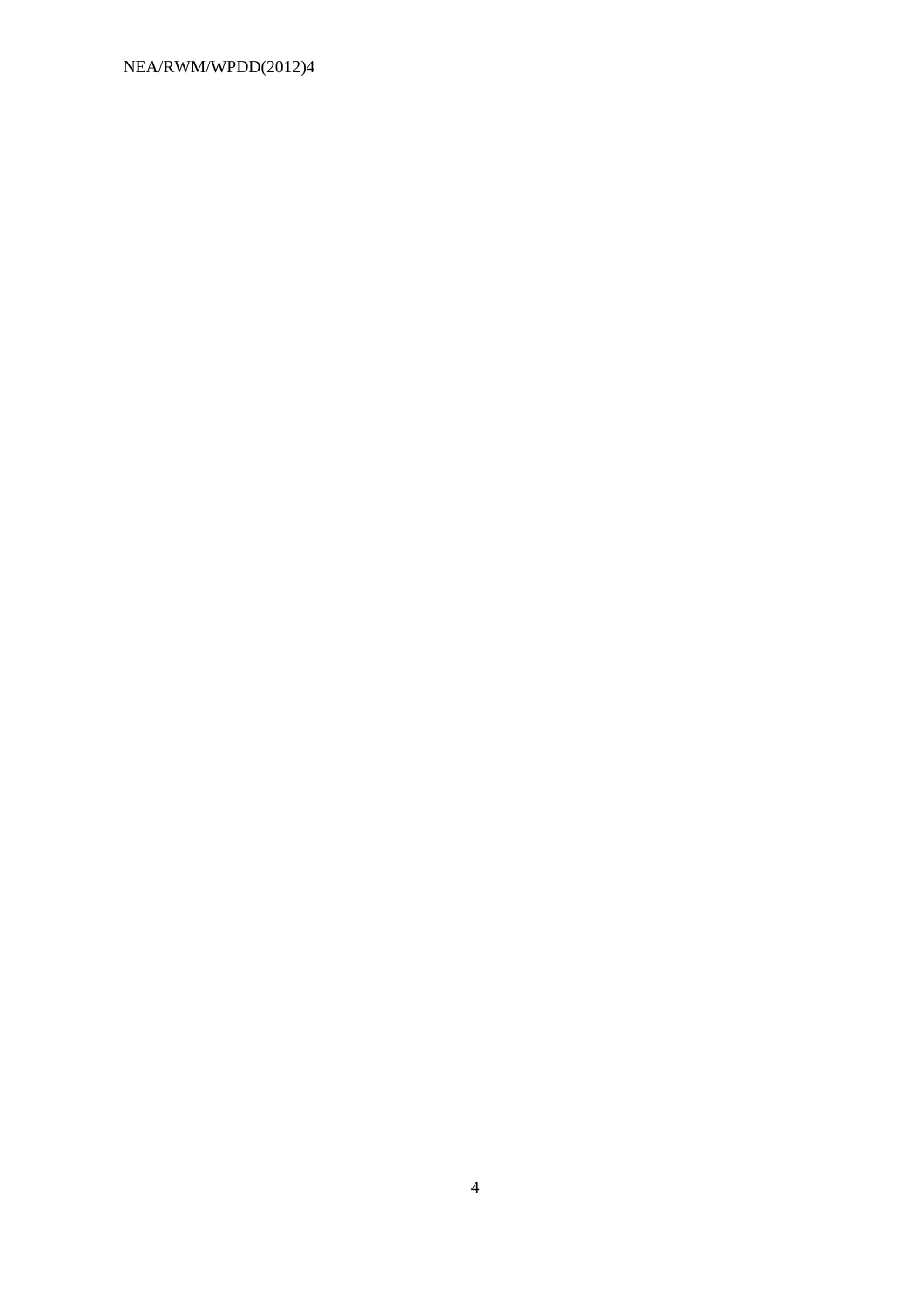# **GLOSSARY OF ACRONYMS**

| CND:            | Coordination Network on Decommissioning of Nuclear Installations, sponsored by<br>the European Commission Research Directorate-General             |
|-----------------|----------------------------------------------------------------------------------------------------------------------------------------------------|
| <b>CNRA:</b>    | Committee on Nuclear Regulatory Activities of the OECD/Nuclear Energy Agency.                                                                      |
| CPD:            | Co-operative Programme on Decommissioning reporting to the RWMC of the<br>OECD/Nuclear Energy Agency.                                              |
| <b>CRPPH:</b>   | Committee on Radiation Protection and Public Health of the OECD/Nuclear Energy<br>Agency.                                                          |
| CSNI:           | Committee on Safety of Nuclear Installations of the OECD/Nuclear Energy Agency.                                                                    |
| $D&D$ :         | Decommissioning and Dismantling.                                                                                                                   |
| DGENV:          | Directorate General of Environment of the European Commission.                                                                                     |
| <b>DGENER:</b>  | Directorate General of Energy of the European Commission (former DGTREN).                                                                          |
| EC:             | European Commission.                                                                                                                               |
| EGRA:           | NEA/CRPPH Expert Group on the Regulatory Application of Authorisation.                                                                             |
| EIA:            | Environmental Impact Assessment.                                                                                                                   |
| <b>EURATOM:</b> | The European Atomic Energy Community, is an international organization composed<br>the members of the European Union established on 25 March 1957. |
| IAEA:           | International Atomic Energy Agency.                                                                                                                |
| ISBN:           | International Standard Book Numbering system.                                                                                                      |
| NEA:            | Nuclear Energy Agency (OECD).                                                                                                                      |
| NDC:            | Nuclear Development Committee of the OECD/Nuclear Energy Agency.                                                                                   |
| NMSS:           | US Nuclear Regulatory Commission Office of Nuclear Material Safety and<br>Safeguards.                                                              |
| NPP:            | Nuclear Power Plant.                                                                                                                               |
| NRC:            | Nuclear Regulatory Commission (U.S.).                                                                                                              |
| PWR:            | Pressurized Water Reactor.                                                                                                                         |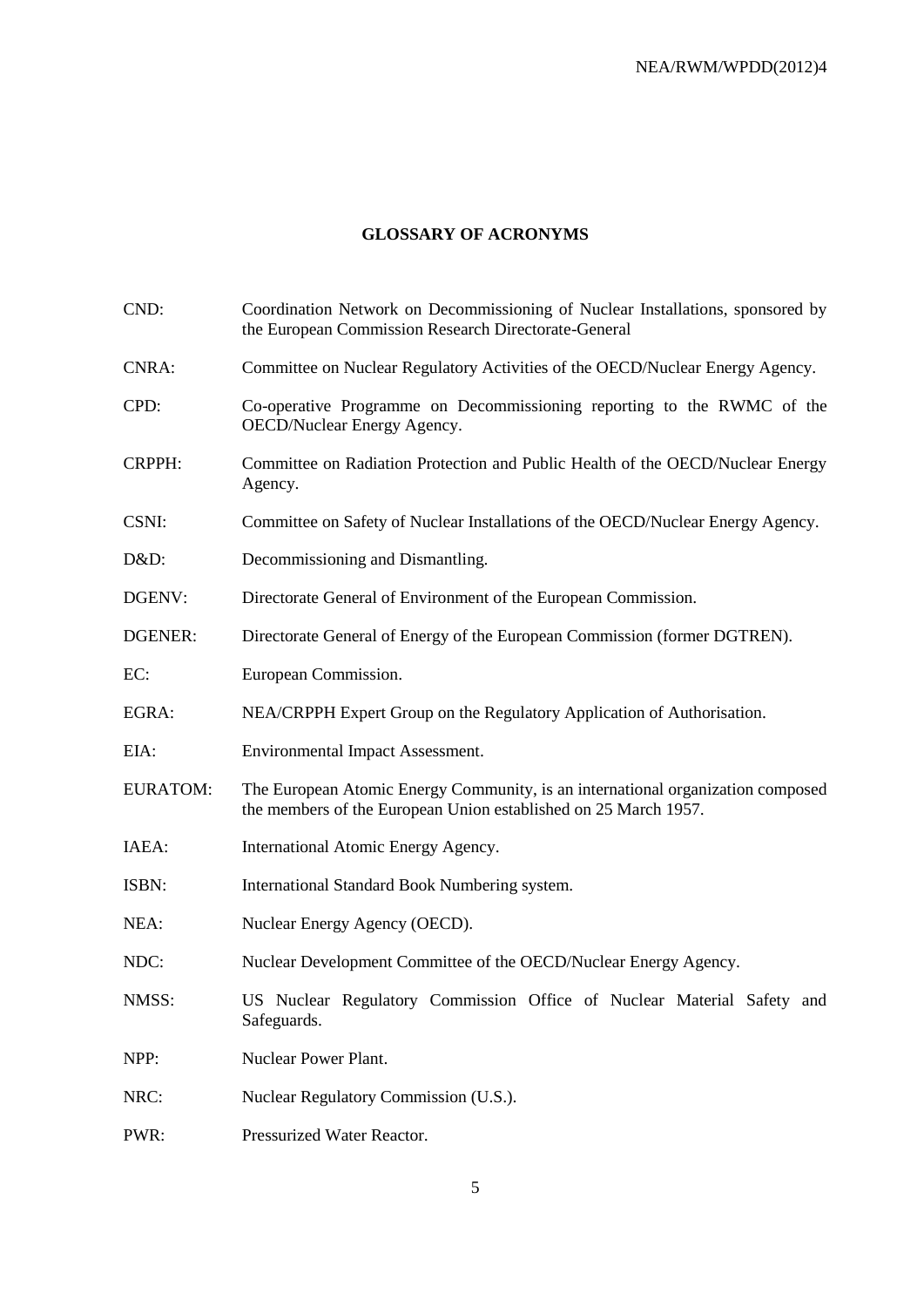| RPV:          | <b>Reactor Pressure Vessel.</b>                                                                                                                                                                                     |
|---------------|---------------------------------------------------------------------------------------------------------------------------------------------------------------------------------------------------------------------|
| <b>RWMC:</b>  | Radioactive Waste Management Committee of the OECD/Nuclear Energy Agency.                                                                                                                                           |
| <b>SEGHOF</b> | CSNI Special Expert Group on Human and Organizational factors, an international<br>group of experts in human and organisational matters reporting to the NEA's<br>Committee on the Safety of Nuclear Installations. |
| TEGDE:        | Technical Group on Decommissioning of the IAEA.                                                                                                                                                                     |
| TGDC:         | Task Group on Decommissioning Costs under the Co-operative Programme on<br>Decommissioning (CPD).                                                                                                                   |
| <b>TGSC</b>   | Task Group on the Safety Case under the WPDD.                                                                                                                                                                       |
| TND:          | Thematic Network on Decommissioning sponsored by the European Commission<br>Research Directorate-General.                                                                                                           |
| <b>USNRC:</b> | see NRC.                                                                                                                                                                                                            |
| WGIP:         | Working Group on Inspection Practices under the CNRA of the OECD/Nuclear<br>Energy Agency.                                                                                                                          |
| WPDD:         | Working Party on Decommissioning and Dismantling under the RWMC of the<br>OECD/Nuclear Energy Agency.                                                                                                               |
| WWER:         | Water Cooled Water Moderated Nuclear Power Reactor.                                                                                                                                                                 |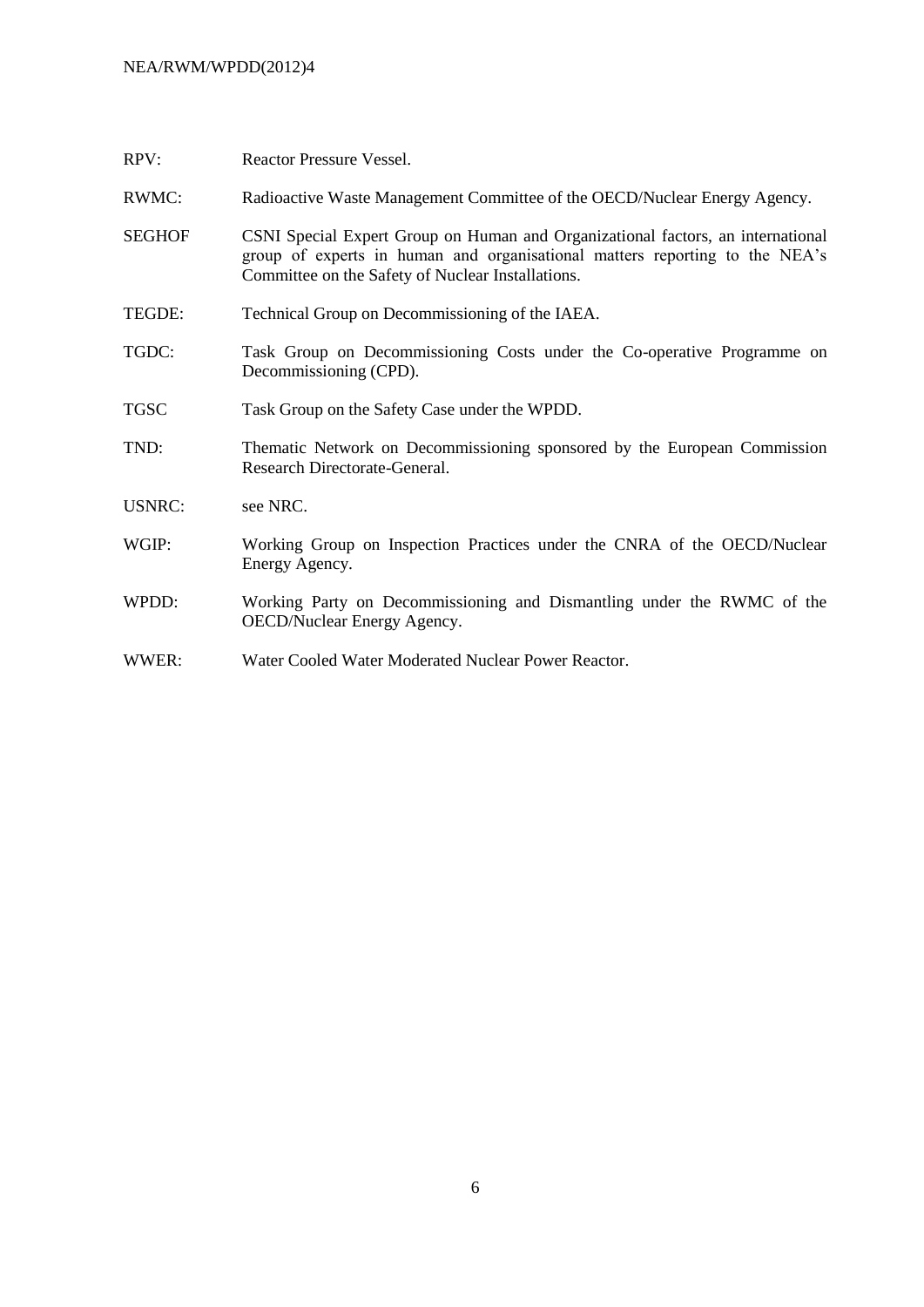## **INTRODUCTION**

#### **Background**

This document has been prepared by the Nuclear Energy Agency"s (NEA"s) Working Party on Decommissioning and Dismantling (WPDD) in collaboration with the European Commission's Directorate General for Energy (EC DG-ENER) and the International Atomic Energy Agency (IAEA). It is intended to assist the dissemination of information on international nuclear decommissioning and dismantling activities. The document is updated yearly and available to the wider public through the NEA website.

#### **Organisation of this document**

Following this Introduction, the document has two further chapters. The first is an Overview that describes the current aims, organisation and activities of the three main international organisations working in the field of nuclear decommissioning and dismantling (D&D), namely:

- Nuclear Energy Agency:
- European Commission; and
- International Atomic Energy Agency.

The final chapter consists of a 'D&D Map'. This catalogues current activities but its primary function is to guide the reader to useful sources of information on every aspect of D&D from policy through to implementation. It is cumulative in that the list of sources is extended at each yearly update. The D&D Map is subdivided into five main headings concerned with:

- policy;
- strategy;
- stakeholder information and involvement;
- transition phase after shutdown; and
- implementation.

Under each heading, the sources are listed as responses to a series of questions. For example, under the main heading of "Policy", the first question is What are the current and planned decommissioning policies in the individual countries?; the responses then show where this information might be obtained and any relevant ongoing activities.

The document also includes three appendices that list documents relating to D&D published by NEA, EC and IAEA. These appendices therefore present much the same information as the D&D Map, though in a different format.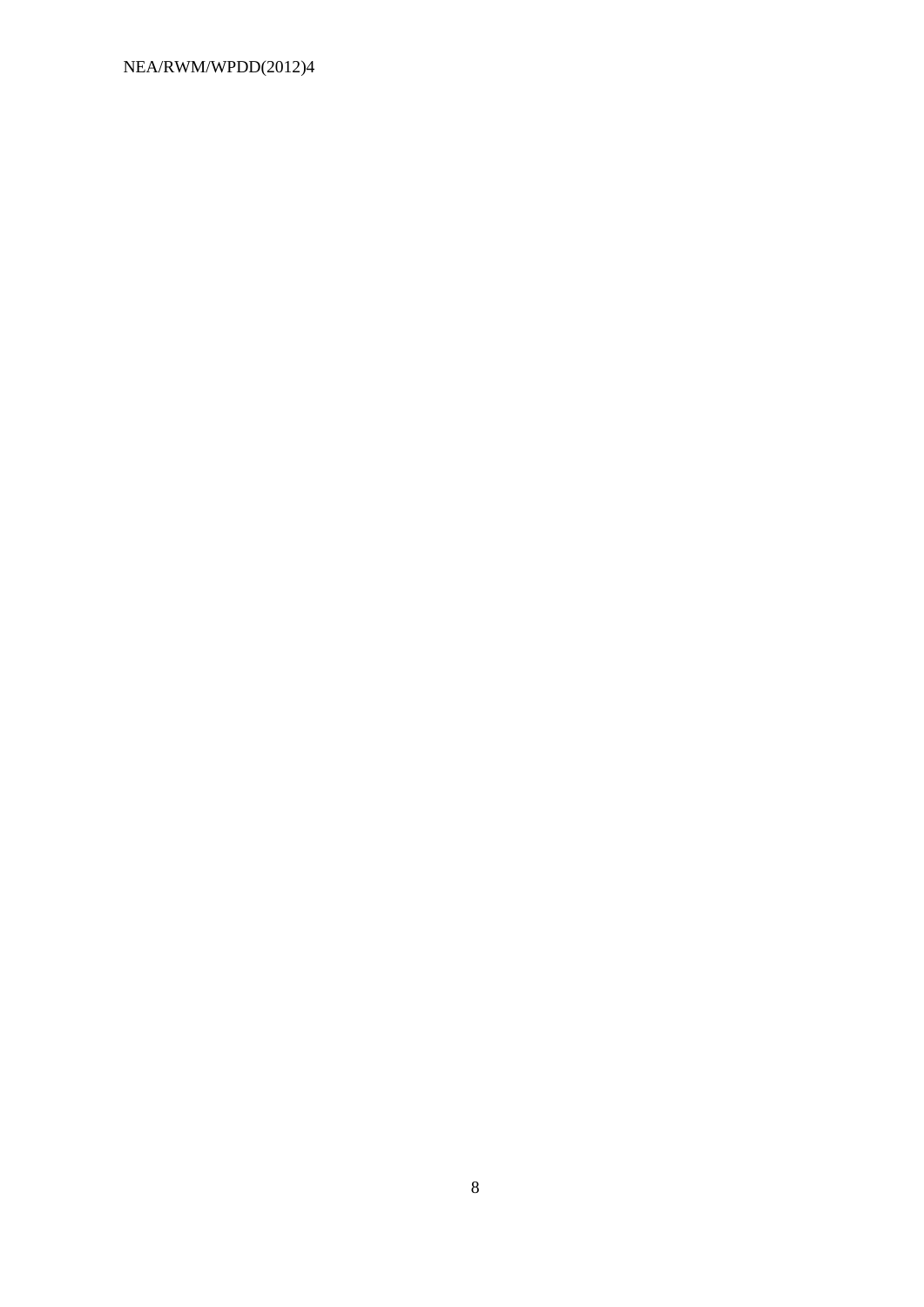## **OVERVIEW**

#### **OECD Nuclear Energy Agency (NEA)**

Within the NEA, decommissioning is discussed within several Standing Technical Committees, namely:

- Radioactive Waste Management Committee (RWMC) of which the WPDD forms a part.
- Committee on Nuclear Regulatory Activities (CNRA).
- Committee on Safety of Nuclear Installations (CNSI).
- Committee on Radiation Protection and Public Health (CRPPH).
- Nuclear Development Committee (NDC).

A complete list of NEA documents relating to D&D is presented in Appendix A. The NEA programme of work in the area of decommissioning includes the following:

### *Radioactive Waste Management Committee (RWMC)*

The RWMC is an international committee made up of senior representatives from regulatory authorities, radioactive waste management agencies, policy making bodies and research and development institutions. Its purpose is to foster international co-operation in the management of radioactive waste and radioactive materials amongst the OECD member countries. RWMC"s work in the field of D&D is progressed through two sub-groups:

- Working Party on Decommissioning and Dismantling (WPDD) was formed in 2001 to address the policy and regulatory aspects of decommissioning – see below. It is the only NEA Working Party that is fully concerned with decommissioning.
- The Forum on Stakeholder Confidence (FSC) was formed in 2000 and is charged with investigating and distilling the lessons that can be learnt from national and international experience regarding decision-making processes and avenues for stakeholder involvement in radioactive waste management (including D&D).

In addition, the Co-operative Programme for the Exchange of Scientific and Technical Information Concerning Nuclear Installation Decommissioning Projects (CPD<sup>1</sup>) works to share industrial, projectlevel experience among decommissioning projects – see below.

### *The Working Party on Decommissioning and Dismantling (WPDD)*

1

The Working Party on Decommissioning and Dismantling (WPDD) of the RWMC is the focus for the analysis of decommissioning policy, strategy and regulation within the NEA, including issues relating to the management of materials, the release of buildings and sites from regulatory control and associated costs and funding. It tracks decommissioning developments worldwide and develops

<sup>1.</sup> An overview of the work of the CPD is presented in *The NEA Co-operative Programme on Decommissioning A Decade of Progress* available at [http://www.nea.fr/html/rwm/reports/2006/nea6185](http://www.nea.fr/html/rwm/reports/2006/nea6185-decommissioning.pdf) [decommissioning.pdf.](http://www.nea.fr/html/rwm/reports/2006/nea6185-decommissioning.pdf)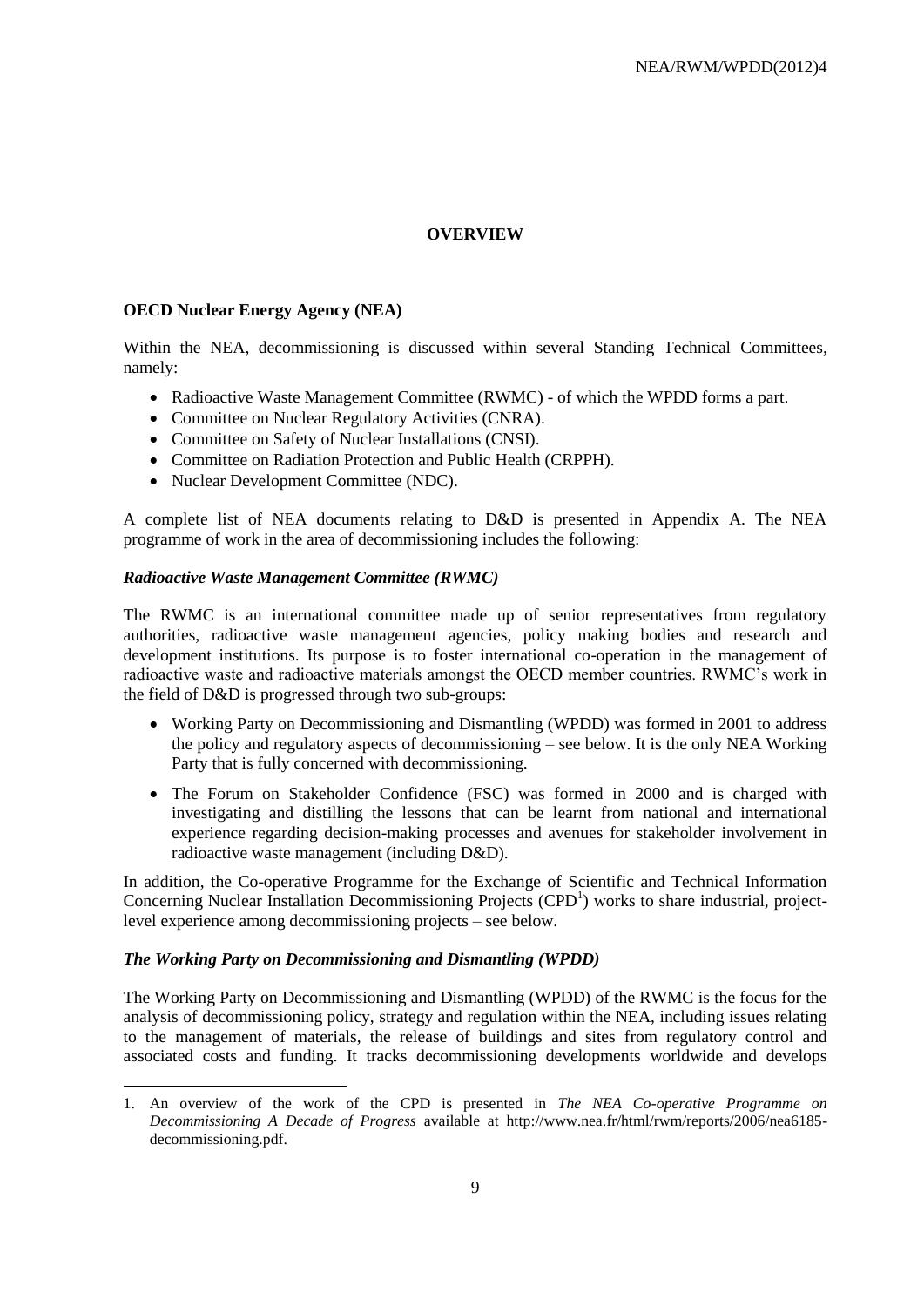reports and position papers on emerging issues. Its overarching aim is to contribute to the development of best practice through circulation of its reports and through dialogue between policy makers, practitioners, regulators, researchers and international organisations.

Beyond policy and strategy considerations, the WPDD"s programme of work also addresses practical considerations for implementation such as techniques for characterisation of materials, techniques and equipment for decontamination, cutting and dismantling - with and without remote operation.

The WPDD brings together senior experts in decommissioning from 19 OECD countries and from the European Commission and the IAEA. Its members include policy specialists, regulators, implementers, researchers and waste management specialists. The group meets once each year, either at NEA"s offices (Issy-les-Moulineaux) or at a host location that rotates among the member countries. Each meeting normally includes a topical session on an issue of special interest and a session focusing on the framework for decommissioning in the host country. Associated with this, the host country normally arranges a visit to a local decommissioning facility.

An important role of the WPDD is to facilitate the exchange of experience amongst its members and promote the further understanding of specific aspects. This is achieved through workshops and working sessions on issues of topical interest, through projects undertaken by task teams made up of experts from the participating organisations, and through collaboration with other groups working in the field of decommissioning. The latter include the NEA"s Cooperative Programme on Decommissioning (CPD) (see below), as well as decommissioning groups within the IAEA and the European Commission. WPDD also works closely with the NEA"s Forum on Stakeholder Confidence (FSC), to help develop the links between decommissioning, decision-making and public confidence and acceptance, and with the RWMC Regulators' Forum on regulatory issues that are of strategic interest. The current (and recent) work programme of the group includes issues ranging from regulation of decommissioning<sup>2</sup>, the release of materials and buildings from regulatory control<sup>3</sup>, stakeholder involvement in decommissioning<sup>4</sup>, as well as ongoing studies on the management of large components from decommissioning and on R&D and innovation needs in decommissioning.

### *Decommissioning Cost Estimation Group (DCEG)*

At the beginning of 2008 the WPDD established the Decommissioning Cost Estimation Group (DCEG), a specialist sub-group to foster the exchange of information and experience on the specific topic of estimating costs for decommissioning. In 2009 the group completed a study on the cost drivers and reporting requirements for decommissioning and in 2011 the *International Structure for Decommissioning Costing* as a joint initiative of the NEA, EC, and IAEA.

### *The NEA CPD Programme*

1

The NEA Co-operative Programme for the Exchange of Scientific and Technical Information Concerning Nuclear Installation Decommissioning Projects (CPD) is a joint undertaking involving 23 organisations actively executing or planning the decommissioning of nuclear facilities. There are in total 59 decommissioning projects participating in the programme, from 13 countries and the European Union. The objective of the CPD is to acquire and to share information from operational experience in the decommissioning of nuclear installations that is useful for future projects.

<sup>2.</sup> *Regulating the Decommissioning of Nuclear Facilities* (2008) [NEA No. 6401] (also in French).

<sup>3.</sup> *The Release of Materials and Buildings* (2008) [NEA No. 6403] (also in French).

<sup>4</sup>. *Stakeholder Issues and Involvement in Decommissioning Nuclear Facilities* (2007) [NEA No. 6320] (also in French).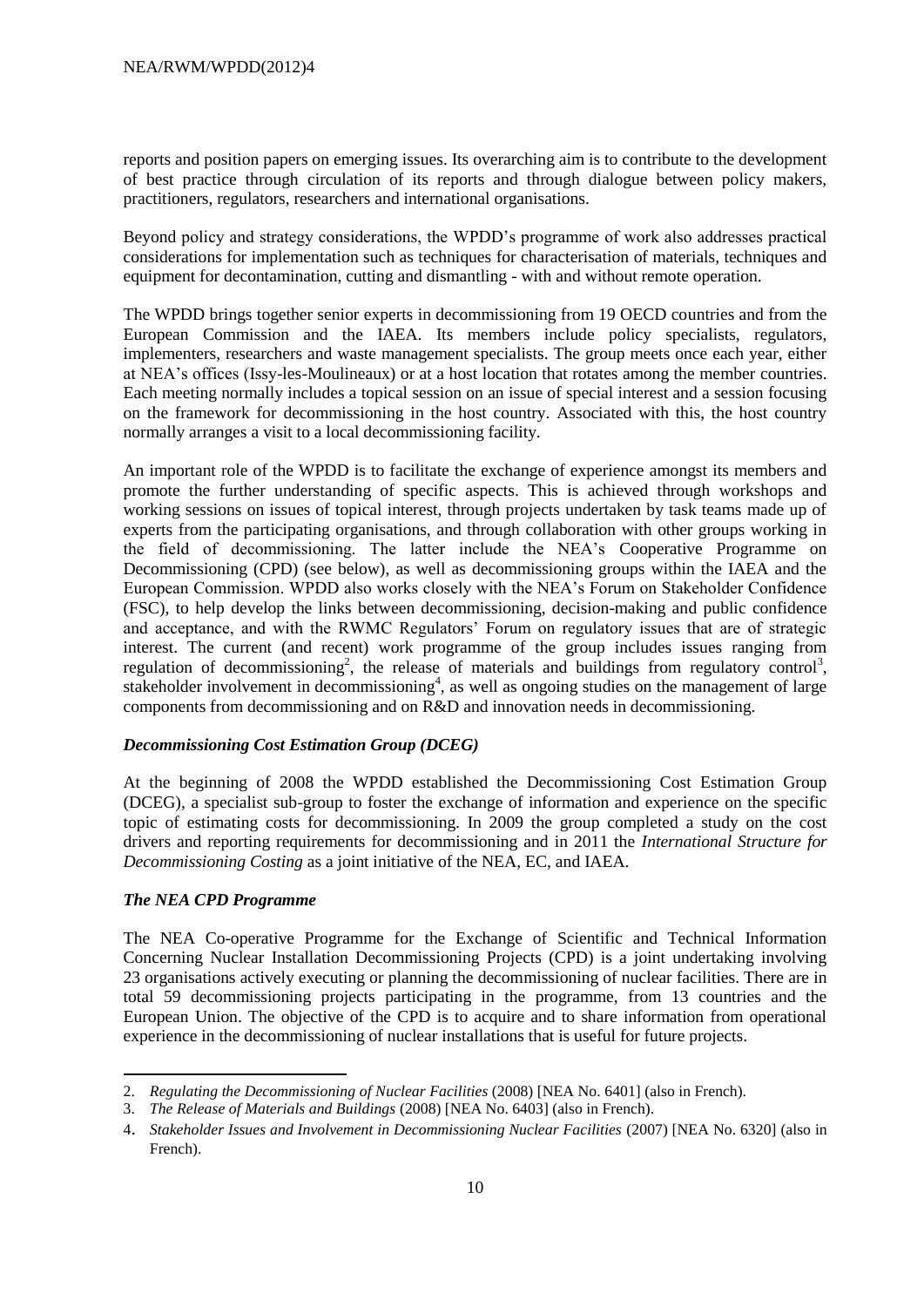#### *Committee on Nuclear Regulatory Activities (CNRA)*

The CNRA is an international committee made up of senior representatives from regulatory bodies. It was created in 1989 to guide NEA's programme concerning the regulation, licensing and inspection of nuclear installations with regard to safety. CNRA's work covers regulation of all nuclear activities including D&D.

#### *Committee on Safety of Nuclear Installations (CNSI)*

The Committee on the Safety of Nuclear Installations (CSNI) is made up of senior scientists and engineers, with broad responsibilities for safety technology and research programmes, and representatives from regulatory authorities. The CNSI was established to assist member countries in maintaining and further developing the scientific and technical knowledge base required to assess the safety of nuclear reactors and fuel cycle facilities including, of course, their decommissioning.

#### *Committee on Radiation Protection and Public Health (CRPPH)*

The CRPPH is made up of regulators and radiation protection experts, with the broad mission to provide timely identification of new and emerging issues, to analyse their possible implications and to recommend or take action to address these issues to further enhance radiation protection regulation and implementation. The regulatory and operational consensus developed by the CRPPH on these emerging issues supports policy and regulation development in Member countries, and disseminates good practice including decommissioning. The Committee"s work on the evolving system of radiological protection, independently and with the ICRP, and on stakeholder involvement in decision making are directly related to the release of sites, facilities and materials from radiological and regulatory control.

### *Nuclear Development Committee (NDC)*

The Committee for Technical and Economic Studies on Nuclear Energy Development and the Fuel Cycle, known generally as the Nuclear Development Committee (NDC), was established in 1977. It aims to provide authoritative, reliable information on nuclear technologies, economics, strategies and resources to governments for use in policy analyses and decision making. In terms of D&D, the committee has a particular interest in the financial implications of decommissioning nuclear facilities.

#### **European Commission (EC)**

-

At the centre of the European energy policy, approved by the Spring Summit of the European Council in 2007, lie three criteria: competitiveness, security of supply and sustainability. Already, nuclear energy is making a substantial contribution to the EU energy policy as part of the energy mix in currently 14 EU Member States, with 134 nuclear power plants in operation.<sup>5</sup>

Nuclear energy can only have a realistic chance to contribute substantially to the future energy mix in Europe if a high level of safety, the long-term management of radioactive waste and the financing of decommissioning are guaranteed.

<sup>5.</sup> See webpage European Nuclear Society [http://www.euronuclear.org/info/encyclopedia/n/nuclear-power](http://www.euronuclear.org/info/encyclopedia/n/nuclear-power-plant-europe.htm)[plant-europe.htm](http://www.euronuclear.org/info/encyclopedia/n/nuclear-power-plant-europe.htm) 21.12.2012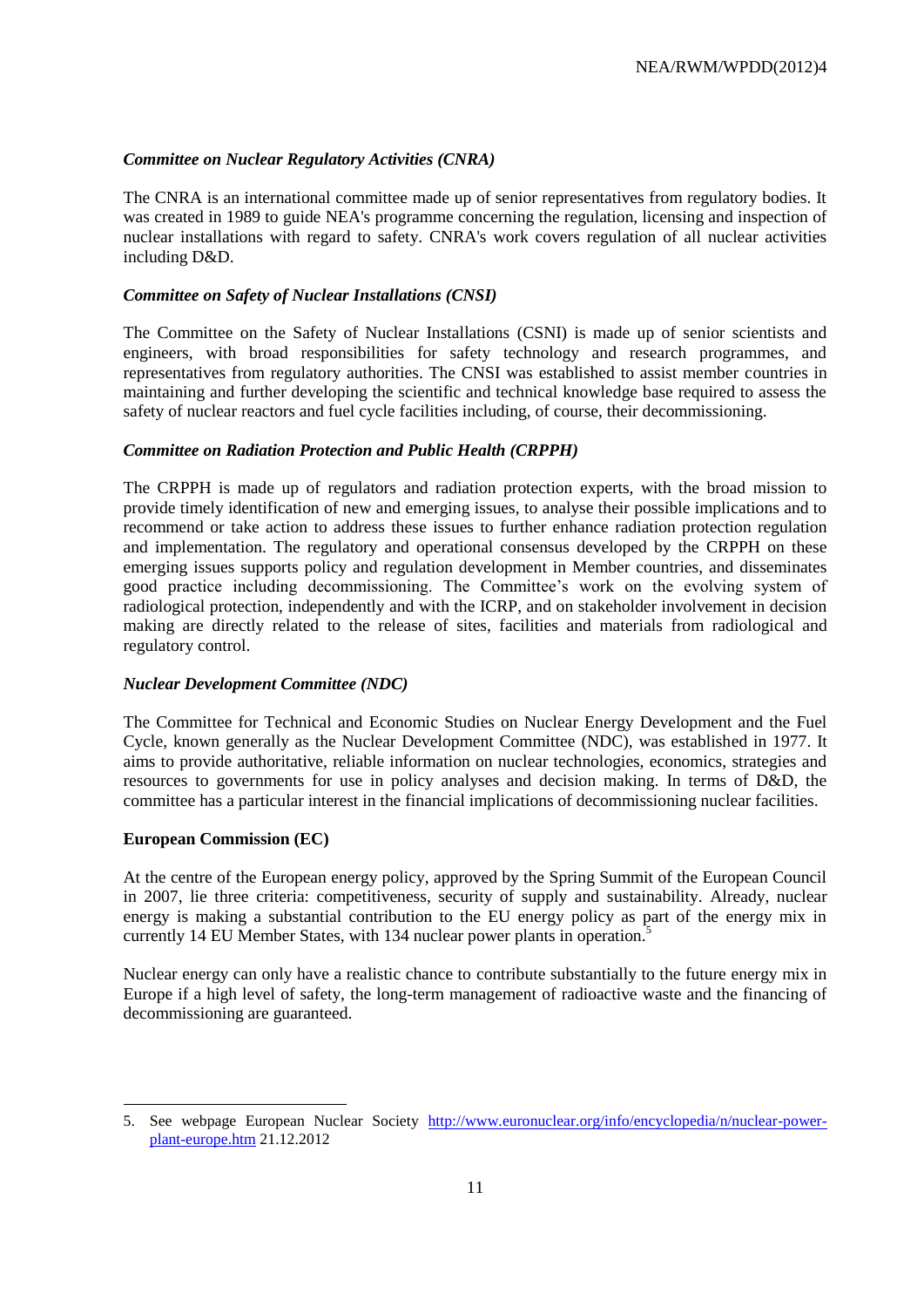## *Regulatory framework*

With the adoption by the European Council of the Nuclear Safety Directive<sup>6</sup> on 25 June 2009 a major step has been made for achieving a common legal framework and a strong safety culture in Europe. The Directive requires Member States in particular to set up and continuously improve national nuclear safety frameworks. The Directive enhances the role and independency of national nuclear regulatory authorities, confirming license holders the prime responsibility for nuclear safety. Member States are required to encourage a high level of transparency of regulatory actions and to guarantee regular independent safety assessments. This Directive applies to any civilian nuclear installation operating under a license as defined in Article 3(4) of the Directive at all stages covered by this license including the decommissioning of the nuclear installation.

Council Directive 2011/70/Euratom of 19 July 2011 establishing a Community framework for the responsible and safe management of spent fuel and radioactive waste complements the safety directive in proposing safety standards for the management of spent fuel and radioactive waste from nuclear power plants as well as from medicine or research. The Member States have to transpose the Directive into national law before 23rd August 2013. In the Directive '*radioactive waste management'* means all activities that relate to handling, pre-treatment, treatment, conditioning, storage, or disposal of radioactive waste excluding off-site transportation. By this definition D&D falls within the scope of the Council Directive.

The EC has set up an EU legally binding and enforceable framework to ensure that all Member States will apply the common standards developed in the context of the IAEA for all stages of spent fuel and radioactive waste management up to final disposal. It imposes on Member States to draw up national programmes for the management of spent fuel and radioactive waste that have to be notified to the EC, for the first time not later than  $23<sup>rd</sup>$  August 2015. It establishes information to the public and public involvement in the decision making process.

The focus of the European Commission's activities in the field of decommissioning is fully inscribed in the aforementioned context. Decommissioning has become an industrial reality and it is anticipated that approximately one third of the 134 nuclear power reactors operating within the EU will be in decommissioning by 2025.

The work of the European Commission has shifted accordingly from supporting technological R&D projects towards the financing of decommissioning and the management of the required decommissioning funds as well as the implementation of an assistance programme in three EU Member States for the decommissioning of old Soviet design reactors. Also, through the Directorate General *EuropeAid* Development *& Cooperation (DEVCO)*, the EU is supporting the decommissioning of nuclear installations in countries like Ukraine, Russia and Kazakhstan.

The Commission is committed to reporting on a regular basis to the European Parliament and the Council on the progress in the field of EU decommissioning policy and the implementation of the decommissioning assistance programme in the three EU Member States.

A list of EC documents on D&D is provided in Appendix B.

Ongoing and recently completed initiatives are described in the paragraphs that follow.

1

<sup>6.</sup> OJ L 172/18, 2.7.2009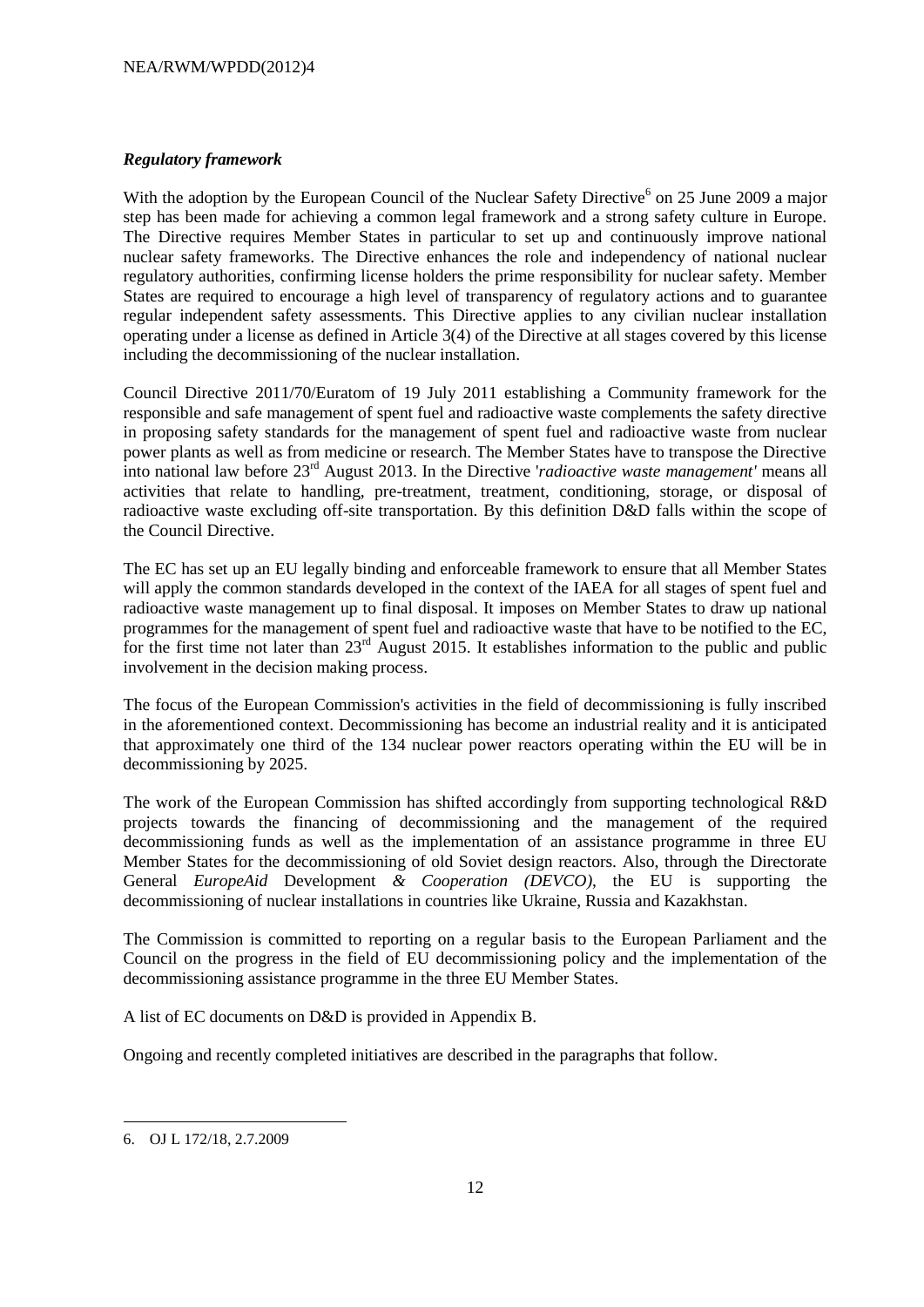#### *Decommissioning Recommendation and 2nd Report*

In the context of the EC Directive concerning the rules for the internal market in electricity<sup>7</sup>, nuclear decommissioning funding schemes within the EU became subject to high level political discussions. Concerns were expressed as to the possible adverse effects of the misuse of financial resources earmarked for decommissioning of nuclear plants and the management of waste. An inter-institutional statement in July 2003<sup>8</sup> set the ground for Community action, highlighting the need for adequate financial resources for decommissioning and waste management activities to be available for the purpose for which they have been established and to be managed with full transparency. After the publication of a first report<sup>9</sup> by the Commission on this issue, the EC published a recommendation on the management of financial resources in  $2006<sup>10</sup>$  in order to propose measures to address these concerns.

The second report<sup>11</sup> and its related working document<sup>12</sup> published at the end of 2007 goes beyond the content of the first report. It covers also research reactors as well as other fuel cycle facilities and provides more details on the management and use of financial resources earmarked for decommissioning in the EU. The second report presents information on

- funding arrangements
- decommissioning cost estimation
- adequacy of financial resources
- use of decommissioning funds
- transparency

and compares funding practices in the Member States with the Commission Recommendation. The first and second report with their corresponding working documents and the Commission Recommendation can be found on the Europa website under:

[http://ec.europa.eu/energy/nuclear/publications/decommissioning\\_en.htm.](http://ec.europa.eu/energy/nuclear/publications/decommissioning_en.htm)

The follow-up of the findings from the second report and the further use of the Commission Recommendation were addressed by the EC with the support of the Decommissioning Funding Group (DFG). The DFG is an expert group with nominated representatives from all EU Member States, created to assist the EC in the development of its decommissioning policy. The EC and DFG have jointly elaborated a Guide to have a commonly agreed interpretation of the Commission Recommendation as well as for its practical implementation. Following the finalisation of the Guide a Member State consultation process has been launched to assess the alignment of the Member States practices in the management of decommissioning funds with the Recommendation. The results of this consultation will form the basis for the  $3<sup>rd</sup>$  report from the Commission to the Council and Parliament foreseen for mid 2012.

1

<sup>7.</sup> Directive 2003/54/EC of the European Parliament and of the Council of 26 June 2003 concerning common rules for the internal market in electricity and repealing Directive 96/92/EC.

<sup>8.</sup> OJ L 176, 15.7.2003.

<sup>9.</sup> Report on the use of financial resources earmarked for the decommissioning of nuclear power plants, COM(2004) 719, 26.10.2004.

<sup>10.</sup> Commission Recommendation on the management of financial resources for the decommissioning of nuclear installations, spent fuel and radioactive waste, OJ L 330/31, 28.11.2006.

<sup>11.</sup> Second report on the use of financial resources earmarked for the decommissioning of nuclear installations, spent fuel and radioactive waste, COM(2007) 794 final, 12.12.2007

<sup>12.</sup> Commission Staff Working Document *EU Decommissioning Funding Data*, SEC(2007) 1654, 12.12.2007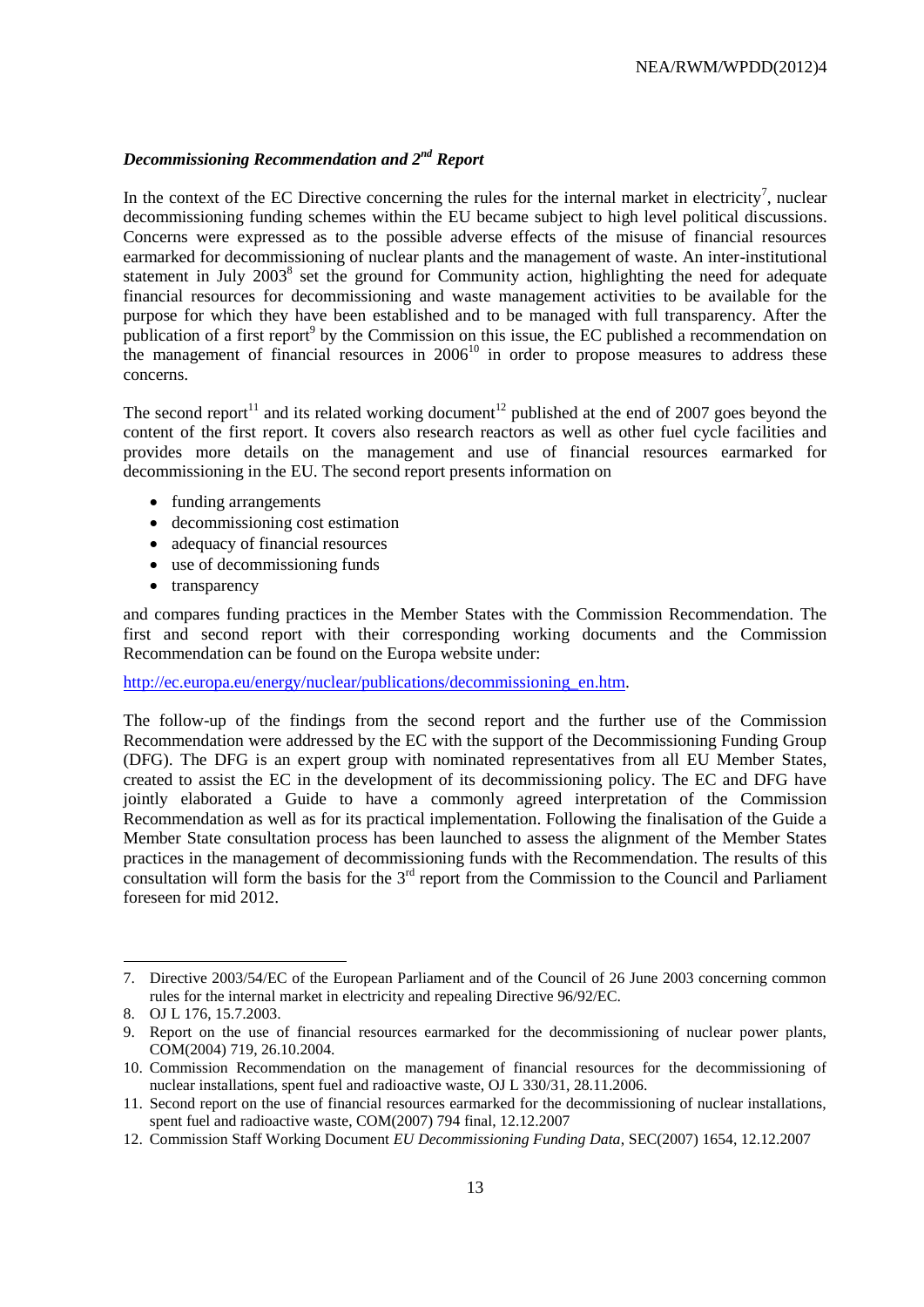## *Decommissioning Cost Estimation Group (DCEG)*

The adequacy of financial resources to be set aside for decommissioning, spent fuel and waste management can only be assessed based upon a sound and reliable estimation of the required costs. This is why the Commission is actively contributing to the DCEG of the NEA and in particular to the project the *International Structure for Decommissioning Costing* (see above).

### *EU Nuclear Decommissioning Assistance Programme*

In addition to elaborating with the Member States a common understanding on the financing of decommissioning the EC implements the Nuclear Decommissioning Assistance Programme in three Member States. This programme provides financial support to Lithuania, Slovakia and Bulgaria based on the Treaty of Accession. The Treaty foresees early closure and subsequent decommissioning of Ignalina Unit 1&2 (Lithuania), Bohunice V1 Unit 1&2 (Slovakia) and Kozloduy Unit 1-4 (Bulgaria). Because this early closure represents exceptional financial burden not commensurate with the size of economic strength of each country, financial support of the European Union is provided. The financial support includes:

- projects for decommissioning and waste management; and
- projects in the energy sector to mitigate the closure consequences (ex. replacement capacity for electricity production, energy efficiency measures …).

The overall financial support for the three programmes totals some  $\epsilon$  2 830 million. This covers the EU support for Lithuania, Slovakia and, following the adoption in July 2010 of a new legal basis for the extension of financial support after 2009 to the Kozloduy Programme, also for Bulgaria up to 2013, the end of the current EU financial perspective.

Regarding the further financial EU assistance beyond 2013, the EC has made a proposal in November 2011 for additional €500 million to support the decommissioning in Bulgaria, Lithuania and Slovakia. These funds will contribute to the continuation of safe decommissioning of the nuclear power plants Kozloduy, Ignalina and Bohunice. This new financial assistance should support the efforts of the three Member States who are ultimately responsible for nuclear safety, including the financing of decommissioning. The Union assistance for decommissioning of nuclear power plants aims at reaching an irreversible state in the decommissioning process and eliminating the major source of radiological hazard.

### *Technical studies related to decommissioning*

The EC has completed several technical studies related to decommissioning in support of its activities. The final reports on the following studies are also available at the above mentioned EUROPA website:

- Analysis of factors influencing the selection of strategies for decommissioning of nuclear installations.
- Inventory of best practices in the decommissioning of nuclear installations.
- Comparison among different decommissioning funds methodologies for nuclear installations.
- Analysis of environmental, economic and social issues related to the decommissioning of nuclear installations.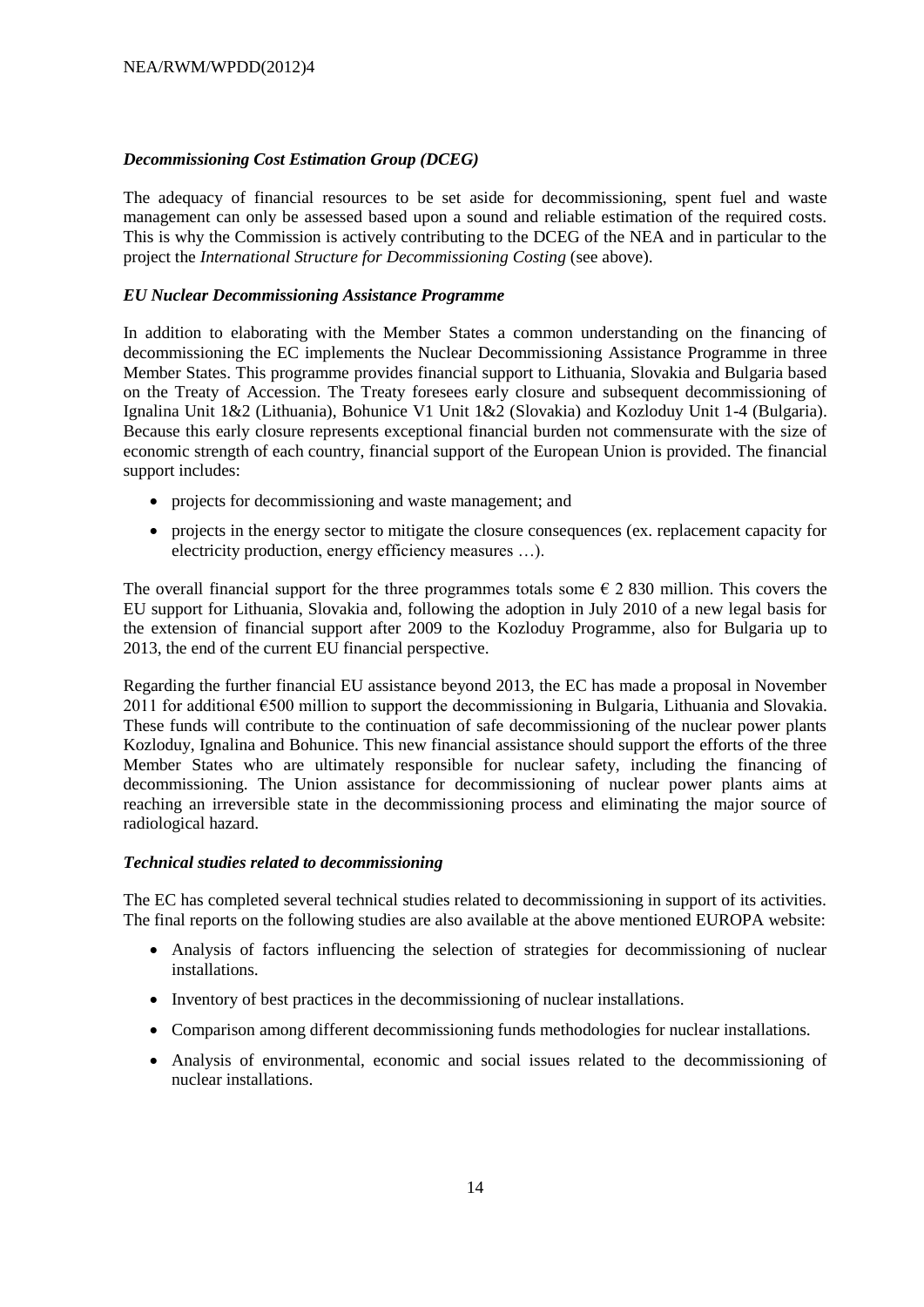#### *Research related activities on decommissioning*

The research-related activities on decommissioning were carried out within the Framework Programme for the European Union's research, technological development and demonstration. These activities represented a long-standing effort in this area, started in the early Eighties. Two networks completed their work in recent years. The first one was the *Thematic Network on Decommissioning* involving some fifty organisations and that covered all aspects specific to decommissioning, from technological to legal or strategic issues. The second one was the *Project EC Decommissioning Information Network*<sup>13</sup>, which integrated previously created databases on decommissioning costs and tools in a single platform accessible via Internet. Both activities were part of the *Coordination Network on Decommissioning of Nuclear Installations* – see *[http://ec-cnd.net](http://ec-cnd.net/)* – which was sponsored by the EC.

#### **International Atomic Energy Agency (IAEA)**

The International Radioactive Waste Technical Committee (WATEC) is a working group of senior international experts in radioactive waste management, decommissioning and environmental remediation, with particular emphasis on strategies, implementation, technologies and methodologies.

WATEC advises the IAEA Secretariat on programme activities and directions related to radioactive waste management and decommissioning strategies and implementation for radioactive waste from all past and present sources and activities. WATEC also provides a forum for information and knowledge sharing on national and international programmes development in these areas.

WATEC Members come from various types of organizations having responsibilities for different aspects of radioactive waste management: waste management authorities, waste generators, research institutes, regulatory bodies, government ministries and waste disposal organizations. It is geographically diverse and contains members from countries having a range of uses of nuclear and radioactive materials for electricity generation and nuclear applications. Its members have expertise in management of wastes from their arising through disposal, including management of wastes arising from decommissioning of nuclear facilities and management of disused sealed radioactive sources.

To facilitate international coordination, representatives of the OECD Nuclear Energy Agency and the European Commission are invited to attend WATEC meetings as observers.

In parallel, the Waste Safety Standards Committee (WASSC) is a standing body of senior experts in the safety of radioactive waste management. WASSC advises on the overall programme for the development, review and revision of standards relating to radioactive waste safety (i.e. waste management, waste treatment and safety of disposal facilities, and decommissioning). Its objective is to achieve consensus, quality, coherence and consistency in the development of international standards for radioactive waste safety.

#### *Safety Standards*

1

The IAEA has a long-standing comprehensive programme of work on decommissioning and has published a number of safety standards and technical reports on various aspects of decommissioning of facilities using radioactive material. The decommissioning safety standards include:

<sup>13.</sup> The European Thematic Network on Decommissioning of Nuclear Installations [\[http://www.ec-tnd.net/\]](http://www.ec-tnd.net/)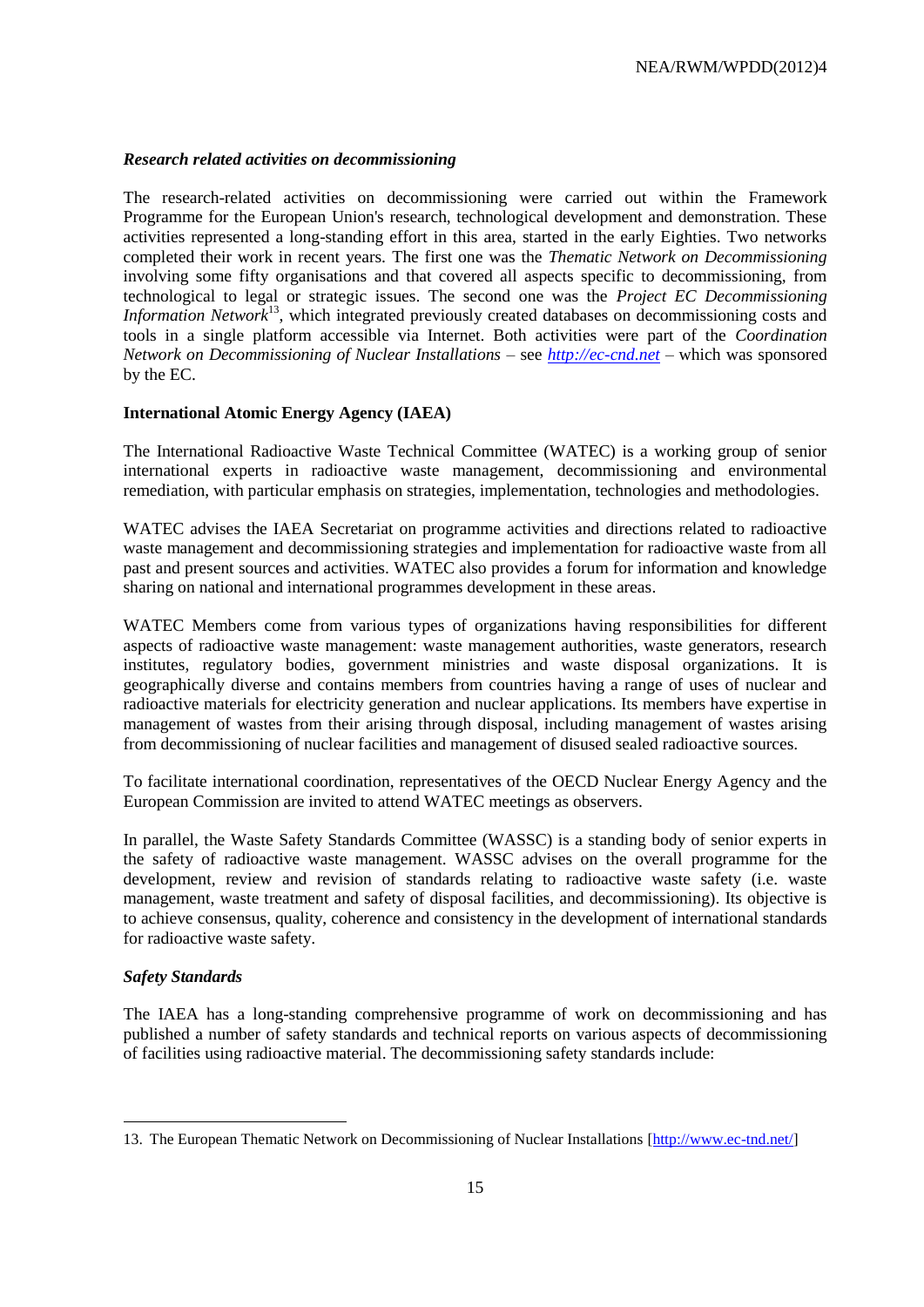- Safety Requirements, *Decommissioning of Facilities Using Radioactive Material* (WS-R-5), which was published in 2006.
- Safety Guide, *Decommissioning of Nuclear Power Plants and Research Reactors* (WS-G-2.1), which was published in 1999.
- Safety Guide, *Decommissioning of Medical, Industrial, Research Facilities* (WS-G-2.2), which was published in 1999.
- Safety Guide, *Decommissioning of Nuclear Fuel Cycle Facilities* (WS-G-2.4), which was published in 2001.
- Safety Guide, *Release of Sites from Regulatory Control upon Termination of Practices* (WS-G-5.1), which was published in 2006.
- Safety Guide, *Safety Assessment for Decommissioning of Facilities Using Radioactive Material*  (WS-G-5.2), which was published in 2008.
- Safety Guide, *Application of the Concept of Exclusion, Exemption and Clearance* (RS-G-1.7), which was published in 2004.

The Safety Requirements, as well as, the three safety guides, WS-G-2.1, WS-G-2.2 and WS-G-2.4, are currently undergoing revision.

## *International Decommissioning Network (IDN)*

The IDN was established in 2007 to coordinate and build efforts aimed at assisting Member States in the sharing of practical decommissioning knowledge and thereby improving their ability to undertake decommissioning work. Within the IDN, implementing, regulatory and research organizations involved in decommissioning and agree to share their experience. IDN facilitates several training events each year, which are directed mainly at young professionals taking up decommissioning responsibilities. In 2011 these included:

- A training course on decommissioning and environmental remediation at Argonne National Laboratories;
- Workshops on the cleanup of uranium handling facilities (South Africa), cutting technologies for decommissioning (Germany) and on the use of gamma scanning technology for characterisation and visualisation in decommissioning (France); and
- Scientific visits to France on large component strategic management and size reduction and to Slovakia on decommissioning of small nuclear facilities.

### *Other Recent and Forthcoming D&D initiatives*

- In 2006, the Agency initiated the Research Reactor Decommissioning Demonstration ("R2D2") Project to assist Member States in planning and implementation of safe decommissioning of research reactors. The R2D2 project aims to demonstrate in particular the application and use of the Agency"s safety standards and best practices during the actual decommissioning of facilities from the planning stage through to the termination of decommissioning.
- Following the successful completion of the international project on Evaluation and Demonstration of Safety of Decommissioning of Nuclear Facilities (DeSa project, 2004 - 2007), in 2008 the IAEA launched the follow-up international project on the Use of Safety Assessment Results in the Planning and Implementation of Decommissioning ("FaSa")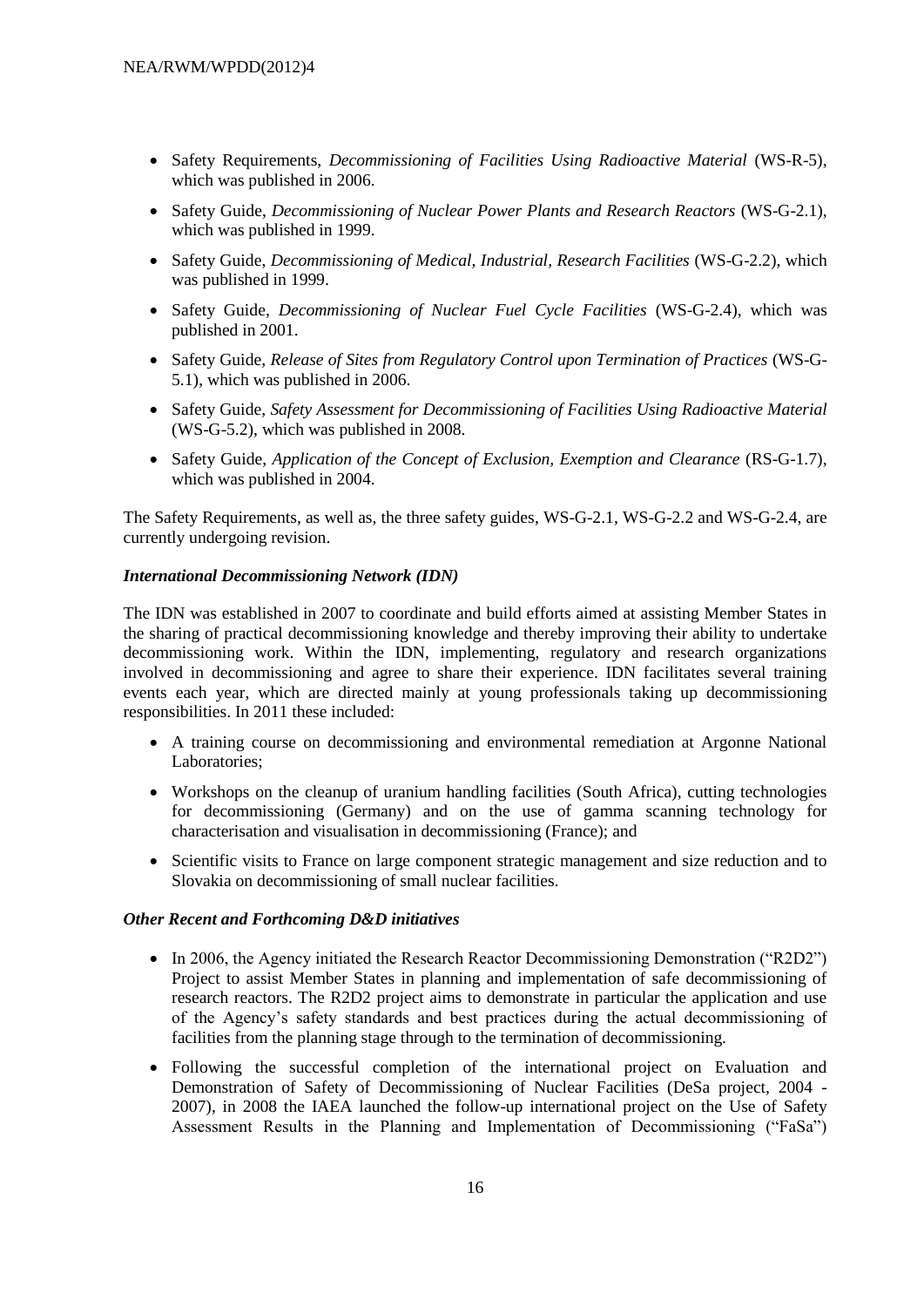[\(http://www-ns.iaea.org/tech-areas/waste-safety/fasa/\)](http://www-ns.iaea.org/tech-areas/waste-safety/fasa/). The final plenary meeting of the FaSa project took place in November 2011 and the final project report is now in preparation.

- In February 2006, the IAEA initiated a new project on providing technical assistance to Iraq. The objective of the project is to assist the Government of Iraq with the evaluation and decommissioning of the facilities that have used radioactive material in the past and were damaged by the Gulf wars and subsequent looting. The Agency project has progressed well and continued support is being given by experts from France, Germany, Italy, UK, Spain, South Africa, Canada, United Kingdom, Ukraine and the USA. Project information and results are available on the Agency"s website. A draft nuclear law was been prepared in 2008, as well as regulations covering decommissioning, radiation protection and waste management. The project has enabled Iraqi experts to draft policy and strategy documents for the management of radioactive waste. In addition, the Government of Iraq has begun decommissioning a few lightly contaminated sites in line with the prioritisation of decommissioning activities agreed in 2007. Support for these decommissioning activities is provided to Iraq via a practical training programme in decommissioning, radiation protection, waste management and waste disposal.
- As part of its wider programme of technical assistance to Member States, IAEA is providing support in the planning for decommissioning of NPPs, research reactors, fuel cycle and other radiological facilities. This assistance is organised at a regional and country specific basis. The ain current projects are RER/9120 ("Supporting decommissioning implementation for facilities using radioactive material") and TC project INT/9175 ("Promoting safe and efficient cleanup of radioactively contaminated facilities and sites"). These projects provide assistance to operators and regulators in a number of Member States with facilities that will require being decommissioned, comprising training workshops and expert missions to advise on specific aspects or facilities. Country-specific advice is organised through national projects [\(http://www-tc.iaea.org/tcweb/default.asp\)](http://www-tc.iaea.org/tcweb/default.asp).
- In response to increased requests from the decommissioning industry for independent technical reviews, the Agency has launched a new review service for planned and ongoing decommissioning projects. Designed to complement the Agency"s OSART service, the international decommissioning review service will provide an independent review of the activities associated with the planning and implementation of decommissioning in accordance with the international safety standards, other relevant recommendations and good practice in Member States. The first review was performed at the Bradwell site (Magnox NPP) in UK in June-July 2008, with a follow-up review in June 2011. The outcomes of this review will be published during 2012.
- Since 1980, the Power Reactor Information System (PRIS) has been collecting in a computerised form detailed information on nuclear power plants worldwide, including reactor design characteristics, plant general specifications and operating experience data. In 2005 PRIS was expanded and a new module gathers online information on decommissioning data such as reasons for shutdown, decommissioning strategy and milestones, fuel and waste management, and main contractors. Brief information on PRIS is given in Annex III of TRS No. 428.
- A list of safety standards, technical reports, and other documents published by IAEA since 1990 is contained in Appendix C.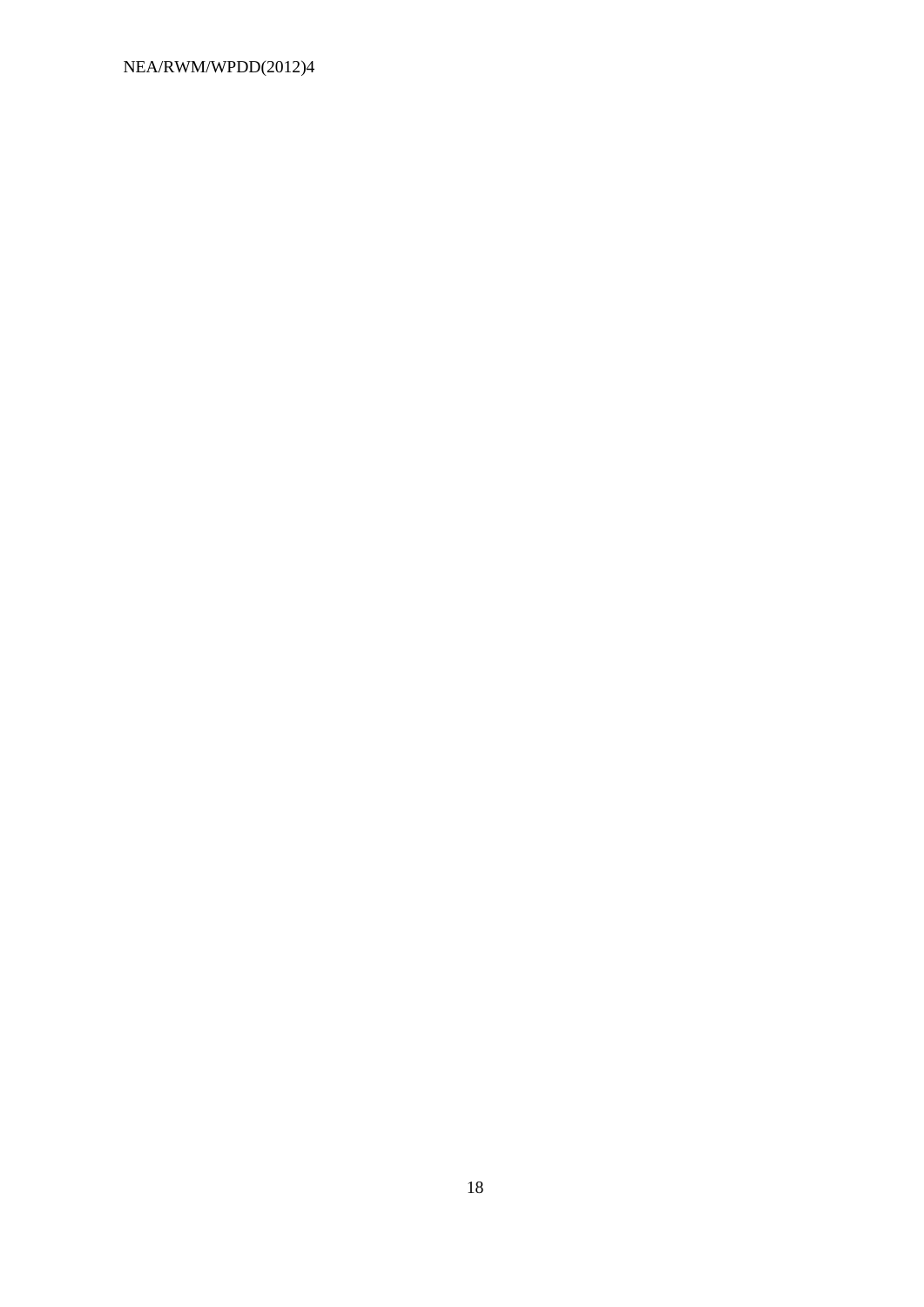#### **DETAILED D&D MAP**

#### **Structure of the D&D Map**

Sources of D&D information are listed under five main headings in response to a series of questions, as itemised below.

#### **1. Policy**

- *1.1 What are the current and planned decommissioning policies in the individual countries?*
- *1.2 What are the main elements of a national policy?*
- *1.3 What are the ethical principles that have impact on decommissioning?*
- *1.4 How is licensing structured? 1.4.1 What kind of regulation is needed for decommissioning?*
- *1.5 Will all national D&D sites be returned for unrestricted (or restricted) use?*
- *1.6 On which basic regulatory principles and/or approaches ought clearance and recycling of material to be handled?*
- *1.7 What are the necessary funding arrangements? 1.7.1 How are financial guarantees built into the D&D policy and its implementation?*
	- *1.7.2 What are funding schemes including decommissioning liabilities?*
- *1.8 How should D&D be regulated to ensure the necessary safety and environmental protection?*

#### **2. Strategy**

*2.1 When is it suitable to carry out D&D? Which decommissioning option should be used deferred, immediate or safe enclosure?*

*2.1.1 For how many years is safe storage suitable?*

- *2.2 How dependent is the D&D strategy on the existence of waste management policies and facilities?*
	- *2.2.1 How is the D&D strategy harmonised with the long-term waste management strategy?*
	- *2.2.2 What waste disposal arrangements (especially repositories) and precautions are necessary?*
- *2.3 At what cost - also radiological - should dismantling be carried out?*
- *2.4 How does one arrive at generic estimates of dismantling costs as function of D&D strategy in order to determine decommissioning funding costs?*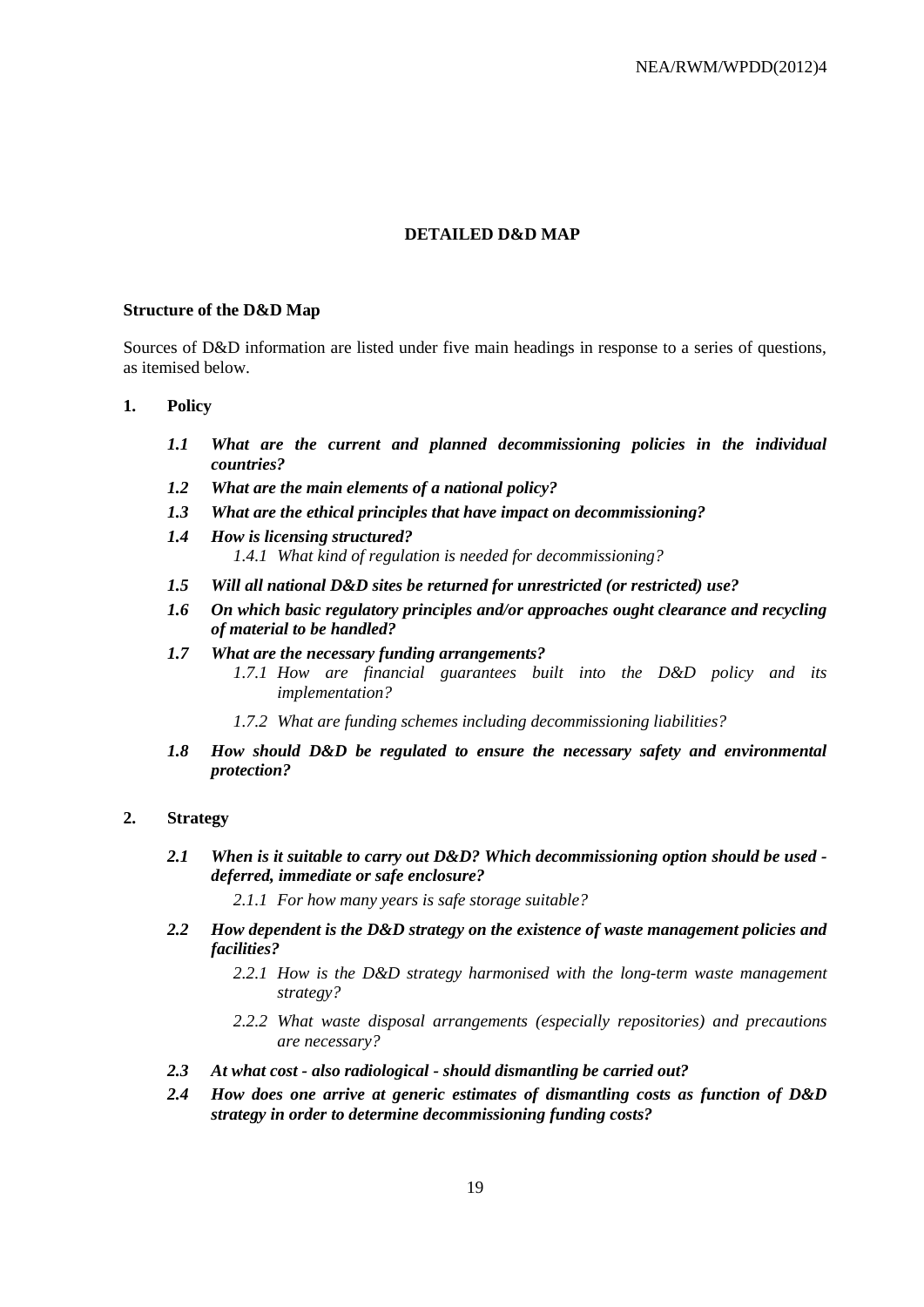## **3. Implementation**

#### *3.1 What should be the contents of an EIA for D&D?*

#### *3.2 How is a safety case set up and managed?*

- *3.2.1 What are the elements of a D&D safety case?*
- *3.2.2 How wide is the range of assumptions needed for accident analysis?*
- *3.2.3 What is the experience and lessons learned that can be fed back to the process of regulating decommissioning activities including criteria for judging safety cases?*

## *3.3 What type of organisation or implementing framework is best to carry out the D&D programme?*

### *3.4 What are the R&D needs?*

- *3.4.1 Decontamination and dismantling techniques*
- *3.4.2 What R&D has been done for very radioactive reactor internals?*
- *3.4.3 What R&D has been done for dismantling concrete and its reuse?*
- *3.4.4 What R&D has been done for decontamination of metals?*
- *3.4.5 What R&D has been done for dealing with 'exotic' and toxic materials (like Na, NaK, Be, Graphite...)*
- *3.5 How can costs for individual industrial projects be estimated?*
- *3.6 What clearance procedures should be implemented for materials?*
- *3.7 What clearance procedures should be implemented for sites?*
- *3.8 How to perform the release measurement for very large volumes of materials and complex geometry?*
- *3.9 What waste treatment technologies have been found to work and what have not?* 
	- *3.9.1 How are special waste items to be dealt with, e.g. large items and reactor internals?*
	- *3.9.2 What are good practices for volume reduction?*

# **4. Stakeholder Information and Involvement**

- *4.1 Informing stakeholders on the safety and manageability of the D&D process*
- *4.2 How can the general public be involved in the EIA process?*
- *4.3 Who are the stakeholders?*

#### **5. Transition Phase**

*5.1 What are the special aspects of the transition phase from facility operation to decommissioning*?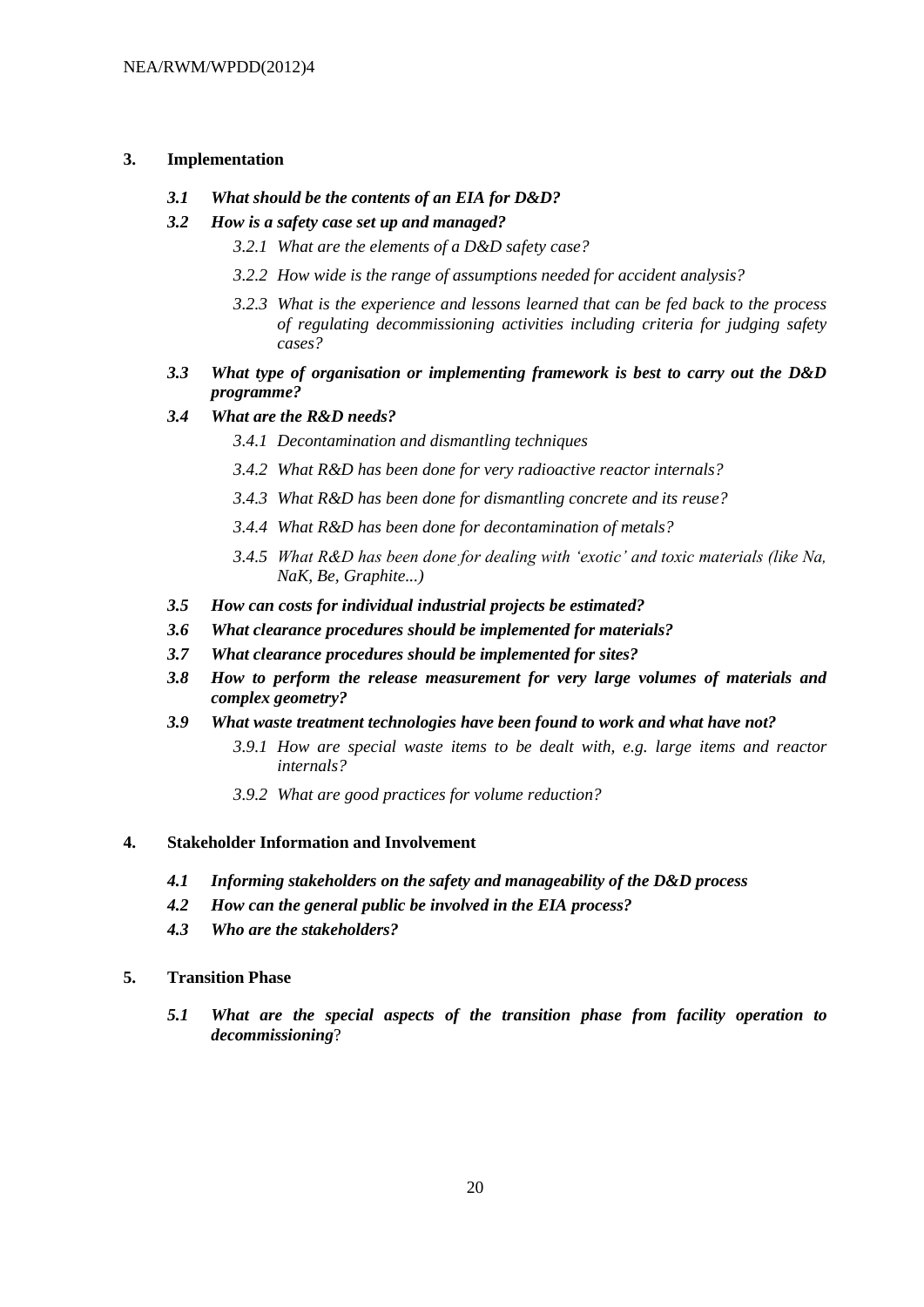## **1. Policy**

Decommissioning *Policy* is taken to include all aspects of a government's approach to decommissioning issues. For example, any requirements regarding the ultimate use of decommissioned sites, waste management policy, public and worker health and safety policies, environmental safety policies, policies for the clearance of materials and regional development aspects.

## *1.1 What are the current and planned decommissioning policies in the individual countries?*

- Country profiles, including statements of policy with respect to D&D activities are accessible at [\[http://www.nea.fr/html/rwm/wpdd/welcome.html\]](http://www.nea.fr/html/rwm/wpdd/welcome.html).
- In September 2002 the NEA/WPDD issued a booklet on *[The Decommissioning and](file://192.168.102.97/html/rwm/reports/2002/3714-decommissioning.pdf)  [Dismantling of Nuclear Facilities: Status, Approaches, Challenges](file://192.168.102.97/html/rwm/reports/2002/3714-decommissioning.pdf)*. The booklet is freely accessible on the web and can be downloaded from: [\[http://www.nea.fr/html/rwm/reports/2002/3714-decommissioning.pdf\]](http://www.nea.fr/html/rwm/reports/2002/3714-decommissioning.pdf).
- The NEA/NDC has released a report titled *[Decommissioning Nuclear Power Plants:](http://publications.oecd.org/kappa/publications/description.asp?ProductId=14530&EditMode=&FormId=&InputId=&NoBorder=)  [Policies, Strategies and Costs](http://publications.oecd.org/kappa/publications/description.asp?ProductId=14530&EditMode=&FormId=&InputId=&NoBorder=)* ISBN**:** 92-64-10431-3. The publication can be purchased in Ebook (PDF-format) from the NEA website.
- The EC adopted the *Council Directive 2011/70/Euratom of 19 July 2011 establishing a Community framework for the responsible and safe management of spent fuel and*  radioactive *waste*. The Member States have to transpose the Directive into national law before  $23<sup>rd</sup>$  August 2013. The directive explicitly refers to appropriate decommissioning practices in order to keep the generation of radioactive waste to the minimum practicable. It also requires considering decommissioning in the preparation of a safety case and supporting safety assessment for radioactive waste management facilities.
- The EC has published in its Official Journal (OJ L 330/31, 28.11.2006) the Commission Recommendation on *the management of financial resources for the decommissioning of nuclear installations, spent fuel and radioactive waste*. The recommendation can also be downloaded from the Europa website:

[http://ec.europa.eu/energy/nuclear/publications/decommissioning\\_en.htm.](http://ec.europa.eu/energy/nuclear/publications/decommissioning_en.htm)

- The EC published in 2007 its second report to the European Parliament and the Council on *the use of financial resources earmarked for the decommissioning of nuclear installations, spent fuel and radioactive waste*. The report compares funding practices in the Member States with the Commission Recommendation. The first (from 2004) and second report with their corresponding working documents can be downloaded from the EUROPA website: [http://ec.europa.eu/energy/nuclear/publications/decommissioning\\_en.htm.](http://ec.europa.eu/energy/nuclear/publications/decommissioning_en.htm)
- In 2004 the IAEA published a *Status of the Decommissioning of Nuclear Facilities around the World*, see under "Other" in Appendix C.

### *1.2 What are the main elements of a national policy?*

• The NEA WPDD and NDC publications mentioned in Section 1.1 are useful to this effect. Additionally, NEA/RWMC held a topical session (March 2003) on *Liabilities identification*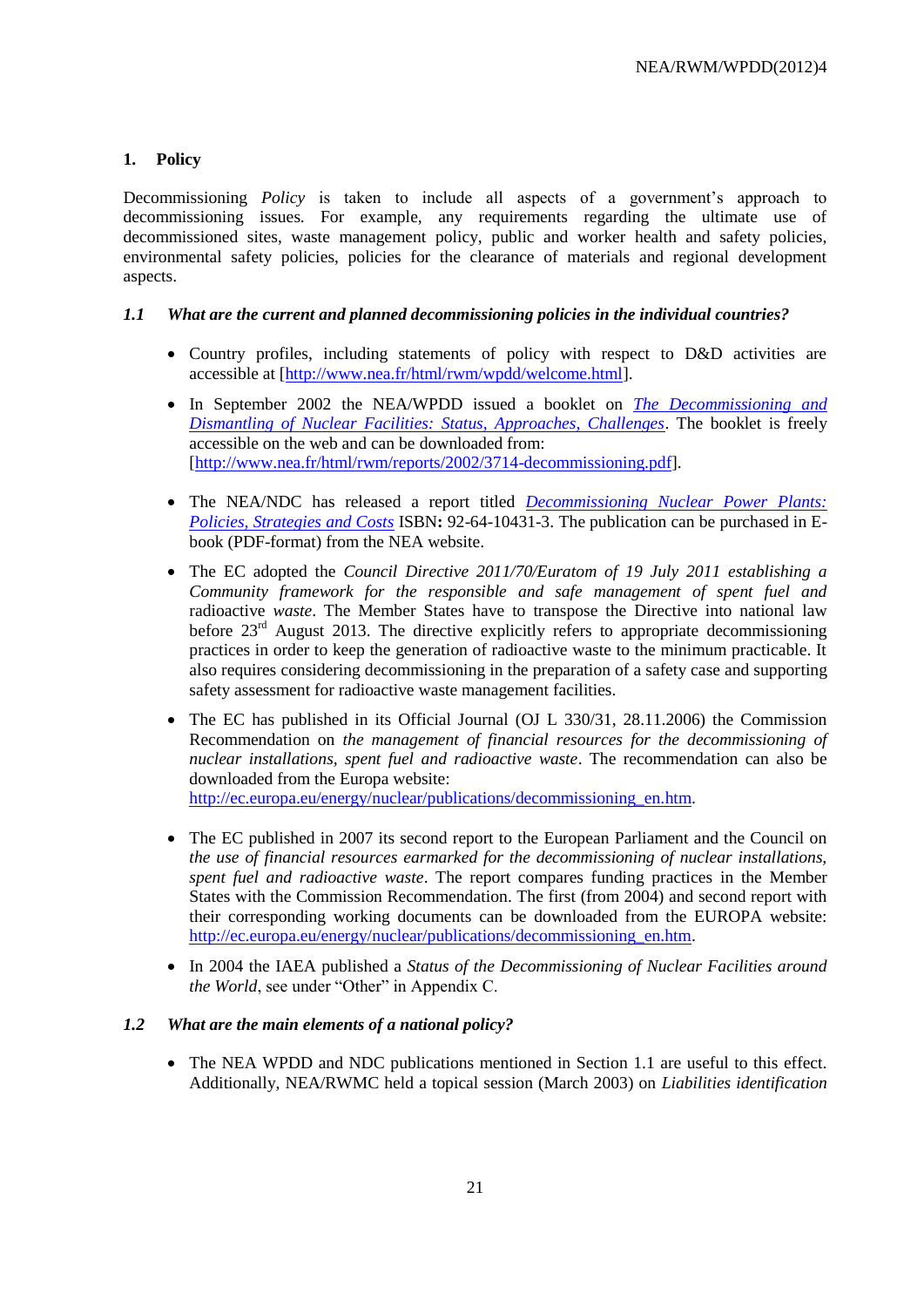*and management at a national level*. The proceedings were issued in October 2003 and is publicly available at the NEA website with document number [\[NEA/RWM\(2003\)14\]](http://www2.oecd.org/oecdinfo/info.aspx?app=OLIScoteEN&Ref=NEA/RWM(2003)14)<sup>14</sup>.

- The EC adopted the *Council Directive 2011/70/Euratom of 19 July 2011 establishing a Community framework for the responsible and safe management of spent fuel and radioactive waste*. The Member States have to transpose the Directive into national law before  $23<sup>rd</sup>$  August 2013 and to align their national policy accordingly.
- The EC published in July 2011 its report<sup>15</sup> to the European Parliament and the Council on the use of financial resources during 2004 – 2009 provided to Lithuania, Slovakia and Bulgaria to support the decommissioning of early shut-down nuclear power plants under the Act of Accessions.
- The EC adopted in November 2011 a Proposal for a Council Regulation<sup>16</sup> on Union support for the nuclear decommissioning assistance programmes in Bulgaria, Lithuania and Slovakia for additional support after 2013.
- The EC completed four studies
	- *Analysis of factors influencing the selection of strategies for decommissioning of nuclear installations*.
	- *Inventory of best practices in the decommissioning of nuclear installations*.
	- *Comparison among different decommissioning funds methodologies for nuclear installations*.
	- *Analysis of environmental, economic and social issues related to the decommissioning of nuclear installations*.
	- The final report of all four studies can be downloaded from the EUROPA website: [http://ec.europa.eu/energy/nuclear/publications/decommissioning\\_en.htm.](http://ec.europa.eu/energy/nuclear/publications/decommissioning_en.htm)
- *Strategies, Policies and Funding in Decommissioning* is a Working Area of the CND. For more information, please consult: [http://ec-cnd.net/.](http://ec-cnd.net/)
- The IAEA has published a technical report (TRS No. 462, 2008) dealing *inter alia* with the dispositioning of lower level decommissioning waste and materials. It illustrates several industrial options to safely and cost-effectively manage materials and waste resulting from decommissioning.
- In 2012 the IAEA published NW-G-2.1 *Policies and Strategies for the Decommissioning of Nuclear and Radiological Facilities*. This report discusses policies and strategies of decommissioning, including safety and non-safety-related factors such as national infrastructure and priorities, financial constraints, radiological and industrial safety. It supersedes an earlier report on this topic published in 2005 (TECDOC-1478, *Selection of Decommissioning Strategies: Issues and Factors*) which focused on national policies and strategies and provided examples of these*.*
- An IAEA Safety Report *Decommissioning Strategies for Facilities Using Radioactive Material* was published in 2007 (SRS No. 50). It discusses specific safety issues related to

1

<sup>14.</sup> See webpage:<http://www.nea.fr/html/rwm/docs/2003/rwm2003-14.pdf>

<sup>15</sup> COM(2011)432 final

<sup>16</sup> COM(2011)783 final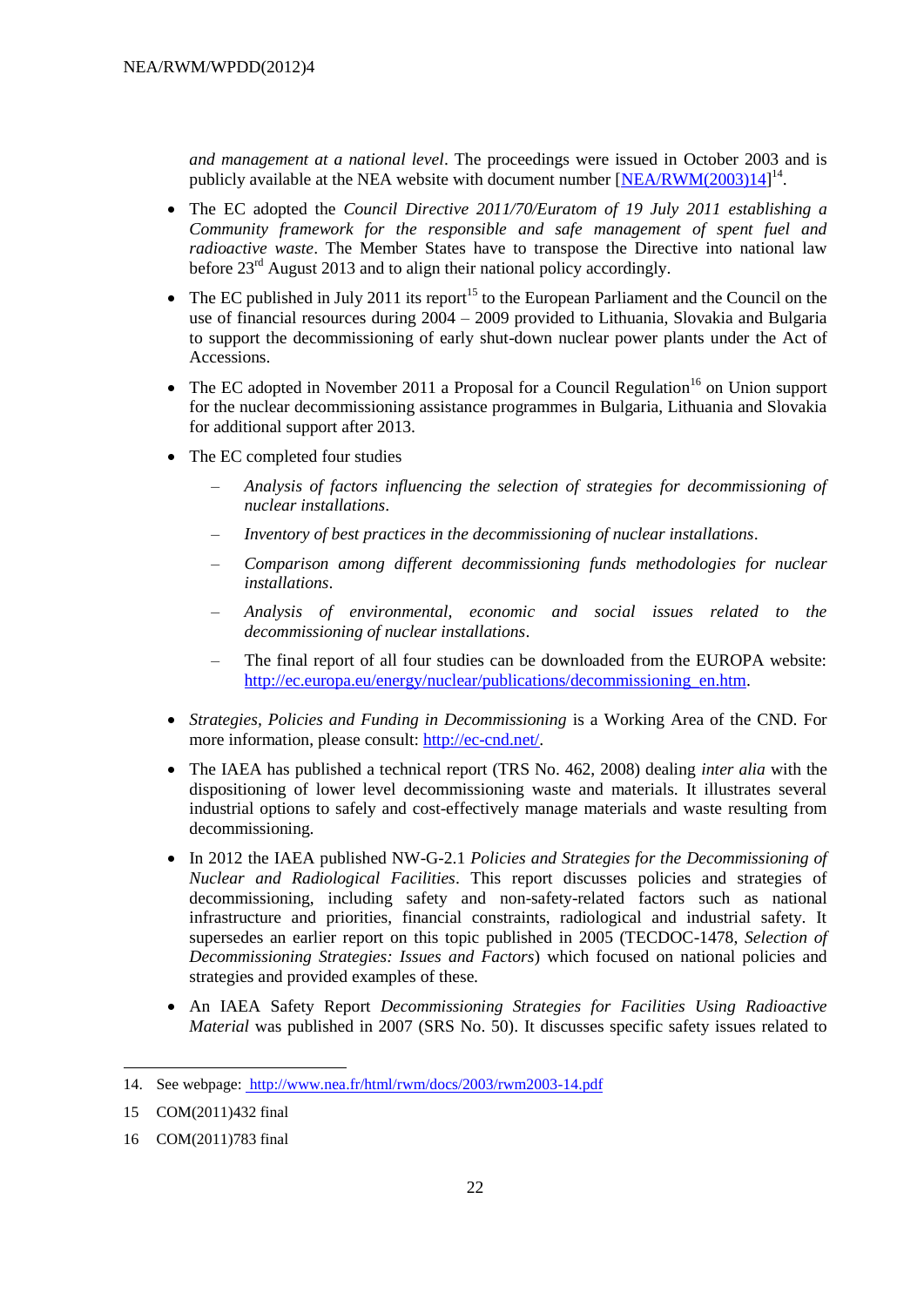the three main decommissioning strategies – immediate dismantling, deferred dismantling and entombment.

#### *1.3 What are the ethical principles that have impact on decommissioning?*

- OECD, *The Implementation of the Polluter Pays Principle*. Recommendations by the Council on 14 November, 1974
- OECD, Recommendation of the Council concerning *the Application of the Polluter-Pays Principle to Accidental Pollution*, 7 July 1989, C(89)88/Final.
- Joint Convention on *the Safety of Spent Fuel Management and on the Safety of Radioactive Waste Management*. An associated descriptive document was published by the IAEA in 2006.
- Rio Declaration 1992 on Environment and Development (Principle 16).
- *The Principles of Radioactive Waste Management*, IAEA Safety Series No. 111-F, 1995
- Council Directive 97/11/EC of 3 March 1997 amending Directive 85/337/EEC on *the assessment of the effects of certain public and private projects on the environment*.
- Directive 2001/42/EC of the European Parliament and of the Council of 27 June 2001 on *the assessment of the effects of certain plans and programmes on the environment*.
- European Commission Guidance on the implementation of Directive 2001/42/EC on *the assessment of the effects of certain plans and programmes on the environment*.
- Directive 2003/4/EC of the European Parliament and of the Council of 28 January 2003 on public access to environmental information and repealing Council Directive 90/313/EEC.
- Nuclear Safety and the Environment. *Environmental Impact Assessment for the Decommissioning of Nuclear Installations*. Report under EC Contract B4-3040/99/MAR/C2 by Cassiopee, University of Wales and ECA Global. EUR 2005, June 2001, Revised February 2002.
- Directive 2003/35/EC of the European Parliament and of the Council of 26 May 2003 providing for public participation in respect of the drawing up of certain plans and programmes relating to the environment and amending with regard to public participation and access to justice Council Directives 85/337/EEC and 96/61/EC.
- EU *Council Directive 2011/70/Euratom of 19 July 2011 establishing a Community framework for the responsible and safe management of spent fuel and radioactive waste*, including also the management of radioactive waste from D&D, establishes information to the public and public involvement in the decision making process.
- Communication from the Commission to the European Parliament and the Council. Second report on the use of financial resources earmarked for the decommissioning of nuclear installations, spent fuel and radioactive waste. COM/2007/794 final; Commission Staff Working Document *EU Decommissioning Funding Data,* SEC(2007)1654.
- Commission Recommendation on *the management of financial resources for the decommissioning of nuclear installations, spent fuel and radioactive waste*. OJ L 330/31, 28.11.2006.
- NEA/WPDD Status Report, 2006, *Decommissioning Funding: Ethics, Implementation, Uncertainties*, NEA No. 5996.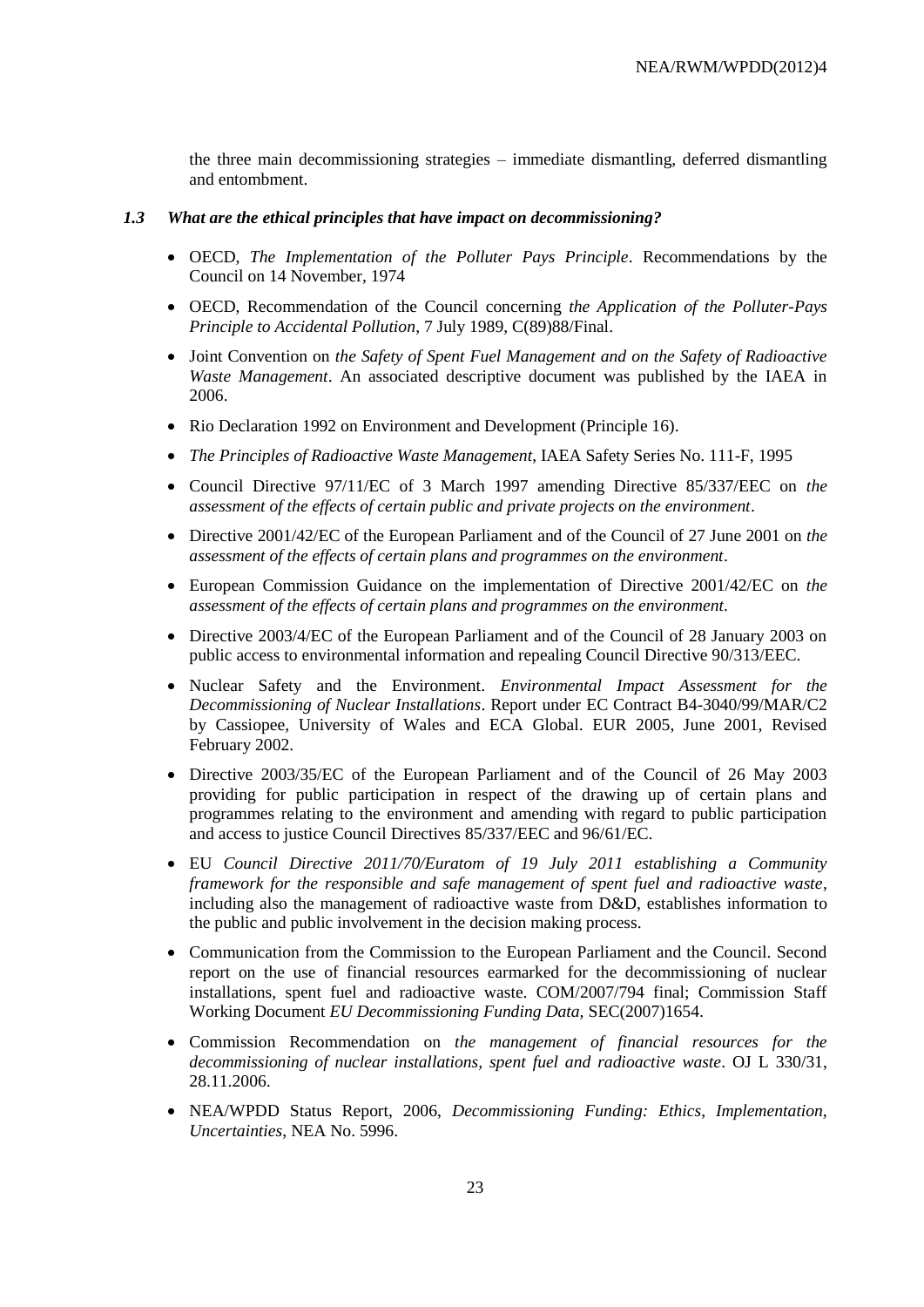*Council Directive 2009/71/EURATOM of 25 June 2009 establishing a Community framework for the nuclear safety of nuclear installations*. OJ L 172/18, 2.7.2009.

## *1.4 How is licensing structured?*

- The NEA/WPDD information platform of national fact sheets contains relevant information (see section 1.1). Information can also be found in the RWMC information platform on the *Regulatory Control of Radioactive Waste in 19 NEA member countries*: [http://www.nea.fr/html/rwm/rf/welcome.html.](http://www.nea.fr/html/rwm/rf/welcome.html) Additional information can be found in the CRNA document *The Regulatory Challenges of Decommissioning Nuclear Reactors* , NEA#04375, ISBN: 92-64-02120-5, available on the Web at: [\[http://www.nea.fr/html/nsd/](http://www.nea.fr/html/nsd/reports/nea4375-decommissioning.pdf) [reports/nea4375-decommissioning.pdf\]](http://www.nea.fr/html/nsd/reports/nea4375-decommissioning.pdf). The issue was also discussed in Session 7 of the workshop *Safe, Efficient, and Cost-effective Decommissioning* held in Rome September 2004, see proceedings on CD-Rom published in 2005.
- *1.4.1 What kind of regulation is needed for decommissioning?*
	- IAEA has issued Safety Requirements and Safety Guides dealing with decommissioning:
		- WS-R-5 Decommissioning of Facilities Using Radioactive Material ;
		- WS-G-2.1 Decommissioning of Nuclear Power Plants and Research Reactors;
		- WS-G-2.2 Decommissioning of Medical, Industrial and Research Facilities;
		- WS-G-2.4 Decommissioning of Nuclear Fuel Cycle Facilities;
		- RS-G-1.7 Application of the Concepts of Exclusion, Exemption and Clearance;
		- WS-R-3 Remediation of Areas Contaminated by Past Activities and Accidents;
		- WS-G-5.1 Release of Sites from Regulatory Control on Termination of Practices
		- WS-G-5.2 Safety Assessment for the Decommissioning of Facilities Using Radioactive material

Guidance on implementation of the above-mentioned standards is given in a number of Technical and Safety Reports, and other documents published by the IAEA – see Appendix C.

- NEA/CNRA has issued (February 2000) a report on *Regulatory Practices for Decommissioning of Nuclear Facilities with Special Regard to Regulatory Inspection Practices*. The report can be downloaded from the web: [\[http://www.nea.fr/html/nsd/docs/1999/cnra-r99-4.pdf\]](http://www.nea.fr/html/nsd/docs/1999/cnra-r99-4.pdf).
- NEA/CNRA has issued in April 2003 a report entitled: *The Regulatory Challenges of Decommissioning Nuclear Reactors*. The report can be downloaded from the web at: [\[http://www.nea.fr/html/nsd/reports/nea4375-decommissioning.pdf\]](http://home.nea.fr/html/nsd/reports/nea4375-decommissioning.pdf) (in PDF format). This publication is also available in French as: *Les autorités de sûreté face au démantèlement des réacteurs nucléaires*.
- The IAEA has published a Technical Document *Planning, Managing and Organizing the Decommissioning of Nuclear facilities: Lessons Learned*, (IAEA-TECDOC-1394 [2004]) and two Technical Reports *Decommissioning of Small Medical, Industrial and Research Facilities* (TRS 414) and *Transition from Operation to Decommissioning of Nuclear Installations* (TRS 420).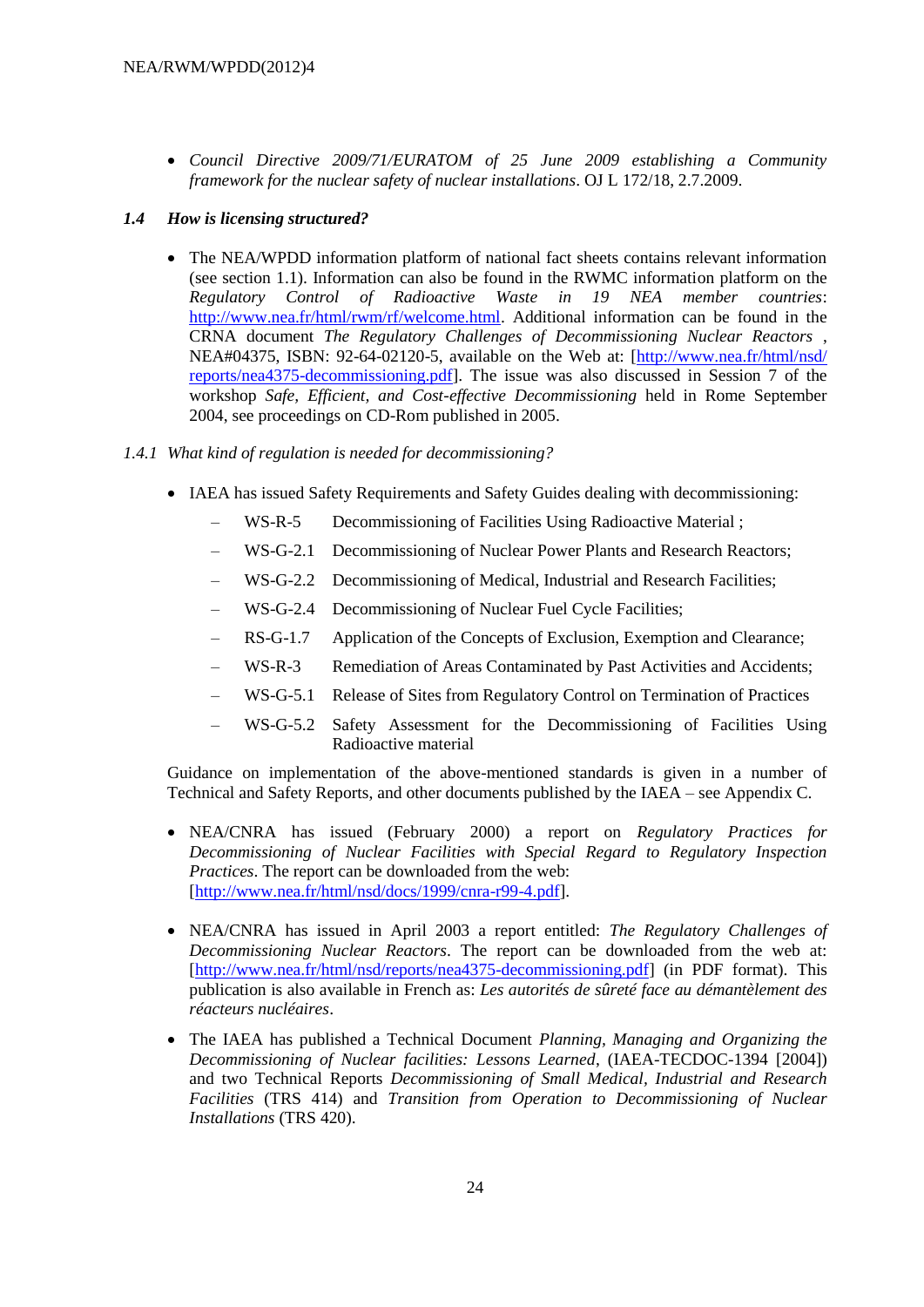- IAEA has published Safety Reports on *Safe enclosure of nuclear facilities during delayed dismantling (SRS 26)*, and *Safety considerations in the transition from operations to decommissioning of nuclear facilities* (SRS 36).
- The IAEA also published the Safety Report No. 45 *Standard Format and Content for Safety Related Decommissioning Documents.*
- In 2011 IAEA published a Nuclear Energy Series report NW-T-2.1 *Selection and Use of Performance Indicators in Nuclear Decommissioning Projects*, where indicators are identified and evaluated. The report aims to assist the application of management controls in decommissioning projects.
- The WPDD Topical Session *Emerging issues and trends in regulatory practices during the decommissioning and dismantling of nuclear power plants* held in Paris, October 24, 2006. Proceedings are freely available on http://www.nea.fr/documents/ok/2007/rwm/rwmwpdd2007-3.pdf.

### *1.5 Will all national D&D sites be returned for unrestricted (or restricted) use?*

- The NEA/WPDD and RWMC-RF references in Section 1.1 contain relevant information.
- The NEA/WPDD has held a topical Session on *Building & Site Release and Reuse* at its meeting in June 2002. The proceedings [\[NEA/RWM/WPDD\(2002\)8\]](http://www2.oecd.org/oecdinfo/info.aspx?app=OLIScoteEN&Ref=NEA/RWM/WPDD(2002)8) are available and downloadable from the WPDD web page.
- In March 2003 the NEA/RWMC Regulators' Forum held a topical session on regulatory criteria for removal of regulatory controls. In September 2004 the Regulators" Forum issued the report *Removal of Regulatory Controls for Materials and Sites. National Regulatory Positions* with number [NEA/RWM/RF\(2004\)6.](http://www2.oecd.org/oecdinfo/info.aspx?app=OLIScoteEN&Ref=NEA/RWM/RF(2004)6) The report can be downloaded from the webpage [\[http://www.nea.fr/html/rwm/regulator-forum.html\]](http://www.nea.fr/html/rwm/regulator-forum.html).
- The NEA publication *Releasing the Sites of Nuclear Installations* ISBN 92-64-02307-0 which was printed in 2006.
- IAEA Technical Report TRS-444 (2006) *Redevelopment of Nuclear Facilities after Decommissioning* provides numerous examples of reuse/redevelopment of nuclear facilities after decommissioning. A follow-up report giving numerous practical case histories derived from either the nuclear or the non-nuclear sector has been approved for publication.
- In 2006 the IAEA published guidance on *Release of Sites from Regulatory Control upon Termination of Practices* (Safety Guide WS-G-5.1). In 2012 a related report, Safety Reports Series No. 67 *Monitoring for Compliance with Exemption and Clearance Levels* was published. The latter report is also applicable to the release of sites at the end of decommissioning.

### *1.6 What are the basic regulatory principles and/or approaches that determine how clearance and recycling of material should be handled?*

 *Emerging Trends and Issues in Regulatory Practices during Decommissioning and Dismantling of Nuclear Power Plants. Proceedings of the WPDD Topical Session held on 24 October 2006* is available at http://www.nea.fr/documents/ok/2007/rwm/rwm-wpdd2007- 3.pdf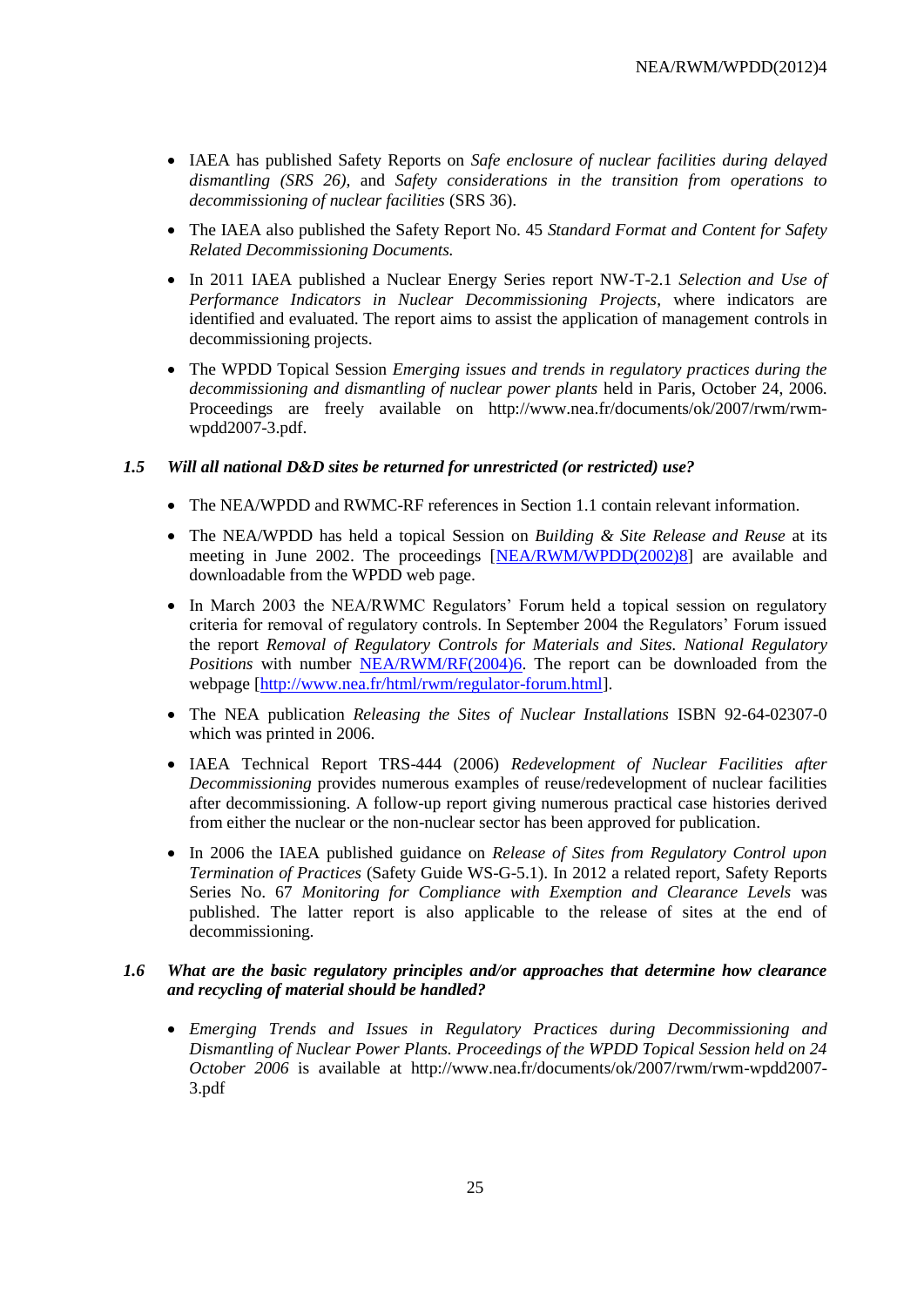- See the NEA/RWMC Regulators" Forum document: *Removal of Regulatory Controls for Materials and Sites. National Regulatory Positions* [\[NEA/RWM/RF\(2004\)6\]](http://www2.oecd.org/oecdinfo/info.aspx?app=OLIScoteEN&Ref=NEA/RWM/RF(2004)6) as mentioned above.
- A NEA/CRPPH expert group on the Regulatory Application of Authorisation (EGRA) is looking at principles for authorized releases (see above).
- The NEA publication *Releasing the Sites of Nuclear Installations* ISBN 92-64-02307-0 which was printed in 2006 gives some views on the concepts for clearance and release.
- The US National Academy of Sciences /Board on Energy and Environmental Systems has issued the report: *The disposition dilemma: controlling the release of solid materials from USNRC-licensed facilities* (2002), see<http://fermat.nap.edu/books/0309084172/html>
- A Topical Session on *Materials Management* was organized at the WPDD meeting in Dec. 2001 [downloadable at[: http://www.nea.fr/html/rwm/docs/2002/rwm-wpdd2002-7.pdf\]](http://www.nea.fr/html/rwm/docs/2002/rwm-wpdd2002-7.pdf)
- *Recycle and Reuse of Materials* is a Working Area of the CND.
- EU Council Directive 96/29/EURATOM (Article 5) has requirements relating to disposal, recycling or re-use of radioactive materials.
- *EU Council Directive 2011/70/EURATOM establishing a Community framework for the responsible and safe management of spent fuel and radioactive waste* stipulates as a general principle that Member States shall ensure that the generation of radioactive waste is kept to the minimum practicable, in terms of both activity and volume, by means of appropriate design measures and of operation and decommissioning practices, including recycle and reuse of conventional materials.
- The IAEA has published a *Safety Guide on Application of the Concepts of Exclusion, Exemption and Clearance* (RS-G-1.7) which provides reference levels of activity concentrations for release of bulk material from regulatory control. A complementary Safety Report (No. 44) provides details on the scenarios and calculation assumption used for the derivation of the levels, recommended in RS-G-1.7. This issue is addressed in the revised *International Basic Safety Standards for Protection Against Ionizing Radiation and for the Safety of Radiation Sources* as well.
- International symposia on clearance of material were held in Germany, organised by TÜV-Nord (Germany) in cooperation with EC, NEA and IAEA, in March 2006 and in September  $2009 - \sec$ [http://www.tuevnord.de/cps/rde/xchg/tng\\_en/hs.xsl/Trade\\_fairsevents\\_1829\\_clearance\\_ENG](http://www.tuevnord.de/cps/rde/xchg/tng_en/hs.xsl/Trade_fairsevents_1829_clearance_ENG_PRODUCTIVE.htm) [\\_PRODUCTIVE.htm](http://www.tuevnord.de/cps/rde/xchg/tng_en/hs.xsl/Trade_fairsevents_1829_clearance_ENG_PRODUCTIVE.htm)

### *1.7 What are the necessary funding arrangements?*

- *1.7.1 How are financial guarantees built into the D&D policy and its implementation?*
	- These questions are touched upon in the proceedings from the WPDD Topical Session on Funding held in Paris November 9, 2004. The proceedings can be downloaded from the NEA webpage [http://www.nea.fr/html/rwm/wpdd.html.](http://www.nea.fr/html/rwm/wpdd.html)
	- The NEA Status Report *Decommissioning Funding. Ethics, Implementation, Uncertainties* (NEA No. 5996) deals with this issue.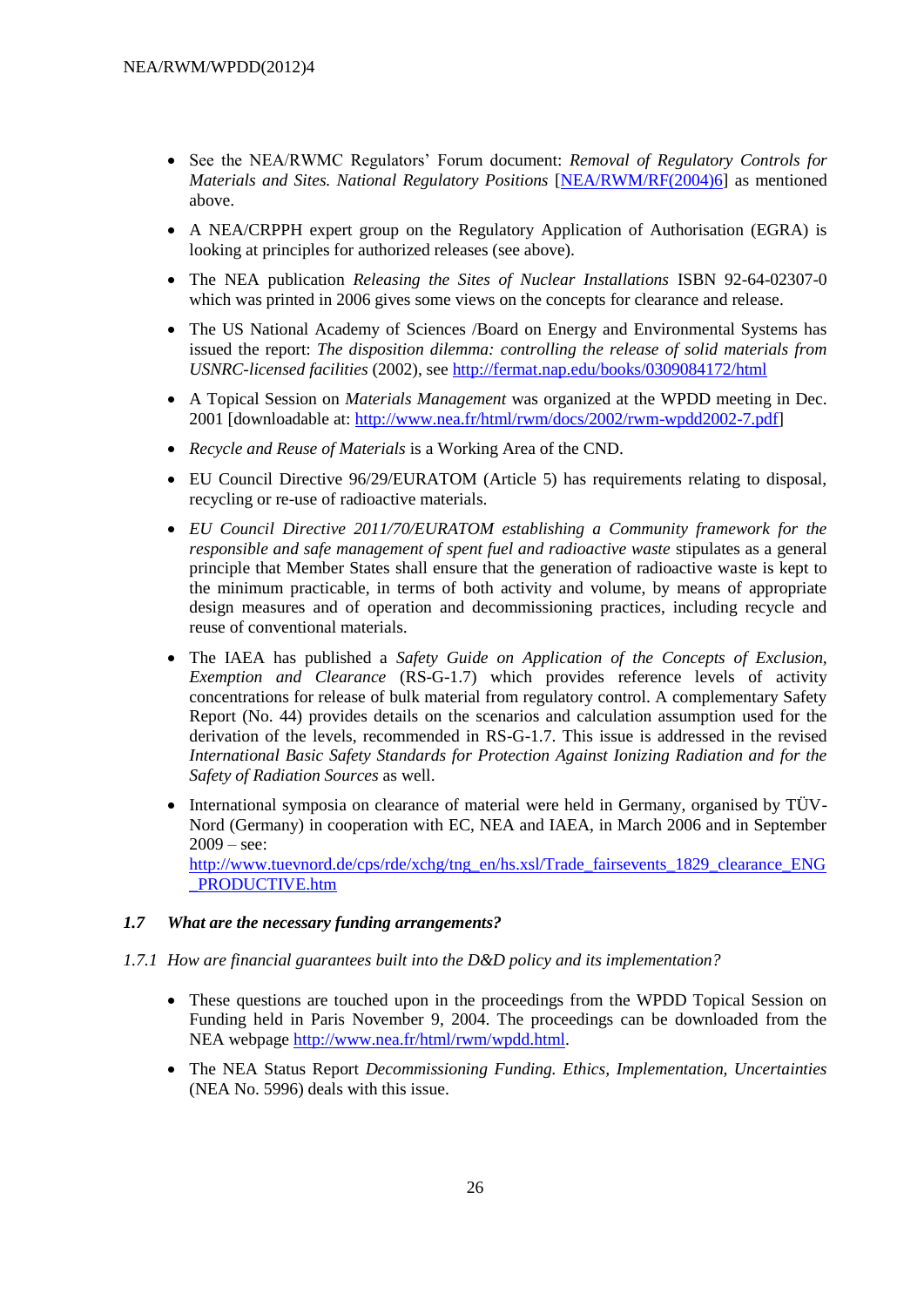- *1.7.2 What are funding schemes including decommissioning liabilities?*
	- The NEA/RWMC has held a topical session (March 2003) on *Liabilities identification and management at a national level*. The proceedings were issued in October 2003 and are publicly available at the NEA website with document number [NEA/RWM\(2003\)14](http://www2.oecd.org/oecdinfo/info.aspx?app=OLIScoteEN&Ref=NEA/RWM(2003)14) .The NEA/WPDD information platform of national fact sheets (See Section 1.1) has relevant information.
	- The NEA Status Report *Decommissioning Funding. Ethics, Implementation, Uncertainties* (NEA No. 5996) addresses this issue.
	- The NEA/NDC report *[Decommissioning Nuclear Power Plants: Policies, Strategies and](http://publications.oecd.org/kappa/publications/description.asp?ProductId=14530&EditMode=&FormId=&InputId=&NoBorder=)  [Costs](http://publications.oecd.org/kappa/publications/description.asp?ProductId=14530&EditMode=&FormId=&InputId=&NoBorder=)* (2003) has relevant information.
	- The EC has published in its Official Journal (OJ L 330/31, 28.11.2006) the Commission Recommendation on *the management of financial resources for the decommissioning of nuclear installations, spent fuel and radioactive waste*. The purpose of the recommendation is to ensure adequate financial resources for decommissioning and waste management activities to be available for the purpose for which they have been established and to be managed with full transparency. The recommendation can also be downloaded from the Europa website:

[http://ec.europa.eu/energy/nuclear/publications/decommissioning\\_en.htm.](http://ec.europa.eu/energy/nuclear/publications/decommissioning_en.htm)

- The EC published in 2007 its second report to the European Parliament and the Council on the use of financial resources earmarked for the decommissioning of nuclear installations, spent fuel and radioactive waste. The report compares funding practices in the Member States with the Commission Recommendation. The first (from 2004) and second report with their corresponding working documents can be downloaded from the EUROPA website: [http://ec.europa.eu/energy/nuclear/publications/decommissioning\\_en.htm.](http://ec.europa.eu/energy/nuclear/publications/decommissioning_en.htm)
- The TEGDE committee of the IAEA has prepared a report on this issue which was published in 2005 (TECDOC-1476, *Financial Aspects of Decommissioning*), see Appendix C*.*  Currently the functions of TEGDE have been taken over by the International Decommissioning Network and other networking activities of the IAEA.

#### *1.8 How should D&D be regulated to ensure the necessary safety and environmental protection?*

- Relevant information can be found in the NEA/CNRA report *The Regulatory Challenges of Decommissioning Nuclear Reactors*, NEA No. 4375, ISBN: 92-64-02120-5, available on the Web at: [\[http://www.nea.fr/html/nsd/reports/nea4375-decommissioning.pdf\]](http://home.nea.fr/html/nsd/reports/nea4375-decommissioning.pdf). The issue was also discussed in Session 7 of the NEA workshop *Safe, Efficient, and Cost-effective Decommissioning* held in Rome September 2004.
- The WPDD has organised and documented a Topical Session on the *Safety Case for Decommissioning* in December 2001 [\[NEA/RWM/WPDD\(2002\)2\]](http://www2.oecd.org/oecdinfo/info.aspx?app=OLIScoteEN&Ref=NEA/RWM/WPDD(2002)2). It is downloadable at: [\[http://www.nea.fr/html/rwm/docs/2002/rwm-wpdd2002-2.pdf\]](http://www.nea.fr/html/rwm/docs/2002/rwm-wpdd2002-2.pdf). A status report entitled *Achieving the Goals of the Decommissioning Safety Case* was issued in April 2005 with the number [\[NEA/RWM/WPDD\(2005\)3\]](http://www2.oecd.org/oecdinfo/info.aspx?app=OLIScoteEN&Ref=NEA/RWM/WPDD(2005)3) and is available at the NEA webpage [\[http://www.nea.fr/html/rwm/wpdd.html\]](http://www.nea.fr/html/rwm/wpdd.html).
- The IAEA has published in 2006 a Safety Requirements document *Decommissioning of Facilities using Radioactive Material,* WS-R-5, that provides recommendations on the authorisation and regulation of decommissioning. The supporting Safety Guides WS-G-2.1,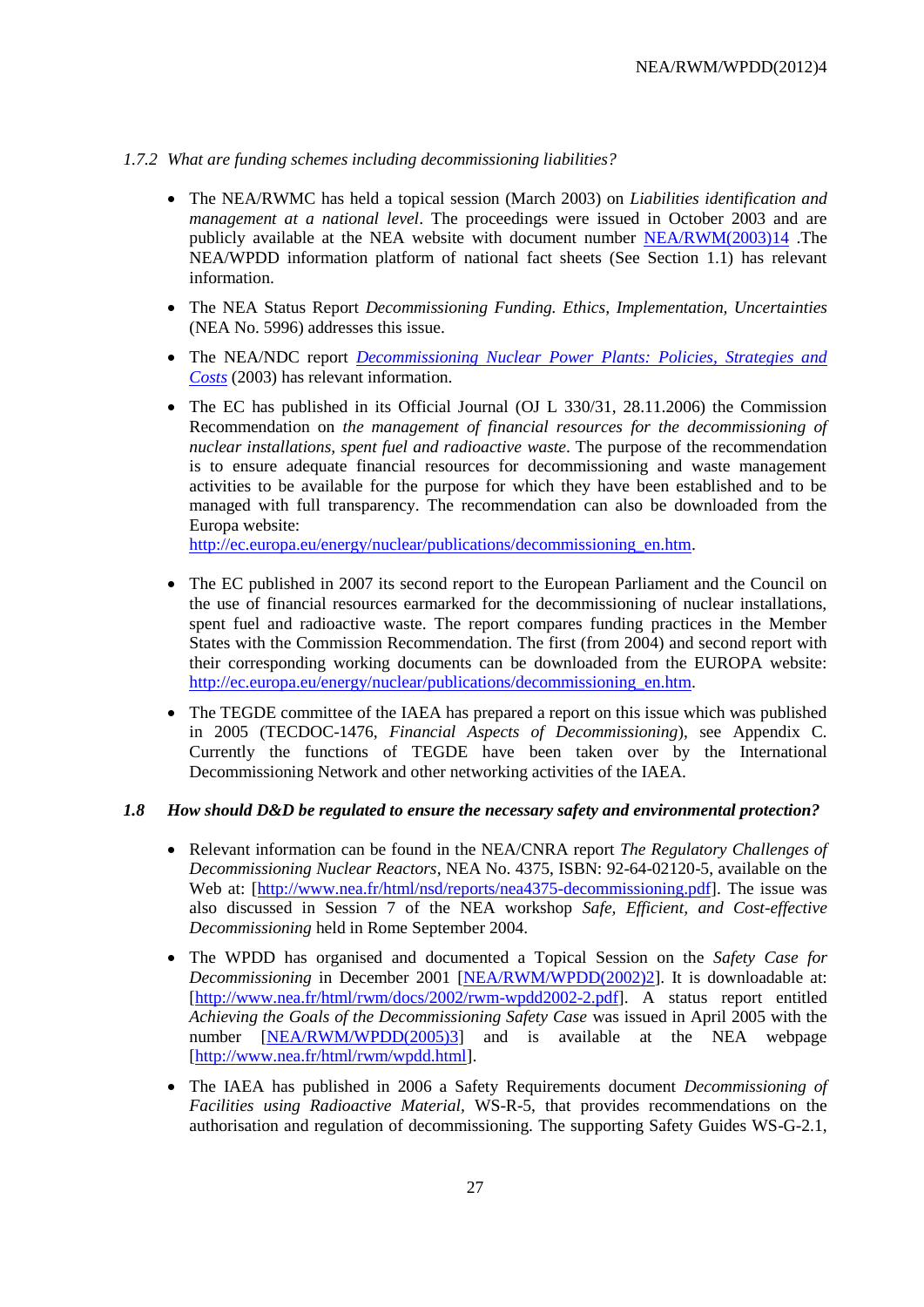1

WS-G.2.2 and WS-G.2.4 also provided more specific details. These guides are under revision. Revision of the Safety Requirements is planned for 2011.

- The NEA/WPDD status report on *Regulating the Decommissioning of Nuclear Facilities: Relevant Issues and Emerging Practices* (NEA No. 6401), published in 2008, provides useful insights into current practices.
- *EU Council Directive 2011/70/EURATOM establishing a Community framework for the responsible and safe management of spent fuel and radioactive waste* stipulates<sup>17</sup> that each Member State has to establish and maintain a national legislative, regulatory and organisational framework for spent fuel and radioactive waste management, including amongst others national requirements for safety and enforcement actions.

<sup>&</sup>lt;sup>17</sup> See webpage: http://eur-lex.europa.eu/LexUriServ/LexUriServ.do?uri=OJ:L:2011:199:0048:0056:EN:PDF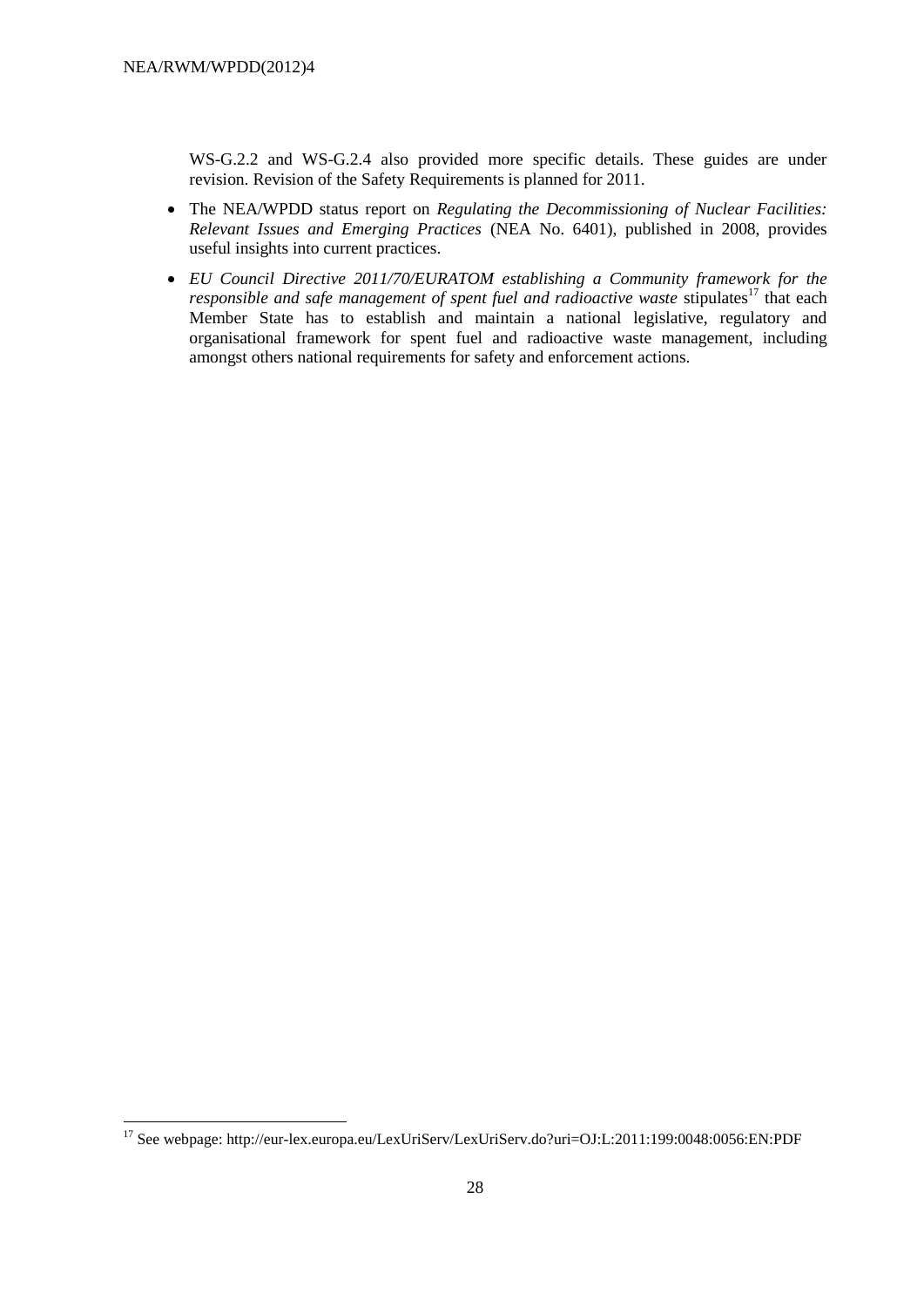## **2. Strategy**

Decommissioning *Strategy* is taken to include all factors that need to be considered when applying to national competent authorities for permission to decommission. For example, the time scale for safestore, proposed site disposition and use after decommissioning, technical aspects of decommissioning activities, etc.

## *2.1 When is it suitable to carry out D&D? Which decommissioning option should be used deferred, immediate or safe enclosure?*

- *Approaches and Practices in Decommissioning of Facilities and Management of Radioactive Waste from Non-Nuclear Fuel Cycle Related Activities: Proceedings of the Topical Session of the 40th Meeting of the RWMC* [\(NEA/RWM\(2007\)9\)](http://www2.oecd.org/oecdinfo/info.aspx?app=OLIScoteEN&Ref=NEA/RWM(2007)9) are available on the NEA website.
- An International Seminar on *Decommissioning Strategy Selection* was organised by the NEA/WPDD in Tarragona, Spain in September 2003. The Proceedings are available from the NEA bookshop.
- A NEA Status Report *Selecting Strategies for the Decommissioning of Nuclear Facilities* ISBN 92-64-02305-4, was issued in 2006 and deals with these issues.
- IAEA Technical Report TRS-444 (2006) *Redevelopment of Nuclear Facilities after Decommissioning* focuses *inter alia* on site redevelopment as an element affecting the decommissioning strategy.
- The IAEA Safety Report on *Decommissioning Strategies for Facilities Using Radioactive Material* (SRS-50, 2007) discusses the factors affecting safety of decommissioning when immediate dismantling, deferred dismantling or entombment is selected.
- The IAEA Nuclear Energy Series Report NW-G-2.1 (2012) *Policies and Strategies for the Decommissioning of Nuclear and Radiological Facilities* addresses this issue.
- EC study on *Analysis of factors influencing the selection of strategies for decommissioning of nuclear installations*. Final report can be downloaded from the Europa website: [http://ec.europa.eu/energy/nuclear/publications/decommissioning\\_en.htm.](http://ec.europa.eu/energy/nuclear/publications/decommissioning_en.htm)
- EC study on *Inventory of best practices in the decommissioning of nuclear installations*. Final report can be downloaded from the Europa website: [http://ec.europa.eu/energy/nuclear/publications/decommissioning\\_en.htm.](http://ec.europa.eu/energy/nuclear/publications/decommissioning_en.htm)
- *2.1.1 For how many years is safe storage suitable?*
	- The IAEA has published a Technical Document *On-site disposal of nuclear facilities as a decommission strategy* [IAEA-TECDOC-1124(2000)]. The document mainly deals with the 'Entombment' strategy.
	- *Strategies, Policies and Funding* is a Working Area of the CND.
	- An IAEA Safety Report on *Safe enclosure of nuclear facilities during delayed dismantling* has been published (SRS 26, 2002).
	- The report *The Roles of Storage in the Management of Long-lived Radioactive Waste. Practices and Potentialities in OECD Countries* (the RoST report) RWMC, ISBN 92-64- 02315-1.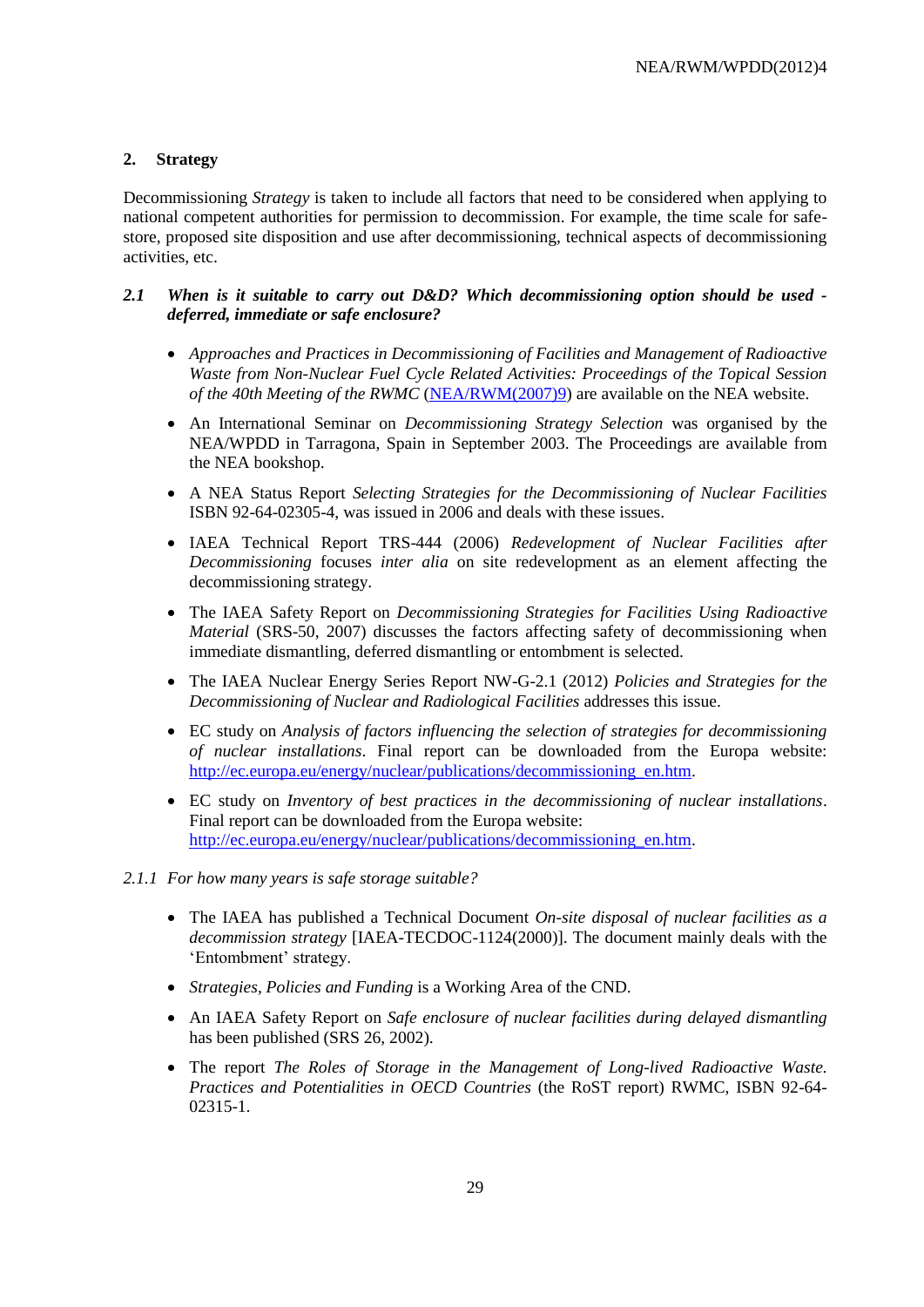## *2.2 2.2How dependent is the D&D strategy on the existence of waste management policies and facilities?*

- An International Seminar on *Decommissioning Strategy Selection* was organised by the NEA/WPDD in Tarragona, Spain in September 2003. The Proceedings are available at the NEA bookshop.
- The 2006 NEA Status Report *Selecting Strategies for the Decommissioning of Nuclear Facilities* ISBN 92-64-02305-4, touch upon this issue.
- *2.2.1 How is the D&D strategy harmonised with the long-term waste management strategy?*
	- The IAEA has published a Technical Document *On-site disposal of nuclear facilities as a decommissioning strategy* [IAEA-TECDOC-1124 (2000)], which deals mainly with the entombment strategy.
	- The 2006 NEA Status Report *Selecting Strategies for the Decommissioning of Nuclear Facilities* ISBN 92-64-02305-4, touches on this issue in Section 3.1.5 on page 19-20.
	- The NEA/NDC report *[Decommissioning Nuclear Power Plants: Policies, Strategies and](http://publications.oecd.org/kappa/publications/description.asp?ProductId=14530&EditMode=&FormId=&InputId=&NoBorder=)  [Costs](http://publications.oecd.org/kappa/publications/description.asp?ProductId=14530&EditMode=&FormId=&InputId=&NoBorder=)* (2003) has relevant information.
	- The IAEA published TRS-441 *Management of Problematic Waste and Material Generated during the Decommissioning of Nuclear Facilities* in 2005.
	- IAEA Safety Guide WS-G-5.2 *Safety Assessment for Decommissioning of Facilities* using radioactive Material (currently DS376) addresses the relationship and dependence on waste management.
	- The IAEA international projects on Evaluation and Demonstration of Safety during Decommissioning ("DeSa") explored *inter alia* the relationship and dependence of decommissioning and waste management. WS-G.5.2 draws upon the outcomes of the DeSa project.
- *2.2.2 What waste disposal arrangements (especially repositories) and precautions are necessary?*
	- The NEA/WPDD and RWMC-RF information platforms, see Section 1.1, have relevant information.
	- The NEA/NDC report *[Decommissioning Nuclear Power Plants: Policies, Strategies and](http://publications.oecd.org/kappa/publications/description.asp?ProductId=14530&EditMode=&FormId=&InputId=&NoBorder=)  [Costs](http://publications.oecd.org/kappa/publications/description.asp?ProductId=14530&EditMode=&FormId=&InputId=&NoBorder=)* (2003) surveys the drivers behind national strategies, including the availability of waste disposal facilities.
	- The IAEA has published a report dealing *inter alia* with the dispositioning of lower level decommissioning waste and materials. It illustrates several industrial options to safely and cost-effectively manage materials and waste resulting from decommissioning. It presents several release modes including radioactive or conventional disposal, recycling and entombment (TRS-462, 2008).
	- An IAEA-TECDOC was published illustrating the results of a *Coordinated Research Project on disposal of low and intermediate level decommissioning waste* (IAEA-TECDOC-1572, 2007).
	- The IAEA has developed *Safety Requirements for Near Surface Disposal* (WS-R-1), supported by the Safety Guide on *Safety Assessment for Near Surface Disposal* (WS-G.1.1).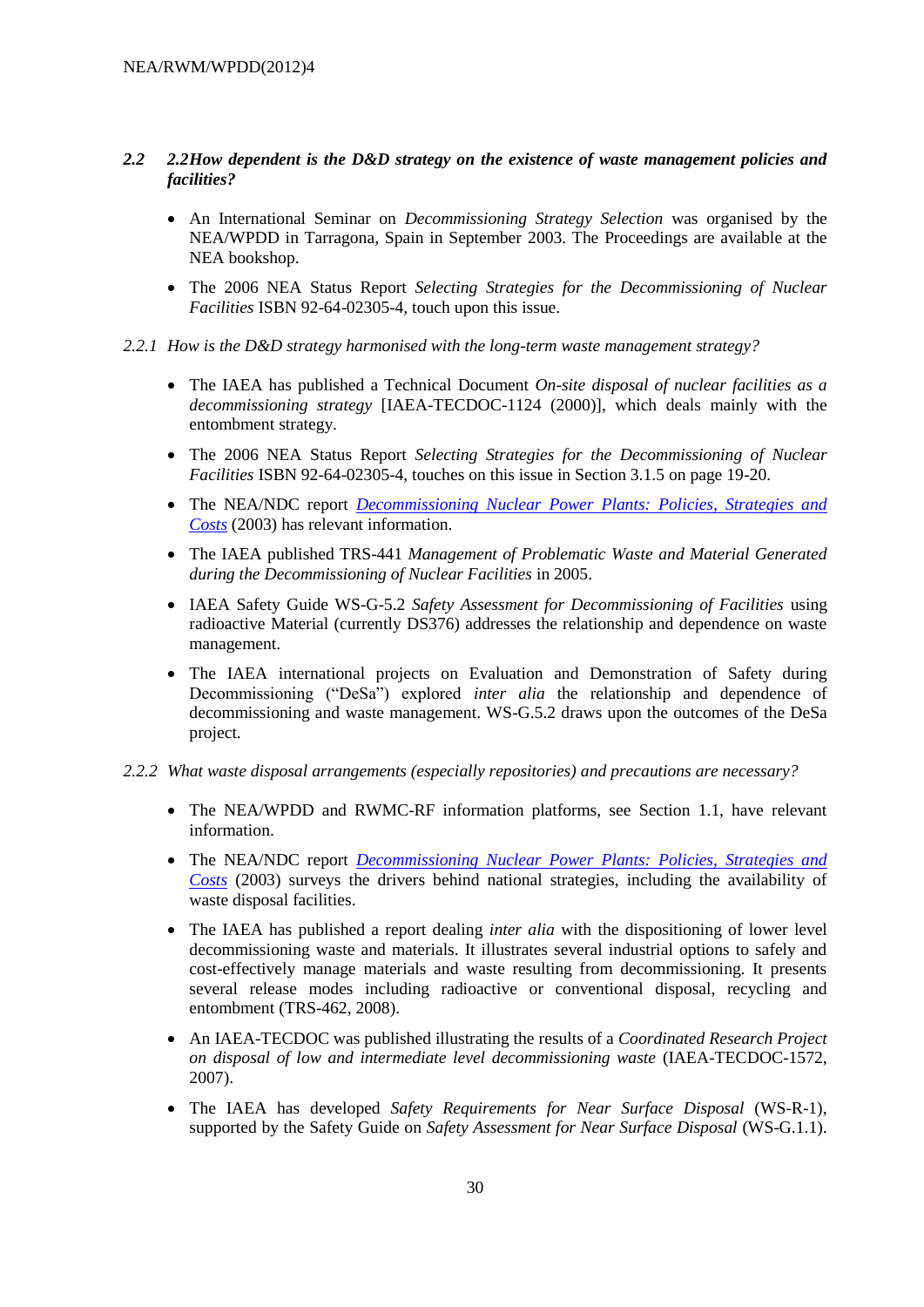In addition, Safety Series WS-R-4, *Safety Requirements for Geological Disposal*, was published in 2006.

 An IAEA International Project on the *Application of the Safety Assessment Methodology*  (ASAM) was completed in 2006. The report of this project also addresses consideration of heterogeneity of waste disposed in near surface facilities.

## *2.3 At what cost - also radiological - should dismantling be carried out?*

- In 1999 the NEA jointly with IAEA and EC published a document titled *A Proposed Standardised List of Items for Costing Purposes in the Decommissioning of Nuclear Installations*, *Interim Technical Document*. The NEA Co-operative Project on Decommissioning (CPD) was instrumental in preparing this document which is freely available at the webpage [http://www.nea.fr/html/rwm/reports/1999/costlist.pdf.](http://www.nea.fr/html/rwm/reports/1999/costlist.pdf) The three organisations collaborated between 2009 - 2011, under the umbrella of the WPDD"s Decommissioning Cost Estimation Group (DCEG), on the preparation of a revised version of this document, now titled the *International Structure for Decommissioning Costing*.
- The 2006 NEA Status Report *Decommissioning Funding. Ethics, Implementation, Uncertainties* (NEA No. 1996) discusses this question in its Section 4.4.
- The IAEA has published *Review of selected cost drivers for decision on continued operation of older nuclear reactors* (IAEA-TECDOC-1084, 1999).
- The *Standardised Decommissioning Cost Estimating of WWER-440 Nuclear Power Plant Project*/EC is developing a Standardised Decommissioning Cost Estimate of WWER-440 reactors, based on the previously developed *Proposed Standardised List of Items for Costing Purposes*. A similar document was published by the IAEA (IAEA-TECDOC-1322, 2002)
- In 2010 NEA (WPDD) published a report on *Cost Estimation for Decommissioning: An international overview of cost elements, estimation practices and reporting requirements.* An associated booklet was published jointly with IAEA on the same topic, entitled *Towards Greater Harmonisation of Cost Estimates.*
- *Decommissioning Costs* is a Working Area of the CND.

## *2.4 How does one arrive at generic18 estimates of dismantling costs as function of D&D strategy in order to determine decommissioning funding costs?*

 The NEA/NDC Report *[Decommissioning Nuclear Power Plants: Policies, Strategies and](http://publications.oecd.org/kappa/publications/description.asp?ProductId=14530&EditMode=&FormId=&InputId=&NoBorder=)  [Costs](http://publications.oecd.org/kappa/publications/description.asp?ProductId=14530&EditMode=&FormId=&InputId=&NoBorder=)* (2003) addresses this question.

1

<sup>18.</sup> This question is also linked to question 3.5.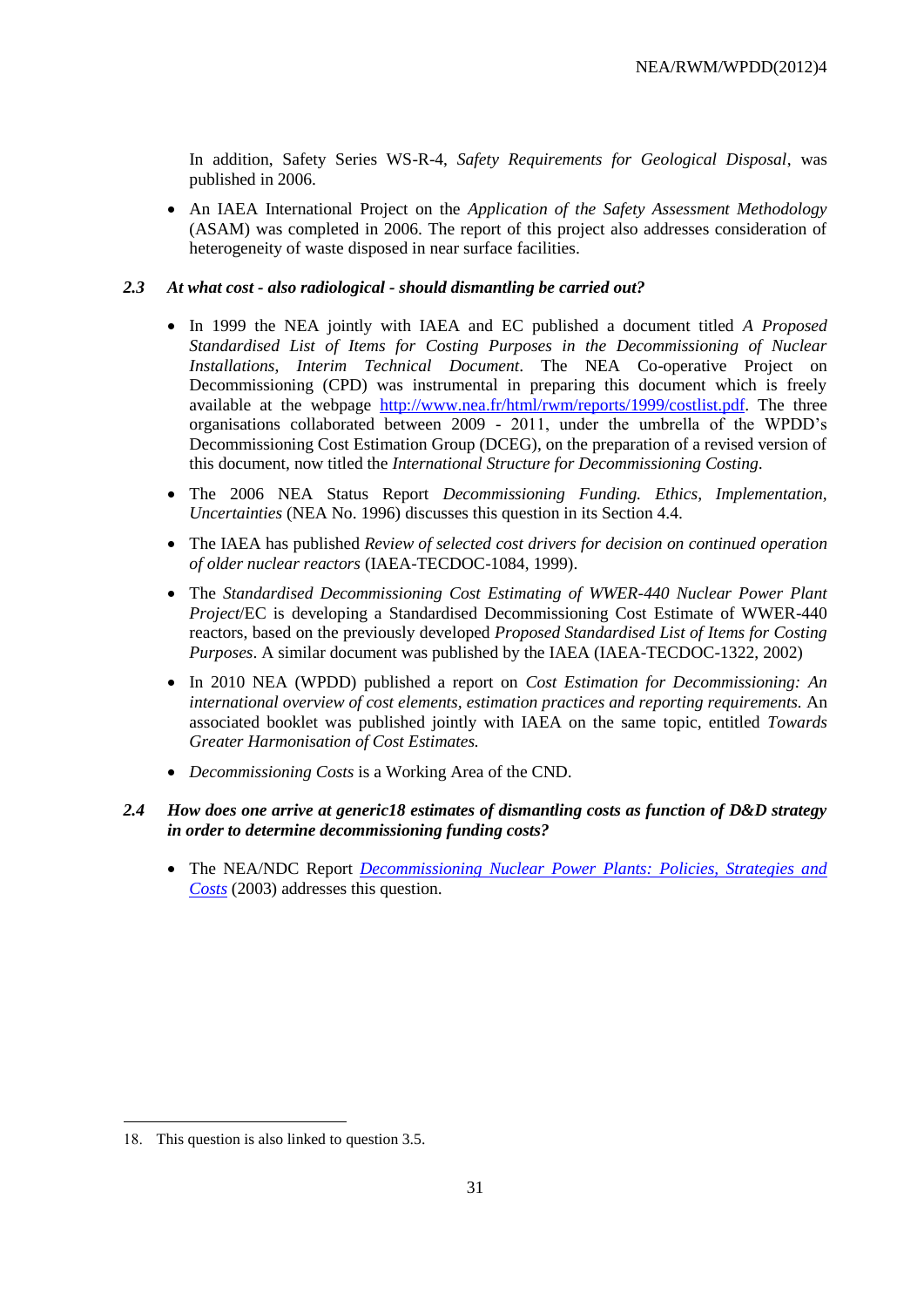## **3. Implementation**

1

### *3.1 What should be the contents of an EIA for D&D?*

- A study has been published in June 2001 by the EC Environment Directorate titled *Environment Impact Assessment for the Decommissioning of Nuclear Installations - Final Report* [Contract B4-3040/99/136035/MAR/C2]
- *Consolidated NMSS Decommissioning Guidance* (Sept. 2002) issued by NRC [NUREG-1757, Vol. 1] in which some chapters (15-17) deals with EIA.
- Council Directive 97/11/EC of 3 March 1997 amending Directive 85/337/EEC on *the assessment of the effects of certain public and private projects on the environment*. It specifically includes the decommissioning of nuclear installations.
- The topical session at the WPDD meeting in December 2001 has examined the safety cases decommissioning within an EIA context, see Section 1.8.

### *3.2 How is a safety case set up and managed?*

### *3.2.1 What are the elements of a D&D safety case?*

- Relevant information can be found in the report titled *Achieving the Goals of the Decommissioning Safety Case* in April 2005 with the number [\[NEA/RWM/WPDD\(2005\)3\]](http://www2.oecd.org/oecdinfo/info.aspx?app=OLIScoteEN&Ref=NEA/RWM/WPDD(2005)3). This report is freely available at the NEA webpage: [\[http://www.nea.fr/html/rwm/wpdd.html\]](http://www.nea.fr/html/rwm/wpdd.html).
- The IAEA has developed safety standards (WS-R-5) and safety guides, supported by Safety Report 45, see Appendix C, that describes the safety related documents required for authorisation, regulation and completion of decommissioning activities. A Safety Guide on *Safety Assessment for the Decommissioning of Facilities Using Radioactive Materials* (WS-G-5.2) was published in 2008.
- *Council Directive 2011/70/EURATOM establishing a Community framework for the responsible and safe management of spent fuel and radioactive waste*<sup>19</sup> requires in article 7 to regularly assess, verify and continuously improve, as far as is reasonably achievable, the safety of the radioactive waste and spent fuel management facility or activity in a systematic and verifiable manner. This shall be achieved through an appropriate safety assessment, other arguments and evidence.
- *3.2.2 How wide is the range of assumptions needed for accident analysis?*
	- The proceedings of the WPDD Topical Session on the *Safety Case for Decommissioning* (December 2001) provides relevant information, see Section 1.8.
	- *Institutional, Legal, Regulatory Aspects, Licensing and Decommissioning Plan* is a Working Area of the CND.

<sup>19.</sup> See webpage: http://eur-lex.europa.eu/LexUriServ/LexUriServ.do?uri=OJ:L:2011:199:0048:0056:EN:PDF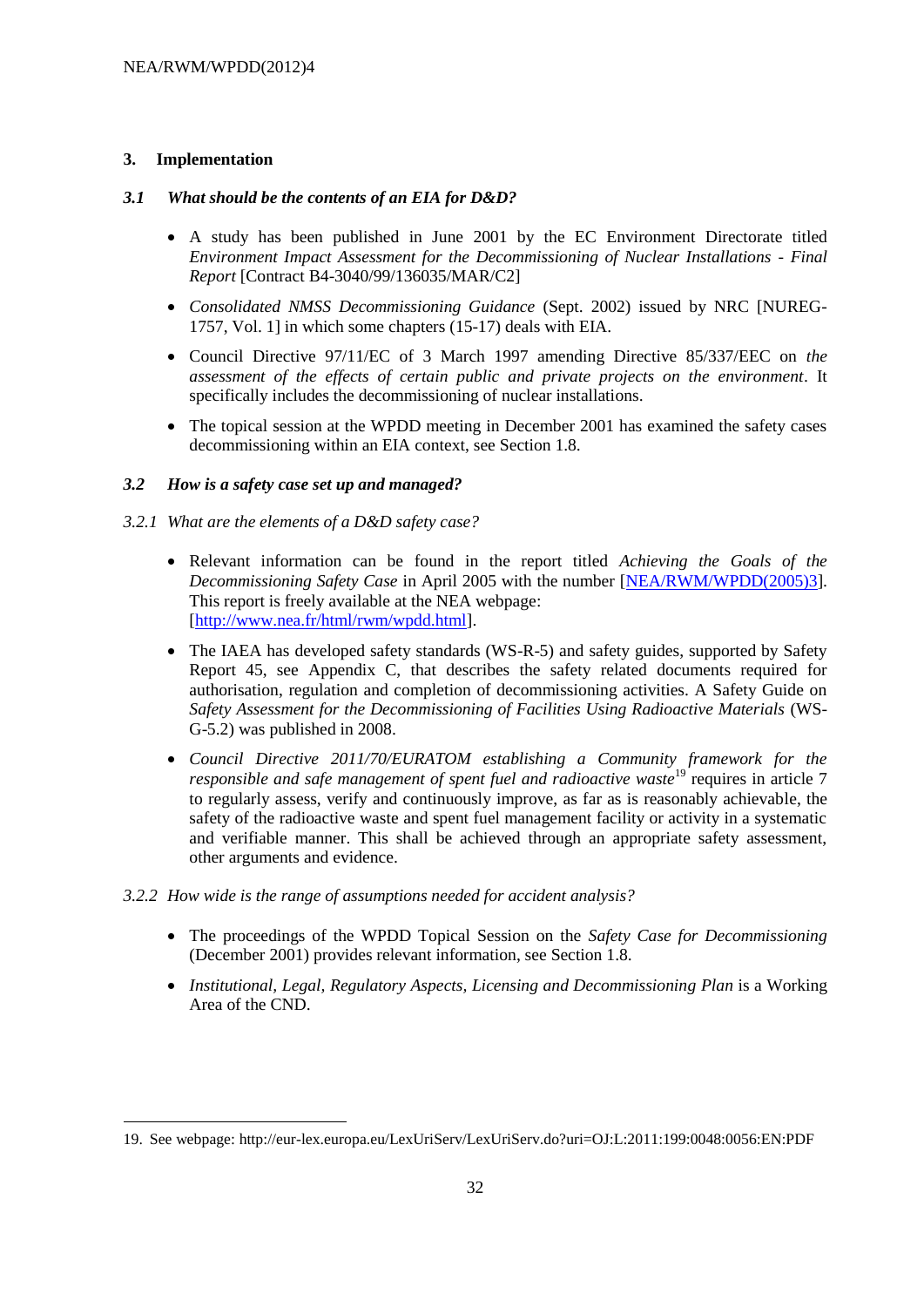- *3.2.3 What is the experience and lessons learned that can be fed back to the process of regulating decommissioning activities including criteria for judging safety cases?*
	- The proceedings of the Topical WPDD Topical Session on the *Safety Case for Decommissioning* (December 2001) have covered the safety case and the management of change, see Section 1.8.
	- A Safety Report on *Safety Documentation* was published by the IAEA (SRS-45. 2005). It describes the format and content of safety related documents needed for decommissioning planning and implementation. It addresses the decommissioning plan, cost estimate, environmental impact statement and safety assessment.
	- The Task Group on the Safety Case (TGSC) of the NEA/WPDD issued a status report titled *Achieving the Goals of the Decommissioning Safety Case* in April 2005 with the number [NEA/RWM/WPDD\(2005\)3.](http://www2.oecd.org/oecdinfo/info.aspx?app=OLIScoteEN&Ref=NEA/RWM/WPDD(2005)3) This report is freely available at the NEA webpage [\[http://www.nea.fr/html/rwm/wpdd.html\]](http://www.nea.fr/html/rwm/wpdd.html).
	- The issue was also discussed in Session 7 of the NEA workshop *Safe, Efficient, and Cost-Effective Decommissioning* held in Rome (September 2004), see proceedings on CD-Rom published in 2005.
	- The IAEA Safety standards (WS-R-5, WS-G-2.1, WS-G-2.2, WS-G-2.4., and WS-G-5.2) address the need for feedback of lessons learned from decommissioning and periodic review of the decommissioning plans.
	- The WPDD Topical session *Emerging issues and trends in regulatory practices during the decommissioning and dismantling of nuclear power plants* held in Paris, October 24, 2006. Proceedings are available from the NEA website [\(NEA/RWM/WPDD\(2007\)3\)](http://www2.oecd.org/oecdinfo/info.aspx?app=OLIScoteEN&Ref=NEA/RWM/WPDD(2007)3).
	- In 2010 NEA (WPDD) published a report on *Applying decommissioning experience to the design and operation of new plants.* An associated booklet was published jointly with IAEA on the same topic, entitled *Decommissioning considerations for new nuclear power plants.*

### *3.3 What type of organisation or implementing framework is best to carry out the D&D programme?*

- IAEA has published: TRS-399, *Management and Organisation for the Decommissioning of Large Nuclear Facilities*, 2000. A follow up document is TECDOC-1394 (2004) *Planning, Organizational and Management Aspects of Decommissioning: Lessons Learned*.
- *Project Management and Planning of Decommissioning* is a working area of the CND.
- An IAEA Technical Report on *Record Keeping for the Decommissioning of Nuclear Facilities: Guidelines and Experience* (TRS 411) has been issued in 2002. A follow up document of long term aspects of record keeping in decommissioning projects was published in 2008 (TRS 467).

### *3.4 What are the R&D needs?*

### *3.4.1 Decontamination and dismantling techniques*

 The CPD has published a guidance document on decontamination techniques used in decommissioning activities, 1999. See Section 3.4.4.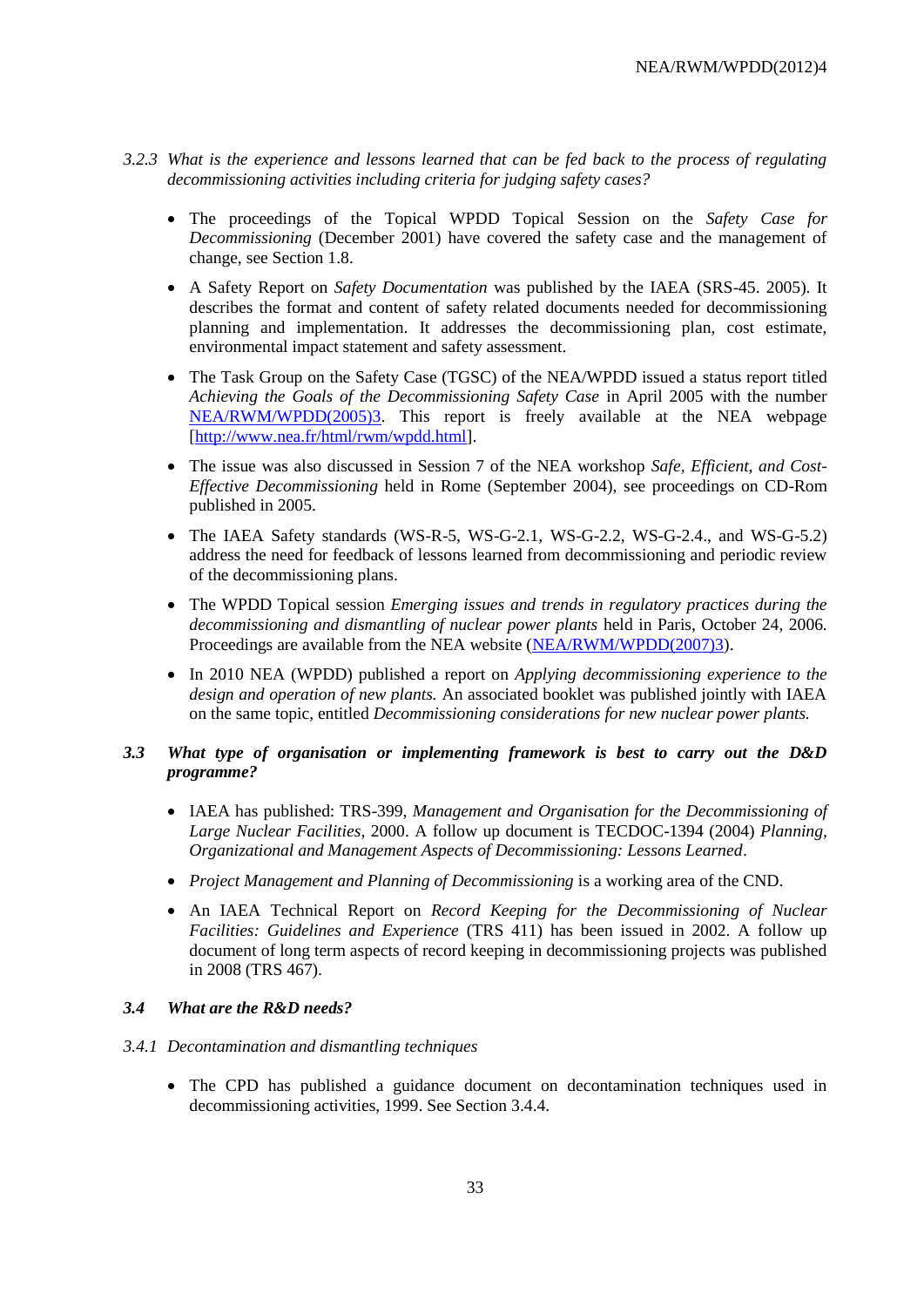- The question was touched upon at the NEA workshop *Safe, Efficient, and Cost-effective Decommissioning*, held in Rome September 2004 see reference in Appendix A.
- IAEA has published: TRS-395, *State-of-the-Art Technology for Decontamination and Dismantling of Nuclear Facilities*, 1999.
- At the IAEA, outcomes of R&D work on decommissioning are typically coming up from Coordinated Research Projects (CRP) and are collected in proceedings-like TECDOCs. The following are also relevant: IAEA-TECDOC-1022, *New methods and techniques for decontamination in maintenance or decommissioning operations: Results of a CRP*, 1998; IAEA-TECDOC-1273 *Decommissioning Techniques for Research Reactors - Final report of a Co-ordinated Research Project 1997-2001*, 2002; IAEA-TECDOC-1572, *Disposal Aspects of Low and Intermediate Level Decommissioning Waste*, 2007; IAEA-TECDOC-1602, *Innovative and Adaptive Technologies in Decommissioning of Nuclear Facilities* Final report of a Co-ordinated Research Project 2004-2008, 2008.
- The IAEA recently published the following Technical Reports *The Dismantling of Contaminated Stacks* (TRS-440); *The Decommissioning of Research Reactors: State-of-theart, Trends and Open Issues* (TRS-446); and *The Decommissioning of Underground Structures, Systems and Components* (TRS-439). Another report on decommissioning of research reactors and other small nuclear facilities by making optimal use of constraint resources was published in 2008 (TRS-463)*.*
- US National Academy of Sciences/National Research Council, *Research opportunities for deactivating and decommissioning DOE Facilities*, Washington, DC, 2001.
- The *Innovative Remote Dismantling Techniques (IRDIT) Project* (EC) is working on:
	- Extension of existing know-how on remote dismantling techniques.
	- Collection and evaluation of specific data on remote dismantling of the RPV and reactor components at a WWER and a western PWR reactor.
	- *Comparison* of different techniques applied to typical reactor types (PWR and WWER).
- In 2011 IAEA published NW-T-2.3 *Handbook on Decontamination and Dismantling Techniques for Small Medical, Industrial and Research Facilities.* This superseded an earlier technical report on the same topic, *Decommissioning of small medical, industrial and research facilities* (TRS 414), issued in 2003.
- The CPD published a report on *Remote Handling Techniques in Decommissioning* [\(NEA/RWM/R\(2011\)2,](http://www2.oecd.org/oecdinfo/info.aspx?app=OLIScoteEN&Ref=NEA/RWM/R(2011)2) 2011.
- *3.4.2 What R&D has been done for very radioactive reactor internals?*
	- Innovative dismantling techniques used in the five EU-funded pilot decommissioning projects are briefly described at [http://www.eu-decom.be/introduction/initintroduction.htm.](http://www.eu-decom.be/introduction/initintroduction.htm)
- *3.4.3 What R&D has been done for dismantling concrete and its reuse?* 
	- The European Commission DG-Research has published some reports on these topics; these are available for purchase. A full list together with contact details is available at: [http://www.eu-decom.be/about/initabout.htm.](http://www.eu-decom.be/about/initabout.htm)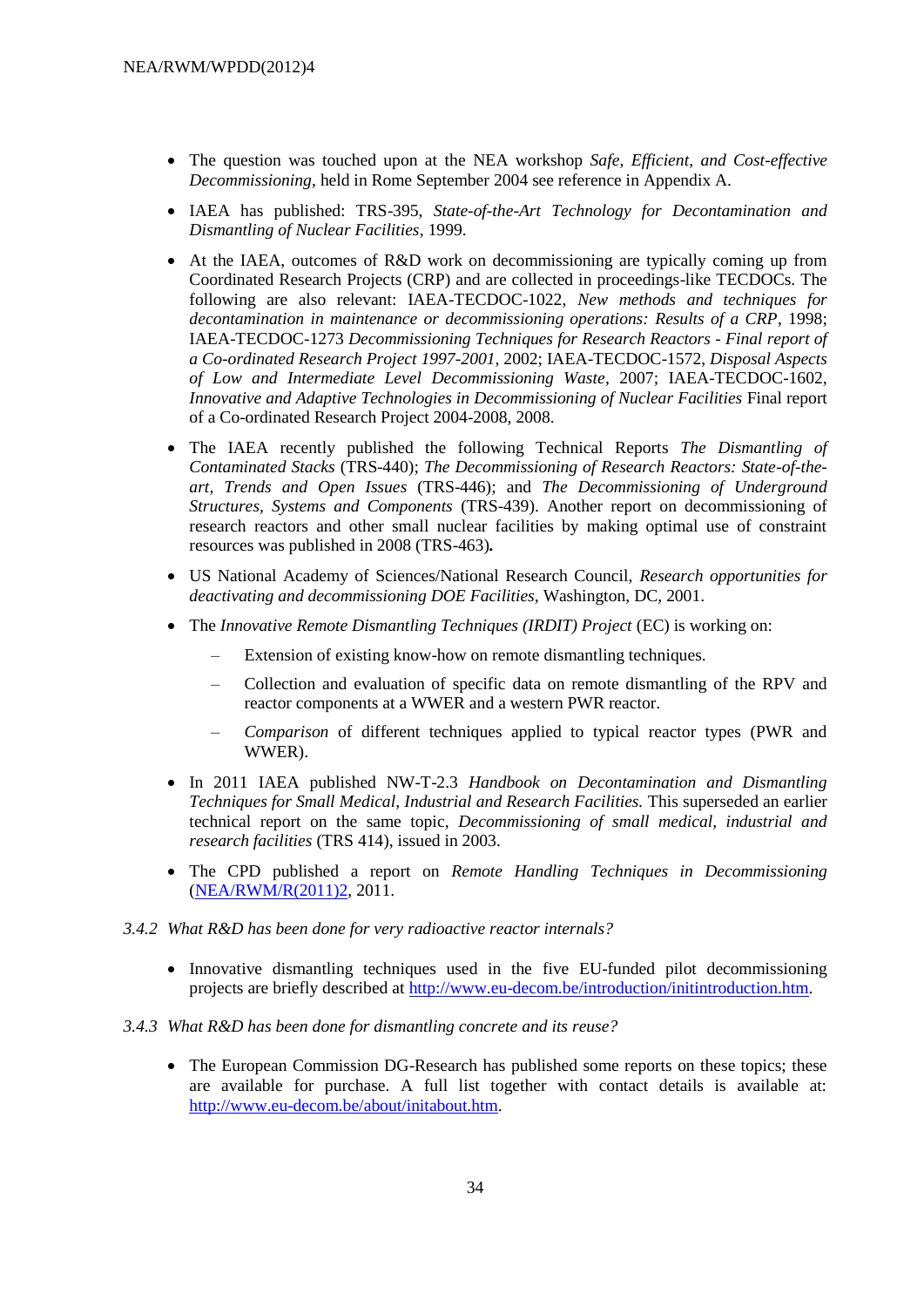- The CPD published a report on *Decontamination and Dismantling of Radioactive Concrete Structures* [\(NEA/RWM/R\(2011\)1,](http://www2.oecd.org/oecdinfo/info.aspx?app=OLIScoteEN&Ref=NEA/RWM/R(2011)1) 2011.
- *3.4.4 What R&D has been done for decontamination of metals?*
	- Relevant information can be found in the report *Decontamination Techniques Used in Decommissioning Activities* This report was prepared by the CPD Task Group on Decontamination in 1999. The report is freely available on the webpage [\[http://www.nea.fr/html/rwm/reports/1999/decontec.pdf\]](http://www.nea.fr/html/rwm/reports/1999/decontec.pdf).
	- The European Commission DG-Research has published some reports on these topics; these are available for purchase. A full list together with contact details is available at: [http://www.eu-decom.be/about/initabout.htm.](http://www.eu-decom.be/about/initabout.htm)
- *3.4.5. What R&D has been done for dealing with "exotic" and toxic materials (like Na, NaK, Be, Graphite,...)*
	- The IAEA Technical Report on the *Management of Problematic Waste and Material Generated during the Decommissioning of Nuclear Facilities* TRS-441, was published in 2005. IAEA-TECDOC-1521, 2006 deals with *Characterization, Treatment and Conditioning of Radioactive Graphite from Decommissioning of Nuclear Reactors*.
	- The EC is supporting the project CARBOWASTE under the  $7<sup>th</sup>$  Framework Programme on the treatment and disposal of irradiated graphite and other carbonaceous waste (see website: http://www.carbowaste.eu).

### *3.5 How can costs for individual industrial projects be estimated?*

- The NEA/IAEA/EC have published a joint guidance document on cost breakdown structures for analysing and recording costs ("the Yellow Book"), see Appendix A. The three organisations collaborated during 2009 - 2011, under the umbrella of the WPDD"s Decommissioning Cost Estimation Group (DCEG), on the preparation of a revised version of this document, now titled the *International Structure for Decommissioning Costing*.
- The EC has finalised a study on *Development of Methodologies for cost calculations and financial planning of decommissioning operations*. The final report is available, see Appendix B.
- The EC has finalised a study on *Comparison among different decommissioning funds methodologies for nuclear installations*. The final report is available, see Appendix B.
- An IAEA Working Group (TEGDE) drafted IAEA-TECDOC-1476 (2005) on *Financial Aspects of Decommissioning,* dealing both with costing methodologies and funding mechanisms for decommissioning.
- A new document intended to develop a simplified, robust costing method for the decommissioning of research reactors is in preparation at the IAEA and is expected to be published in 2012.

### *3.6 What clearance procedures should be implemented for materials?*

 The NEA"s Cooperative Programme on Decommissioning (CPD) has produced a report *Radioactivity Measurements at Regulatory Release Levels: A Task Group Report, which* is available at http://www.nea.fr/html/rwm/reports/2006/nea6186-release.pdf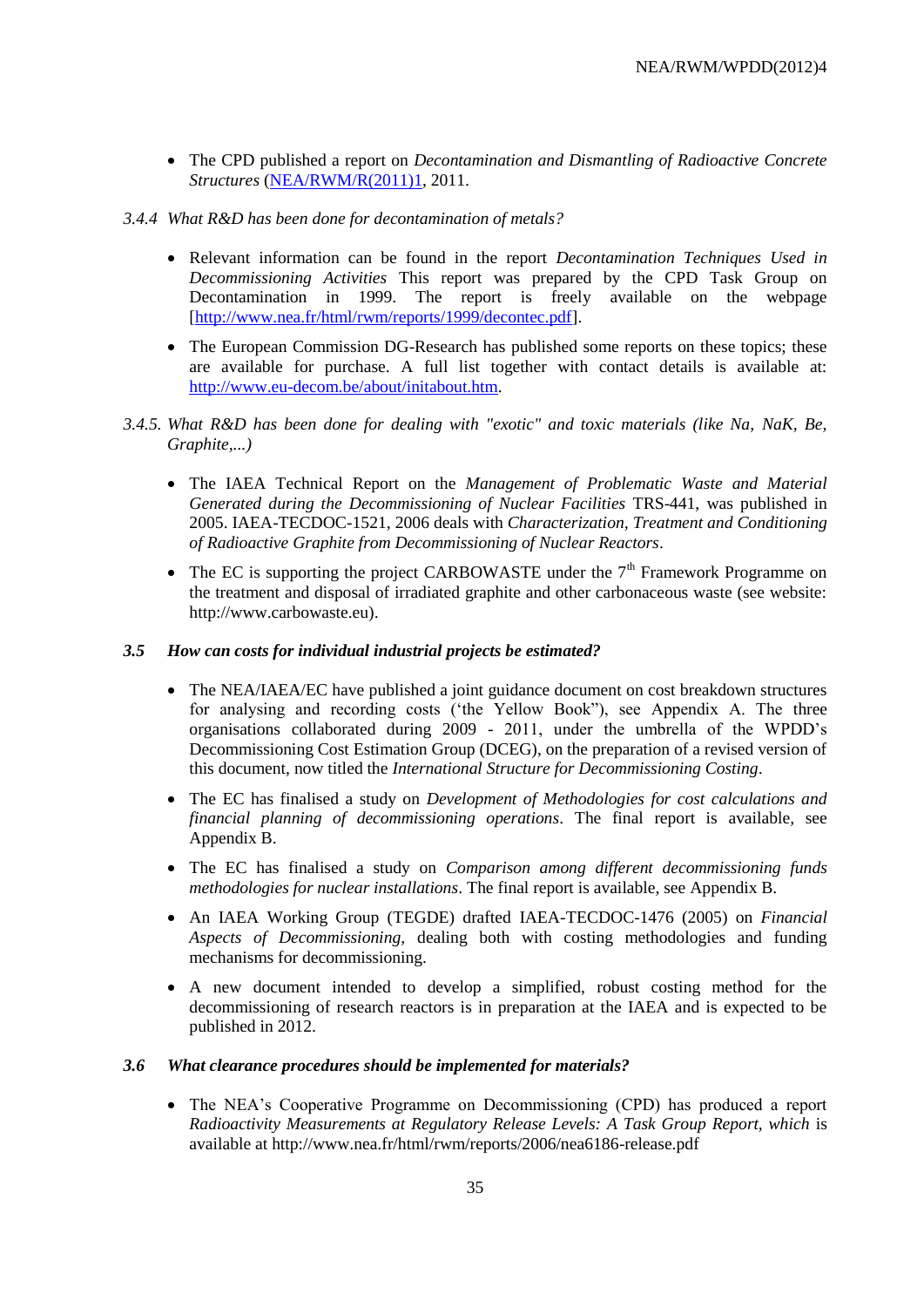- The IAEA has issued a Safety Guide entitled *Application of the Concepts of Exclusion, Exemption and Clearance* (RS-G-1.7) which provides international guidance on this issue.
- An IAEA Technical Report (TRS-462, 2008) on *Managing Low Radioactivity Material from the Decommissioning of Nuclear Facilities* includes *inter alia* an extensive discussion on instrumentation and methods to characterize decommissioning waste and materials at levels close to clearance, and how measurements are affected by established clearance criteria.
- IAEA Safety Report Series No. 67 on *Monitoring for Compliance with Exemption and Clearance Values* was published in 2011.This report focuses on monitoring of materials for the purposes of potential release from regulatory control*.*
- NUREG 1640 *Radiological Assessments for Clearance of Materials from Nuclear Facilities* applies, see web page<http://www.nrc.gov/reading-rm/doc-collections/nuregs/staff/sr1640/>
- The EU has issued a series of recommendations to provide the guidance foreseen in Article 5 of Council Directive 96/29/EURATOM (review of current EU guidance in progress):
	- RP 113 *Recommended Radiological Protection Criteria for the clearance of buildings and building rubble arising from the dismantling of nuclear installations (2000).*
	- RP 122 *Practical use of the concepts of clearance and exemption: Part I: Guidance on general clearance levels for practices* (2000).
	- RP 89 *Recommended Radiological Protection Criteria for the Recycling of Metal from the Dismantling of Nuclear Installations* (1998).
	- The NEA/WPDD has published a status report in 2008 *Release of Radioactive Materials and Buildings from Regulatory Control* ISBN 978-92-64-99061-6 (2008).
	- Various US Federal Agencies have published jointly *Multi-Agency Radiation Survey and Assessment of Materials and Equipment* (MARSAME), NUREG 1572 Supplement 1 – see (for example) http://www.nrc.gov/reading-rm/doccollections/nuregs/staff/sr1575/supplement1/index.html

### *3.7 What clearance procedures should be implemented for sites?*

- The NEA and IAEA have completed a joint study on the environmental remediation of uranium mining and milling facilities and issued a report *Environmental Remediation of Uranium Production Facilitie*s in Feb 2002.
- The IAEA has published a Safety Requirements document on *Remediation of areas contaminated by past activities and accidents*. A Safety Guide on *Remediation Process for Areas Affected by Past Activities and Accidents* (WS-G-3.1) was published in 2007.
- ANSI N13.12 on *Release of Sites*. See www.ans.org/pi/ps/docs/ps50.pdf
- *Site Characterisation, Remediation and Reuse* is a Working Area of the CND.
- The NEA/WPDD has published a status reports in 2006 *Releasing the Sites of Nuclear Installations* ISBN 92-64-02307-0 (2006).
- In 2012 IAEA published Safety Report Series 67, *Monitoring for Compliance with Exemption and Clearance Levels.* This report focuses on monitoring of sites (land) for the purposes of potential release from regulatory control*.*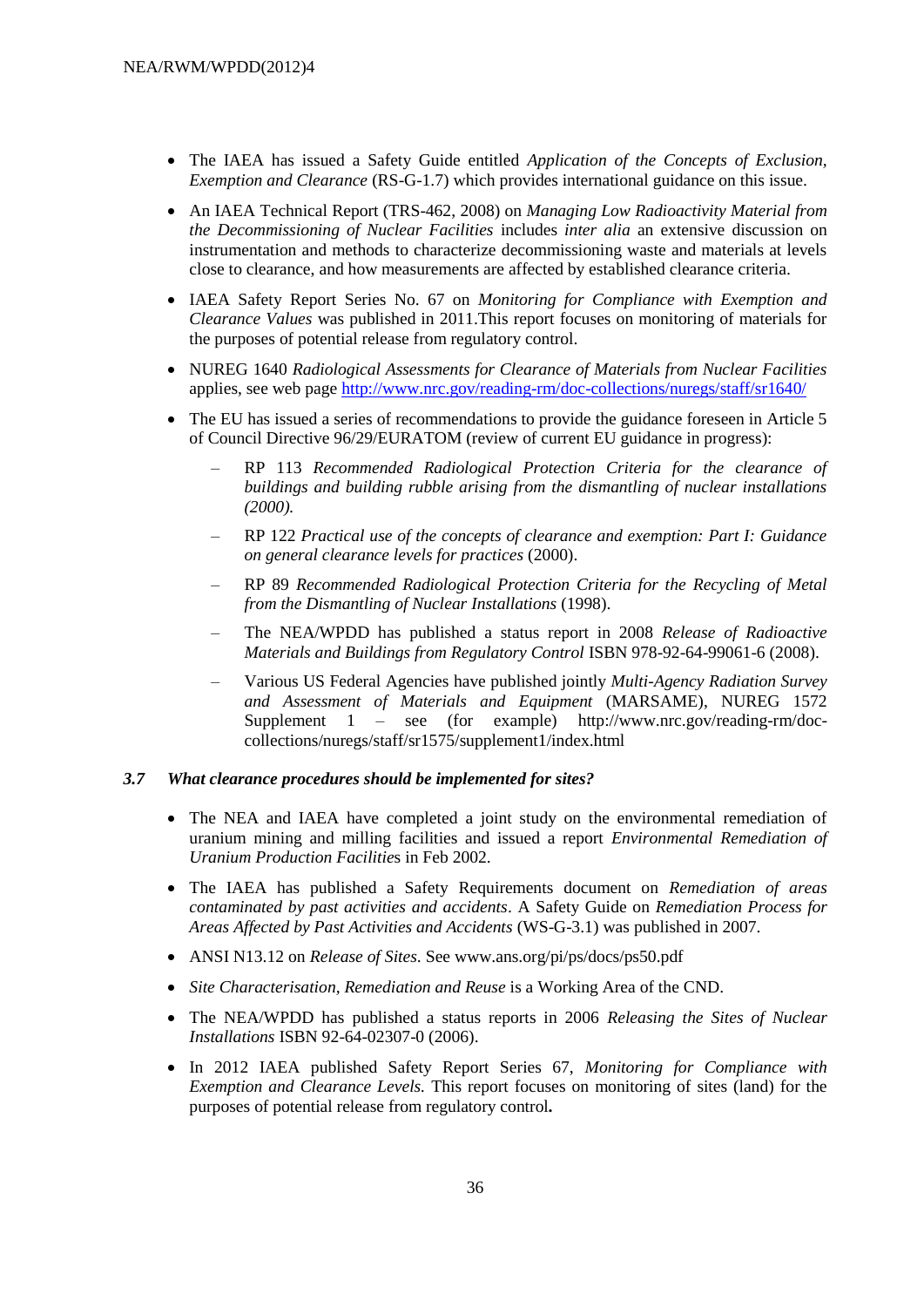Various US Federal Agencies have published jointly *Multi-Agency Radiation Survey and Site Investigation Manual* (MARSSIM),– see (for example) http://www.epa.gov/radiation/marssim/

## *3.8 How to perform the release measurement for very large volumes of materials and complex geometry?*

- Relevant information can be found in the NEA report *Nuclear Decommissioning. Recycling and Reuse of Scrap Metals*. This report was prepared by a CPD Task Group in 1999. The report is freely available on the webpage: [\[http://www.nea.fr/html/rwm/reports/1996/recycling.pdf\]](http://www.nea.fr/html/rwm/reports/1996/recycling.pdf).
- The IAEA has published a Technical Report *Radiological characterisation of shutdown nuclear reactors for decommissioning purposes*, TRS No.389 (1998).

## *3.9 What waste treatment technologies have been found to work and what have not?*

- *3.9.1 How are special waste items to be dealt with, e.g. large items and reactor internals?*
	- Some information can be found in the Proceedings of the WPDD Topical Session on Materials Management. [\[http://www.nea.fr/html/rwm/docs/2002/rwm-wpdd2002-7.pdf\]](http://www.nea.fr/html/rwm/docs/2002/rwm-wpdd2002-7.pdf). See also: Topical Session [on Buildings & Sites Release and Reuse, Karlsruhe, Germany, 17-18](file://192.168.102.97/documents/2002/rwm/rwm-wpdd2002-8.pdf)  [June 2002](file://192.168.102.97/documents/2002/rwm/rwm-wpdd2002-8.pdf) [\[NEA/RWM/WPDD\(2002\)8\]](http://www2.oecd.org/oecdinfo/info.aspx?app=OLIScoteEN&Ref=NEA/RWM/WPDD(2002)8)*.*
	- TECDOC-1572 was published by the IAEA in 2007 illustrating the results of a Coordinated Research Project on *Disposal of low and intermediate level decommissioning waste*. It includes cases of special waste items.
- *3.9.2 What are good practices for volume reduction?*
	- The IAEA has published a Technical Report on the *Minimization of Radioactive Wastes from Decontamination and Decommissioning of Nuclear Facilities*, TRS No. 401 (2001).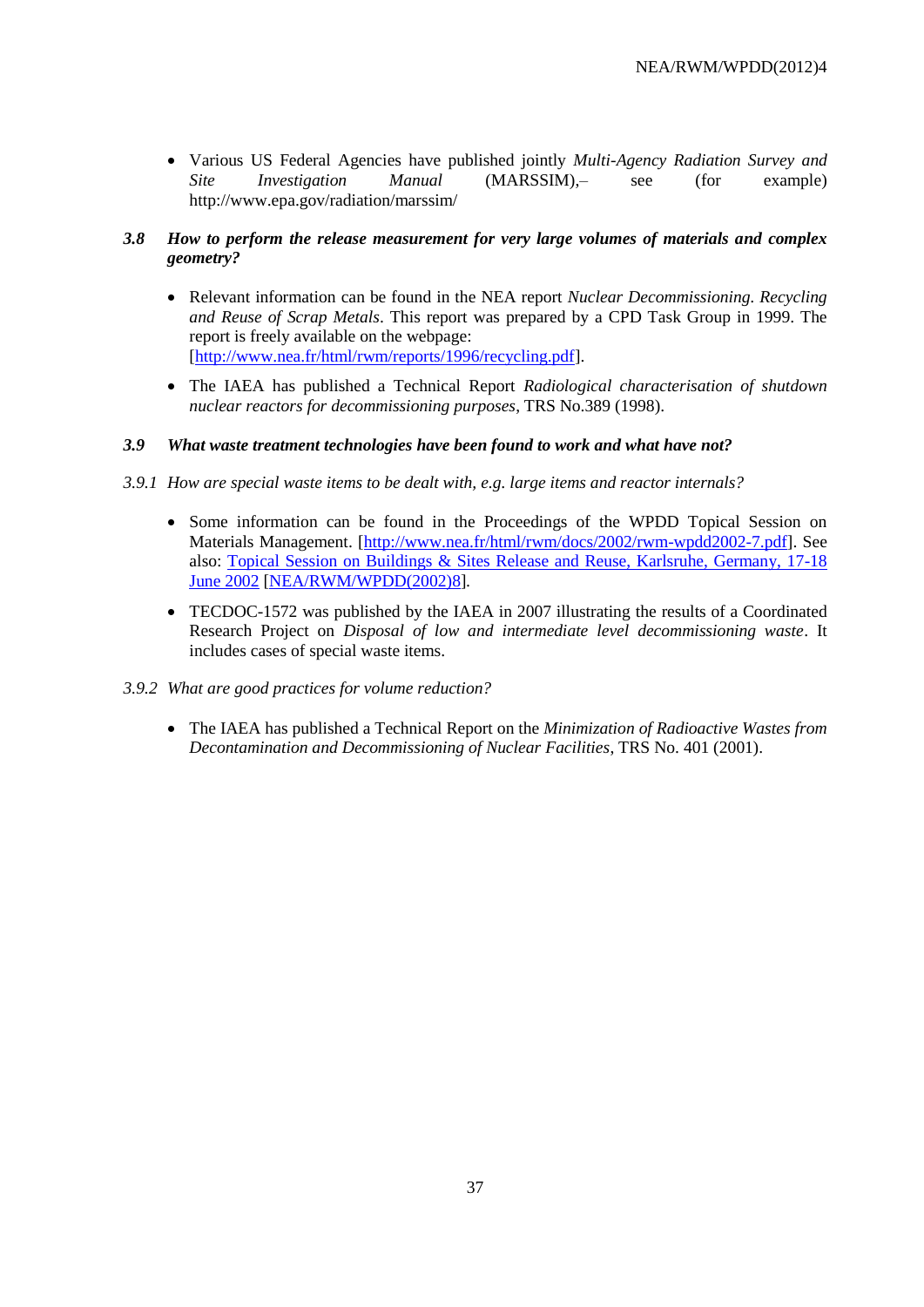## **4. Stakeholder Information and Involvement**

#### *4.1 Informing stakeholders on the safety and manageability of the D&D process*

- A compilation of papers on stakeholder involvement *What We Heard within WPDD on Stakeholder Involvement in Decommissioning, 2001-2004* is available at <http://www.nea.fr/html/rwm/docs/2006/rwm-wpdd2006-6.pdf>
- *Stakeholder Involvement in Decommissioning Nuclear Facilities: International Lessons Learn*t is available at http://www.nea.fr/html/rwm/reports/2007/nea6320-stakeholder.pdf
- The NEA/WPDD report (2002), see Section 1.1, reviews also stakeholder issues; See also the proceedings of the Tarragona Seminar, see Section 2.1.
- A series of reports from NEA FSC and CRPPH provide useful information on stakeholder issues generally:
	- *The Societal Aspects of Decision Making in Complex Radiological Situations,* Proceedings of an International Workshop, Villigen, Switzerland, 13-15 January 1998, OECD/NEA,1998.
	- *Better Integration of Radiation Protection in Modern Society:* Workshop Proceedings, Villigen Switzerland, 23-25 January 2001, OECD/NEA, 2001.
	- *Policy Issues in Radiological Protection Decision Making:* Summary of the 2nd Villigen (Switzerland) Workshop, January 2001, OECD/NEA 2001.
	- *The Regulator's Evolving Role and Image in Radioactive Waste Management*, NEA 2003, ISBN ISBN 92-64-02142-6
	- *Stakeholder Involvement Techniques*, NEA 2004[, NEA/RWM/FSC\(2004\)7](http://www2.oecd.org/oecdinfo/info.aspx?app=OLIScoteEN&Ref=NEA/RWM/FSC(2004)7)
	- *Stepwise Approach to Decision Making for Long-term Radioactive Waste Management*, NEA 2004, ISBN 92-64-02077-2
	- *Learning and Adapting to Societal Requirements for Radioactive Waste Managemen*t, NEA 2004, ISBN 92-64-02080-2
- WPDD and FSC held in 2005 a joint Topical session on *Stakeholder Involvement in Decommissioning Projects*. The Proceedings can be downloaded from the web-page [http://www.nea.fr/html/rwm/docs/2006/rwm-wpdd2006-5.pdf.](http://www.nea.fr/html/rwm/docs/2006/rwm-wpdd2006-5.pdf)
- *Public Perception, Public Relations Aspects of Decommissioning* is a Working Area of the CND.
- An IAEA Nuclear Energy Series report on *Overview of Stakeholder Involvement in Decommissioning* was published in 2009 (NW-T-2.5)**.**
- *EU Council Directive 2011/70/EURATOM establishing a Community framework for the responsible and safe management of spent fuel and radioactive waste*, including also D&D facilities and activities, establishes information to the public and public involvement in the decision making process.

### *4.2 How can general public be involved in the EIA process?*

• Public Information, Consultation and Involvement in Radioactive Waste Management. An International Overview of Approaches and Experiences, NEA 2003, ISBN 92-64-02128-0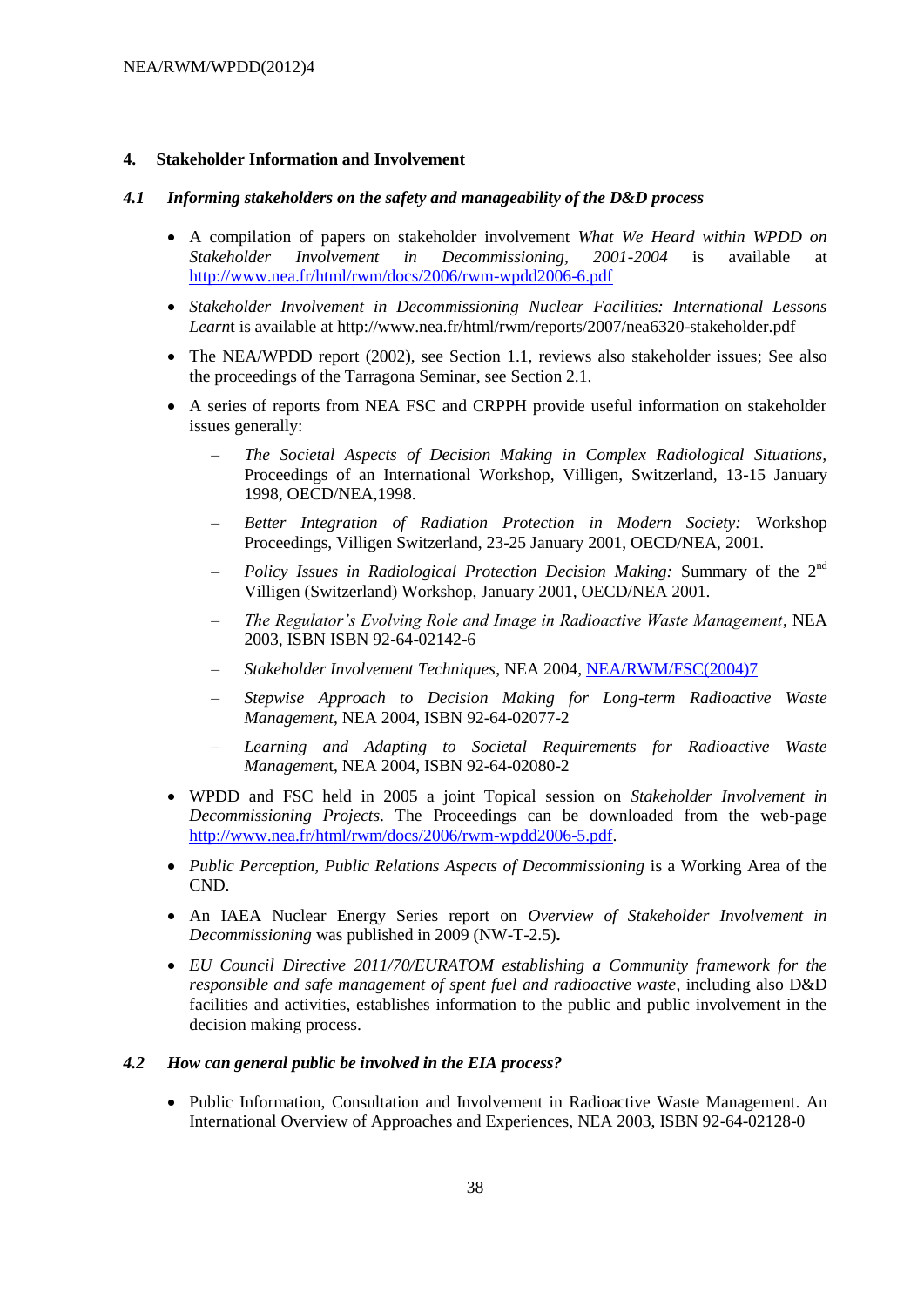- Further information on public involvement can be found in the proceedings of the WPDD Topical Session on Safety Case [\[NEA/RWM/WPDD\(2002\)2\]](http://www2.oecd.org/oecdinfo/info.aspx?app=OLIScoteEN&Ref=NEA/RWM/WPDD(2002)2) and the Status report *Achieving the Goals of the Decommissioning Safety Case* which was published in April 2005 [\[NEA/RWM/WPDD\(2005\)3\]](http://www2.oecd.org/oecdinfo/info.aspx?app=OLIScoteEN&Ref=NEA/RWM/WPDD(2005)3). This report is freely available at the NEA webpage [\[http://www.nea.fr/html/rwm/wpdd.html\]](http://www.nea.fr/html/rwm/wpdd.html).
- *Environmental and Socioeconomic Aspects of Decommissioning* is a Working Area of the CND.
- The IAEA has published a document in 2008 on socio-economic implications of decommissioning (TRS-464)
- See also stakeholder involvement in the previous section.

### *4.3 Who are the stakeholders?*

- See the NEA FSC and CRPPH reports; also WPDD/FSC joint Topical session and the Brochure. All mentioned in Section 4.1.
- The NEA/WPDD report of 2002, see Section 1.1, has relevant information. See also the proceedings of the Tarragona Seminar in Section 2.1.
- In 2009 the IAEA published a document discussing the identification of stakeholders, *An Overview of Stakeholder Involvement in Decommissioning* (NW-T-2.5, 2009).
- The IAEA, together with NEA, EC and WNA has organised an international conference on lessons learned from decommissioning and the safe termination of nuclear practices in December 2006, where social aspects and stakeholder involvement have been discussed. The Proceedings were published in 2007 (see App. C under Other)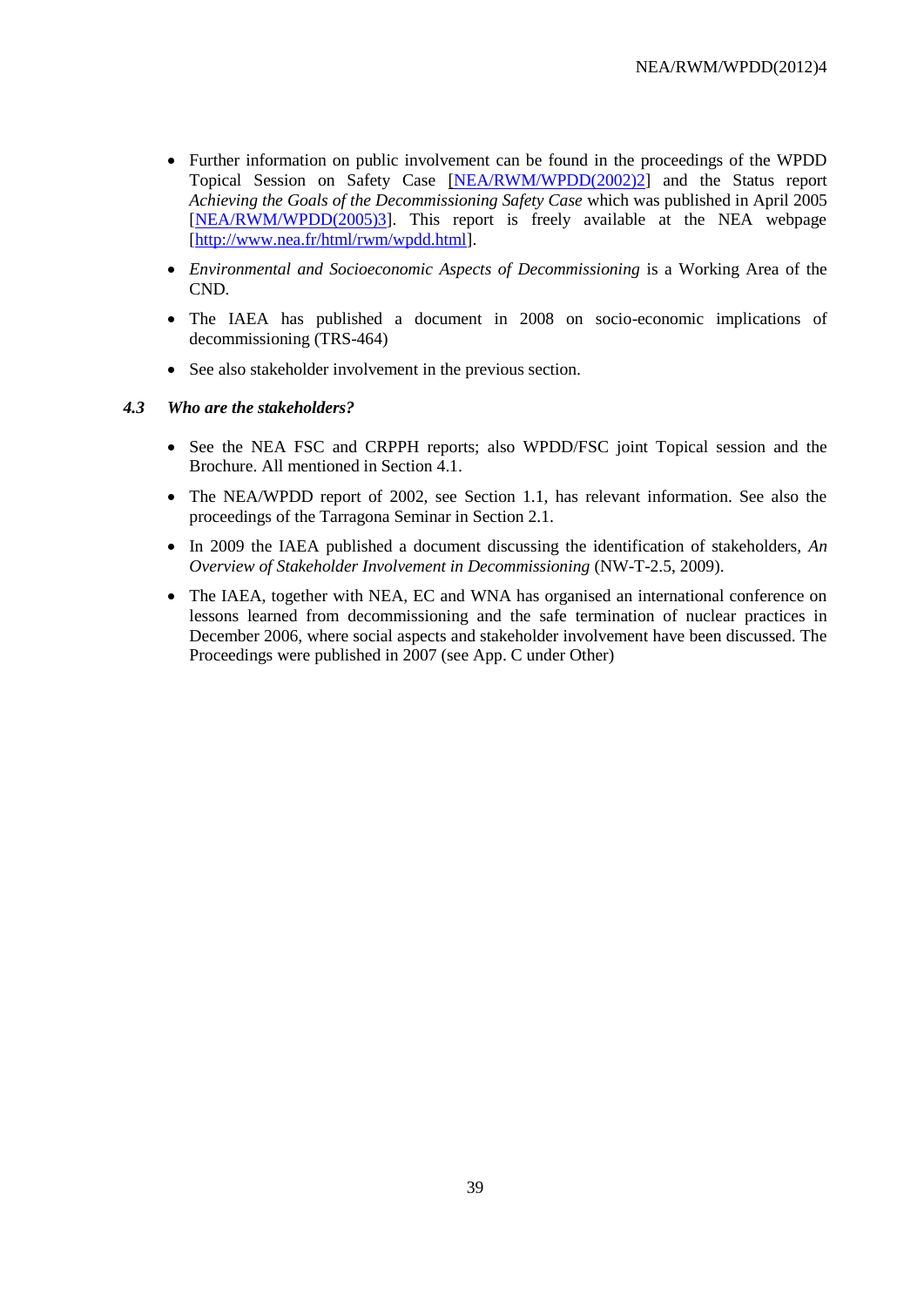## **5. Transition Phase**

## *5.1 What are the special aspects of the transition phase from facility operation to decommissioning?*

- The CSNI Special Expert group on *Human and Organizational Factors* organized a workshop on management of change in 2001 and published in June 2004 a paper on *Managing and Regulating Organisational Change in Nuclear Installations*, CSNI Technical Opinion Papers - No. 5, NEA No. 5348, ISBN: 92-64-02069-1, available on the Web at: [\[http://www.nea.fr/html/nsd/reports/2004/nea5348-change.pdf\]](http://home.nea.fr/html/nsd/reports/2004/nea5348-change.pdf). The Special Expert Group also co-organised the session on *Management of Transition and Change throughout Decommissioning* during the Workshop on *Safe, Efficient, and Cost-effective Decommissioning* held in Rome September 2004, see proceedings on CD-Rom.
- The NEA Special Expert Group on Human and Organizational factors (SEGHOF) discussed the transition phase during its meeting following the NEA Rome workshop *Safe, Efficient, and Cost-effective Decommissioning* held in Rome September 2004. See Rome workshop proceedings in Appendix A.
- IAEA has published a Technical Report on *Transition from Operation to Decommissioning of Nuclear Installations* (TRS 420), as well as two Safety Reports, *Managing the Early Termination of Operation of Nuclear Power Plants (SRS-31)* and *Safety Considerations in the Transition from Operations to Decommissioning* (SRS 36).
- The IAEA Safety Requirements (WS-R-2, WS-R-5) and Safety Guides (WS-G-2.1, WS-G-2.2, and WS-G-2.4) also provide recommendations on safety considerations during the transition phase from operation to decommissioning.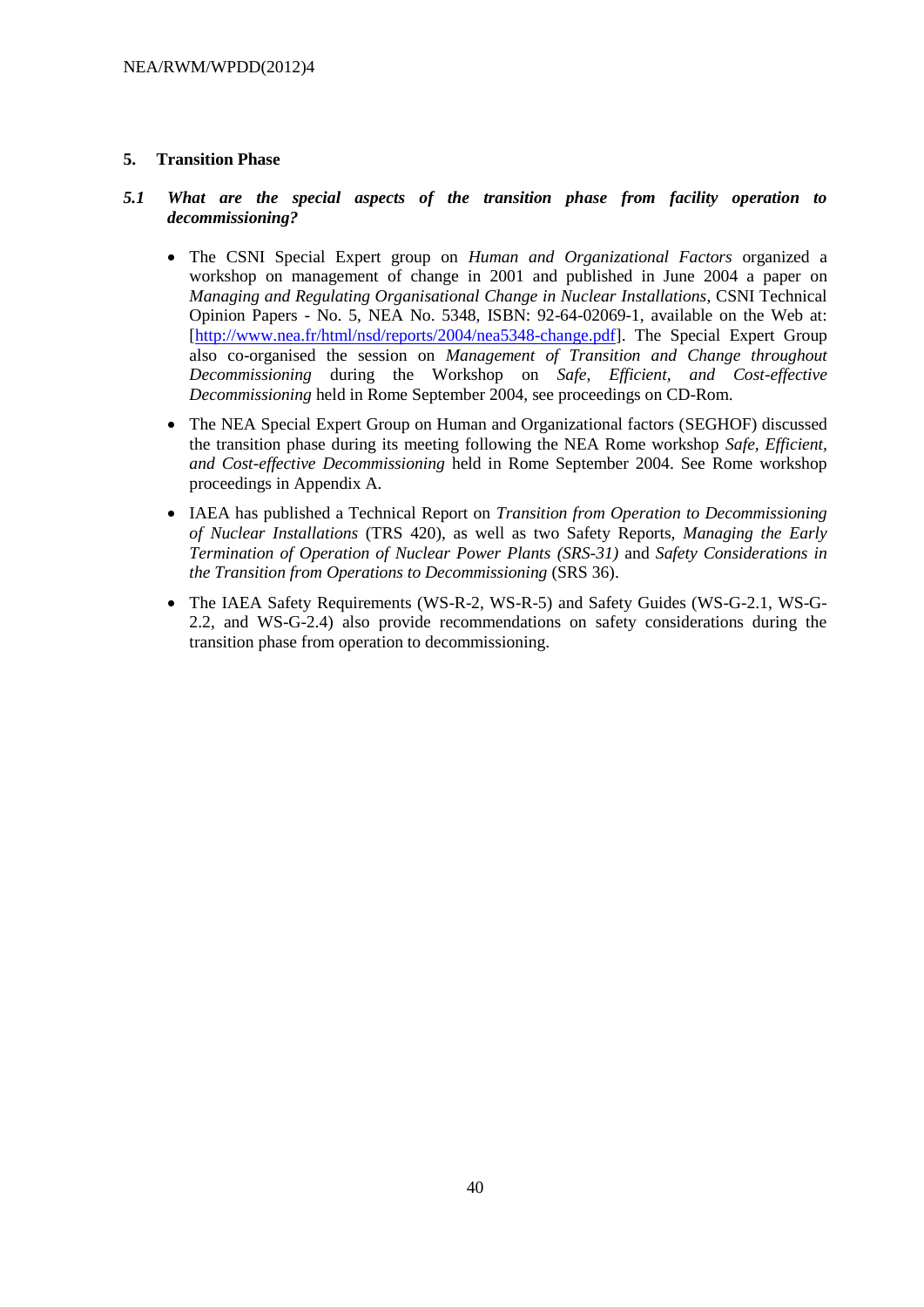# **Annex A**

# **List of NEA Documents on Decommissioning and Dismantling of Nuclear Facilities2003**

| <b>Document Type</b>                                       | <b>Titles</b>                                                                                                                | <b>NEA References</b>                                                               |
|------------------------------------------------------------|------------------------------------------------------------------------------------------------------------------------------|-------------------------------------------------------------------------------------|
| Report<br><b>Free</b><br>OECD/NEA/CPD,<br>IAEA, EC<br>1999 | A Proposed Standardised List of Items for<br>Costing Purposes in the Decommissioning<br>of Nuclear Installations             | http://www.nea.fr/html/rwm/reports/199<br>9/costlist.pdf                            |
| Report<br><b>Free</b><br>2002                              | The Decommissioning and Dismantling of<br>Nuclear Facilities: Status, Approaches,<br>Challenges. Available also in French.   | ISBN 92-64-18488-0<br>www.nea.fr/html/rwm/reports/2002/371<br>4-decommissioning.pdf |
| Report<br><b>For Sale</b><br>Feb 2002                      | <b>Environmental Remediation of Uranium</b><br><b>Production Facilities</b>                                                  | OECD Code: 662002041P1                                                              |
| Report<br><b>Free</b><br>Sep 2004                          | Removal of Regulatory Controls for<br>Materials and Sites. National Regulatory<br>Positions                                  | NEA/RWM/RF(2004)6<br>[http://www.nea.fr/html/rwm/regulator-<br>forum.html           |
| Report<br><b>Free</b><br><b>OECD/NEA/CPD</b>               | <b>Decontamination Techniques</b><br>Used in Decommissioning Activities                                                      | http://www.nea.fr/html/rwm/reports/199<br>9/decontec.pdf                            |
| Report<br><b>Free</b><br><b>OECD/NEA/CPD</b>               | Recycling and Reuse of Scrap Metals: A<br>Report by a Task Group of the NEA Co-<br>operative Programme on<br>Decommissioning | http://www.nea.fr/html/rwm/reports/199<br>$6$ /recycling.pdf                        |
| Report<br><b>Free</b><br><b>OECD/NEA/CPD</b>               | The NEA Co-operative Programme on<br>Decommissioning: The First Ten Years<br>1985-95                                         | http://www.nea.fr/html/rwm/reports/199<br>6/decommissioning.pdf                     |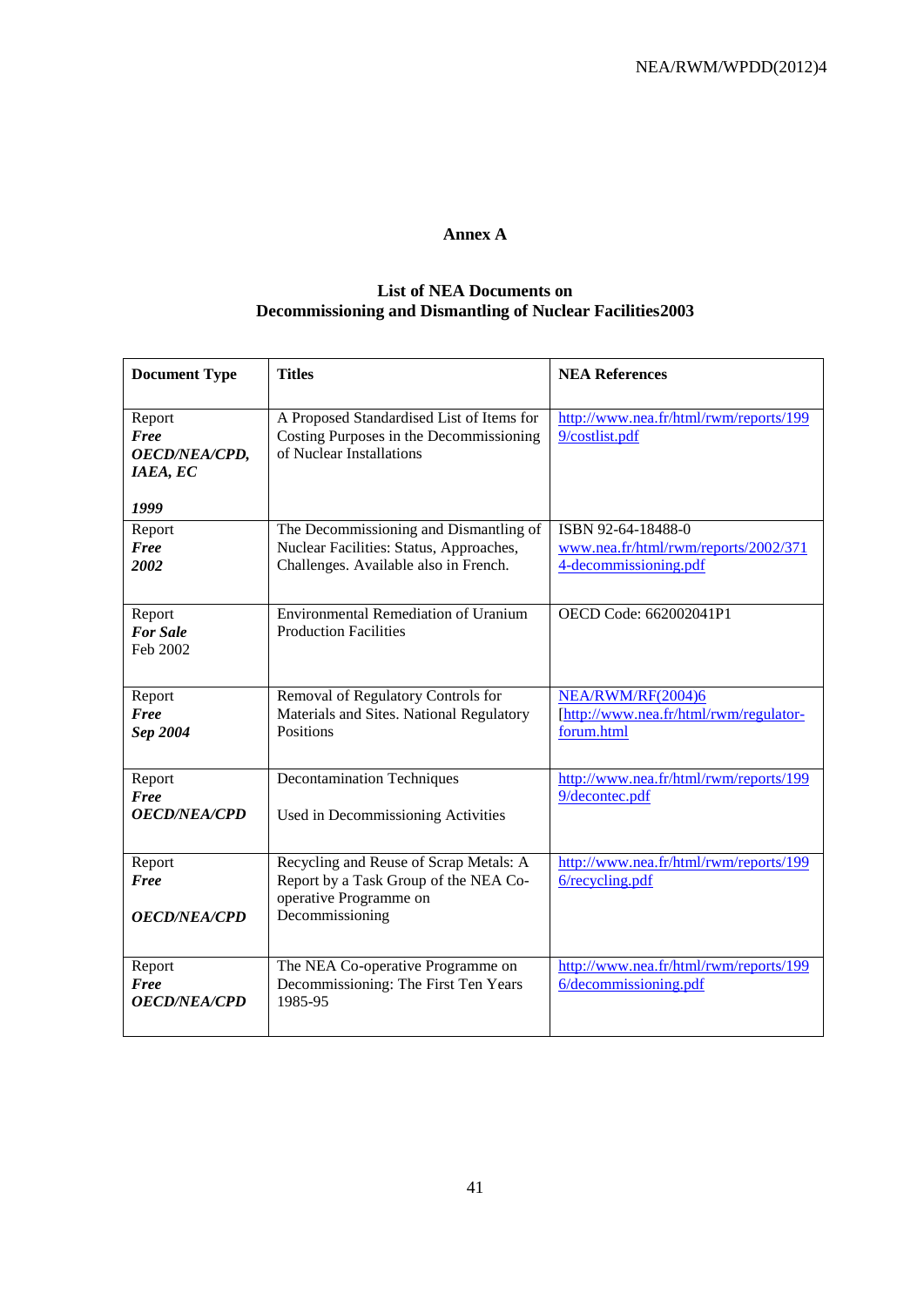| Report<br><b>For Sale</b><br>$(NDC)$ 2003 | Decommissioning Nuclear Power Plants.<br>Policies, Strategies and Costs                                                                                      | ISBN 92-64-10431-3<br>http://www.oecdbookshop.org/oecd/disp<br>lay.asp?TAG=X2PAO8XX5X197X286<br>EVH6Q&CID=&LANG=EN&SF1=DI<br>&ST1=5LMQCR2K1S6L |
|-------------------------------------------|--------------------------------------------------------------------------------------------------------------------------------------------------------------|------------------------------------------------------------------------------------------------------------------------------------------------|
| Report<br><b>Free</b><br>$(CNRA)$ 2003    | The Regulatory Challenges of<br>Decommissioning Nuclear Reactors. Also<br>available in French.                                                               | ISBN 92-64-02120-5<br>www.nea.fr/html/nsd/reports/nea4375-<br>decommissioning.pdf                                                              |
| <b>Brochure</b><br><b>Free</b><br>2004    | Decommissioning of Nuclear Power<br>Facilities, It can and has been done<br>(Illustrated eight-page brochure, 2004).<br>Available also in Italian and French | www.nea.fr/html/rwm/reports/2004/nea5<br>728-decom.pdf                                                                                         |
| Proceedings<br><b>Free</b>                | Topical Session on the Decommissioning<br>and Dismantling Safety Case, Paris, 5<br>December 2001                                                             | NEA/RWM/WPDD(2002)2<br>www.nea.fr/html/rwm/docs/2002/rwm-<br>wpdd2002-2.pdf                                                                    |
| Proceedings<br><b>Free</b>                | <b>Topical Session on Materials</b><br>Management, Paris, 6 December 2001                                                                                    | NEA/RWM/WPDD(2002)7<br>www.nea.fr/html/rwm/docs/2002/rwm-<br>wpdd2002-7.pdf                                                                    |
| Proceedings<br><b>Free</b>                | Topical Session on Buildings & Sites<br>Release and Reuse, Karlsruhe, Germany,<br>7-10 June 2002                                                             | NEA/RWM/WPDD(2002)8<br>www.nea.fr/html/rwm/docs/2002/rwm-<br>wpdd2002-8.pdf                                                                    |
| Proceedings<br><b>For Sale</b><br>2004    | Strategy Selection for the<br>Decommissioning of Nuclear Facilities.<br>Seminar Proceedings, Tarragona, Spain,<br>1-4 September 2003                         | ISBN 92-64-01671-6<br>www.oecdbookshop.org/oecd/display.as<br>$p?sfl = identifiers&st1=662004091P1$                                            |
| Proceedings<br><b>Free</b><br>2003        | Topical Session on Liabilities<br>Identification and Long-term<br>Management at the National Level, Paris<br>France, March 2003                              | NEA/RWM/(2003)14<br>www.nea.fr/html/rwm/docs/2003/rwm20<br>03-14.pdf                                                                           |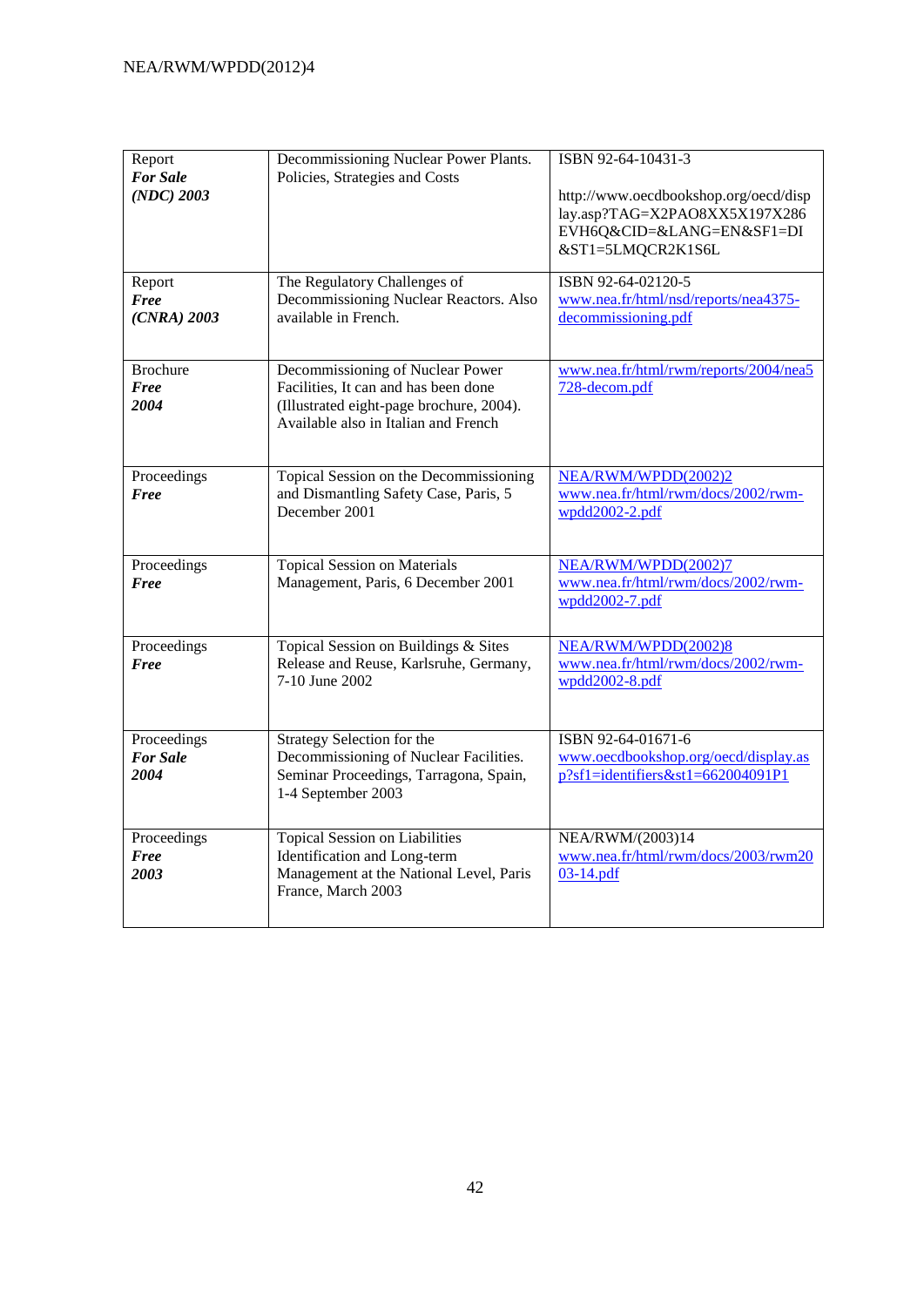# **2004-present**

| Report<br><b>Free</b><br>2004      | Managing and Regulating Organisational<br>Change in Nuclear Installations June 2004<br>This publication is also available in<br>French         | CSNI Technical Opinion Papers - No. 5<br>http://www.nea.fr/html/nsd/reports/2004/<br>nea5348-changements.pdf |
|------------------------------------|------------------------------------------------------------------------------------------------------------------------------------------------|--------------------------------------------------------------------------------------------------------------|
| Proceedings<br><b>Free</b><br>2005 | Safe, Efficient, and Cost-Effective<br>Decommissioning. Proceedings from a<br>workshop, Rome, Italy, 6-10 September<br>2004                    | Set of 5 CD-Roms<br>Contact NEA Secretariat                                                                  |
| Report<br><b>Free</b><br>2005      | Safe, Efficient, and Cost-Effective<br>Decommissioning. Conclusions and final<br>Stocktaking.<br>Workshop September 6-10, 2004, Rome,<br>Italy | NEA/RWM/WPDD(2005)6<br>http://www.nea.fr/html/rwm/docs/2005/r<br>wm-wpdd2005-6.pdf                           |
| Report<br><b>Free</b><br>2005      | Achieving the Goals of the<br>Decommissioning Safety Case.<br>Also available in French.                                                        | ISBN 92-64-01068-8<br>www.nea.fr/html/rwm/docs/2005/rwm-<br>wpdd2005-3.pdf                                   |
| Report<br><b>Free</b><br>2004      | Topical Session on Funding Issues in<br>Connection with Decommissioning of<br>Nuclear Power Plants, Paris, France 9<br>November 2004           | NEA/RWM/WPDD(2005)4/PROV<br>http://www.nea.fr/html/rwm/docs/2005/r<br>wm-wpdd2005-4.pdf                      |
| Report<br><b>Free</b><br>2006      | Selecting Strategies for the<br>Decommissioning of Nuclear Facilities. A<br>status report, February 8, 2006.                                   | ISBN 92-64-02305-4<br>http://www.nea.fr/html/rwm/docs/2006/r<br>wm-wpdd2006-1.pdf                            |
| Report<br><b>Free</b><br>2006      | Decommissioning Funding. Ethics,<br>Implementation, Uncertainties. A status<br>report, Paris Mar 2006                                          | NEA/RWM/WPDD(2006)3/REV1<br>(in preparation)                                                                 |
| Report<br><b>Free</b><br>2006      | Releasing the Sites of Nuclear<br>Installations. A status report. A status<br>report Mar 2006                                                  | ISBN 92-64-02307-0<br>http://www.nea.fr/html/rwm/docs/2006/r<br>wm-wpdd2006-4.pdf                            |
| Report<br><b>Free</b><br>2006      | Proceedings of the Topical Session on<br>Stakeholder involvement in<br>Decommissioning Projects - WPDD-6<br>Meeting - November 14, 2005        | NEA/RWM/WPDD(2006)5<br>http://www.nea.fr/html/rwm/docs/2006/r<br>wm-wpdd2006-5.pdf                           |
| Report<br><b>Free</b><br>2006      | The NEA Co-operative Programme on<br>Decommissioning A Decade of Progress                                                                      | ISBN:92-64-02332-1<br>http://www.nea.fr/html/rwm/reports/200<br>6/nea6185-decommissioning.pdf                |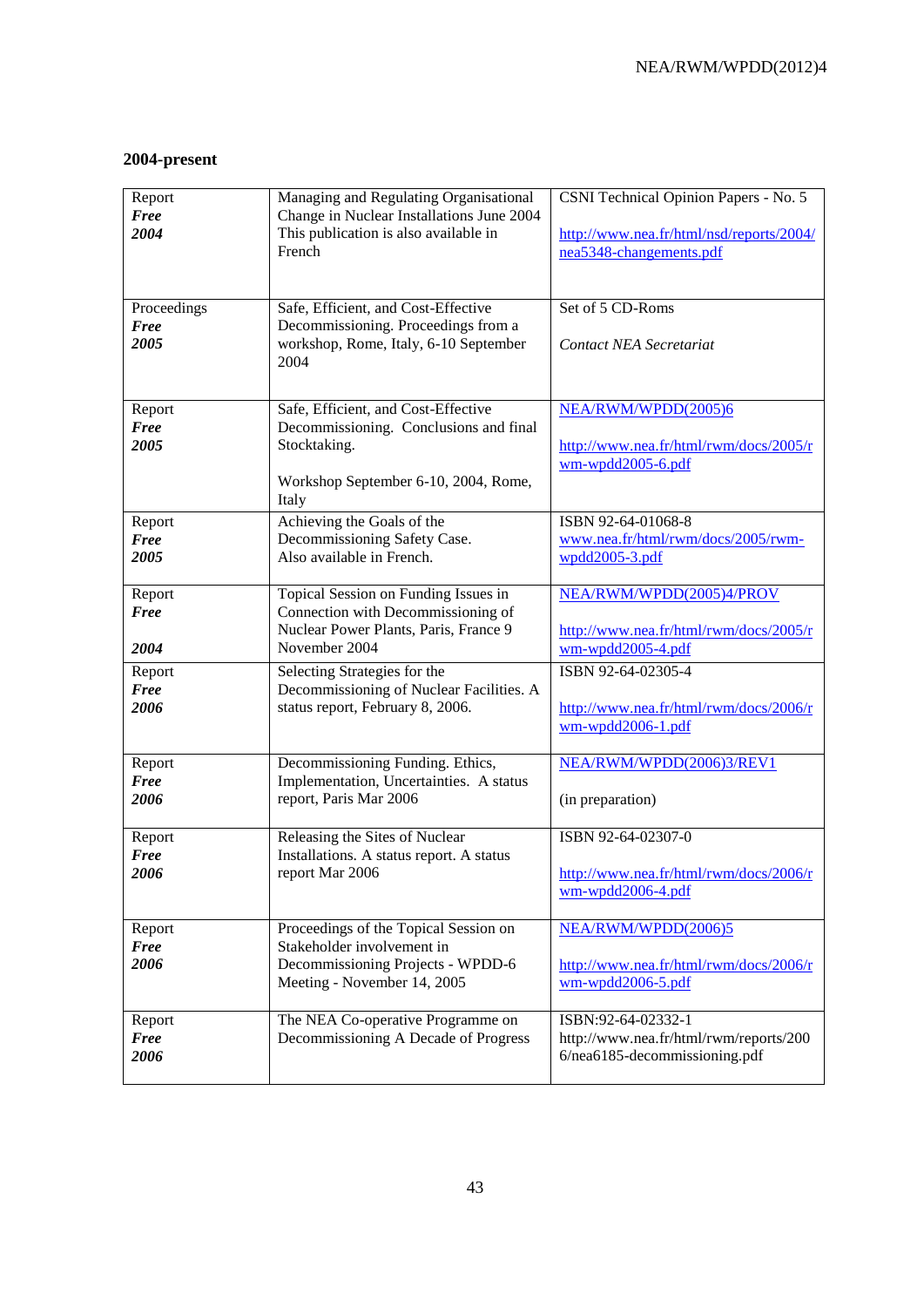| Report                        | Radioactivity Measurements at                                                                                        | ISBN:92-64-02319-4                                                                             |
|-------------------------------|----------------------------------------------------------------------------------------------------------------------|------------------------------------------------------------------------------------------------|
| <b>Free</b>                   | Regulatory Release Levels: A Task Group                                                                              |                                                                                                |
| 2006                          | Report                                                                                                               | http://www.nea.fr/html/rwm/reports/200<br>6/nea6186-release.pdf                                |
| Proceedings                   | Map of International Activities on                                                                                   | NEA/RWM/WPDD(2006)10                                                                           |
| 2006<br><b>Free</b>           | Decommissioning and Dismantling:<br>October 2006                                                                     | http://www.nea.fr/html/rwm/docs/2006/r<br>wm-wpdd2006-10.pdf                                   |
| Report                        | What We Heard within WPDD on                                                                                         | NEA/RWM/WPDD(2006)6                                                                            |
| 2006<br><b>Free</b>           | Stakeholder Involvement in<br>Decommissioning, 2001-2004: A<br><b>Compilation of Papers</b>                          | http://www.nea.fr/html/rwm/docs/2006/r<br>wm-wpdd2006-6.pdf                                    |
| Report<br>2006<br><b>Free</b> | Stakeholder Involvement in<br>Decommissioning Nuclear Facilities:<br><b>International Lessons Learnt</b>             | ISBN: 978-92-64-99011-1<br>http://www.nea.fr/html/rwm/reports/200<br>7/nea6320-stakeholder.pdf |
|                               |                                                                                                                      |                                                                                                |
| Proceedings GD<br>2007        | Emerging Trends and Issues in<br><b>Regulatory Practices during</b>                                                  | NEA/RWM/WPDD(2007)3<br>http://www.nea.fr/documents/ok/2007/r                                   |
| <b>Free</b>                   | Decommissioning and Dismantling of                                                                                   | wm/rwm-wpdd2007-3.pdf                                                                          |
|                               | Nuclear Power Plants. Proceedings of the<br>WPDD Topical Session held on 24<br>October 2006                          |                                                                                                |
| Proceedings GD<br>2007        | Approaches and Practices in                                                                                          | <b>NEA/RWM(2007)9</b>                                                                          |
| <b>Free</b>                   | Decommissioning of Facilities and<br>Management of Radioactive Waste from                                            | http://www.nea.fr/documents/2007/rwm/<br>rwm2007-9.pdf                                         |
|                               | Non-nuclear Fuel Cycle Related<br>Activities: Proceedings of the Topical                                             |                                                                                                |
|                               | Session at the 40th Meeting of the<br>RWMC.                                                                          |                                                                                                |
| Proceedings GD                | Risks and Uncertainties in                                                                                           | NEA/RWM/WPDD(2008)6                                                                            |
| 2008<br><b>Free</b>           | Decommissioning Cost Estimates:<br>Proceedings of the Topical Session at the<br>1 <sup>st</sup> Meeting of the DCEG. | http://www.nea.fr/documents/2008/rwm/<br>rwm2008-6.pdf                                         |
| Proceedings GD                | Human and Organisational factors in                                                                                  | NEA/RWM/WPDD(2008)8                                                                            |
| 2008<br><b>Free</b>           | Decommissioning: Proceedings of the<br>Topical Session at the 8th Meeting of the<br>WPDD.                            | http://www.nea.fr/documents/2008/rwm/<br>rwm2008-8.pdf                                         |
| Report                        | Regulating the Decommissioning of                                                                                    | ISBN: 978-92-64-99059-3                                                                        |
| 2008<br><b>Free</b>           | Nuclear Facilities. Relevant Issues and<br>Emerging Practices.                                                       | http://www.nea.fr/html/rwm/reports/200<br>$8/ne6401$ -decommissioning.pdf                      |
|                               | Dispositions réglementaires pour le                                                                                  |                                                                                                |
|                               | déclassement des installations nucléaires.<br>Points importants et pratiques émergentes.                             | ISBN: 978-92-64-99060-9<br>http://www.nea.fr/html/rwm/reports/200<br>8/ne6402-declassement.pdf |
|                               |                                                                                                                      |                                                                                                |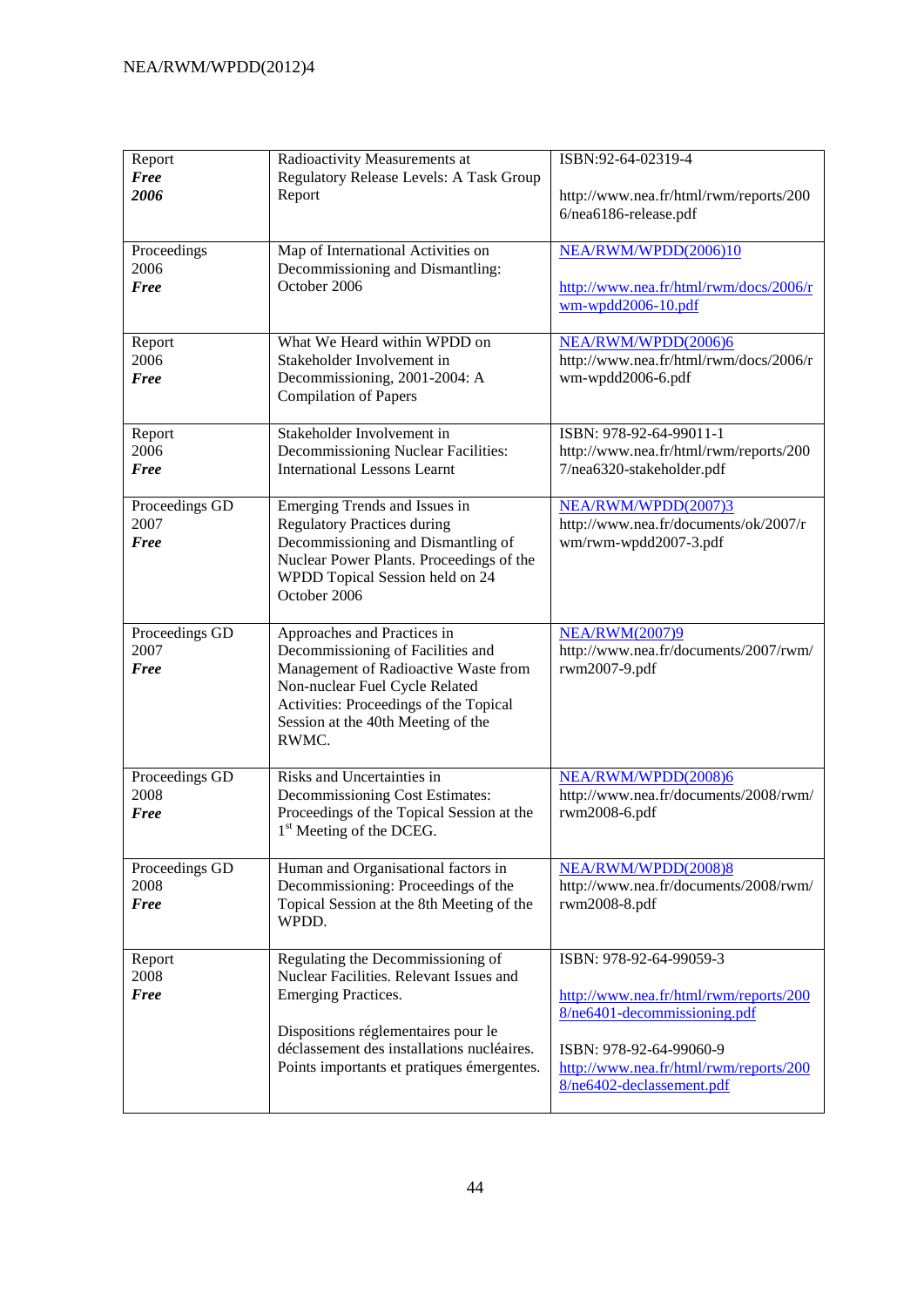| Report<br>2008<br><b>Free</b><br>Proceedings GD            | Release of Radioactive Materials and<br>Buildings from Regulatory Control. A<br>Status Report.<br>Libération des matériaux et bâtiments<br>radioactifs du contrôle réglementaire.<br>Rapport de synthèse.<br>Applying Decommissioning Experience | ISBN: 978-92-64-99061-6<br>http://www.nea.fr/html/rwm/reports/200<br>8/nea6403-regulatory.pdf<br>ISBN 978-92-64-99062-3<br>http://www.nea.fr/html/rwm/reports/200<br>9/nea6404_Liberatin_des_materiaux.pdf<br>NEA/RWM/WPDD(2009)3 |
|------------------------------------------------------------|--------------------------------------------------------------------------------------------------------------------------------------------------------------------------------------------------------------------------------------------------|-----------------------------------------------------------------------------------------------------------------------------------------------------------------------------------------------------------------------------------|
| 2009<br><b>Free</b>                                        | to the Design and Operation of New<br>Nuclear Power Plants: Proceedings of the<br>Topical Session at the 9 <sup>th</sup> Meeting of the<br>WPDD.                                                                                                 | www.nea.fr/html/rwm/docs/2009/rwm-<br>wpdd2009-3.pdf                                                                                                                                                                              |
| Illustrated eight-<br>page Brochure<br>2009<br><b>Free</b> | Decommissioning of Nuclear Facilities.<br>"It can and has been done"<br>Démantèlement des installations<br>nucléaires. "C'est possible et cela a été<br>fait".<br>Il Decommissioning degli Impianti<br>Nucleari. "Si può, ed é stato fatto."     | www.nea.fr/html/rwm/reports/2009/nea6<br>829-decommissioning.pdf<br>http://www.nea.fr/rwm/reports/2010/nea<br>6830-demantelement.pdf<br>http://www.nea.fr/rwm/reports/2010/nea<br>6955-Decommissioning-brochure-<br>ITA.pdf       |
|                                                            | Stilllegung Technischer Anlagen:<br>"Machbar und Gemacht"                                                                                                                                                                                        | http://www.nea.fr/rwm/reports/2010/nea<br>6822-stilllegung-planche.pdf                                                                                                                                                            |
| Document<br>2009<br>GD<br><b>Free</b>                      | A Map of International Activities on<br>Decommissioning and Dismantling -<br>January 2010.                                                                                                                                                       | NEA/RWM/WPDD(2009)9<br>www.nea.fr/html/rwm/docs/2009/rwm-<br>wpdd2009-9.pdf                                                                                                                                                       |
| Report<br>2010<br><b>Free</b>                              | Applying Decommissioning Experience<br>to the Design and Operation of New<br>Plants<br>Intégration du retour d'expérience du<br>démantèlement à la conception et<br>l'exploitation des futures centrales<br>nucléaires                           | ISBN: 978-92-64-99118-7<br>http://www.nea.fr/rwm/reports/2010/nea<br><u>6924-applying-decommissioning.pdf</u><br>ISBN: 978-92-64-99130-9<br>http://www.nea.fr/rwm/reports/2010/nea<br>6946-integration-conception.pdf             |
| Report<br>2010<br><b>Free</b>                              | Towards Greater Harmonisation of<br>Decommissioning Cost Estimates<br>Vers une harmonisation des estimations<br>des coûts du déclassement                                                                                                        | ISBN: 978-92-64-99093-7<br>http://www.nea.fr/rwm/reports/2010/nea<br>6867-harmonisation.pdf<br>ISBN: 978-92-64-99094-4<br>http://www.nea.fr/rwm/reports/2010/nea<br>6868-harmonisation-FR.pdf                                     |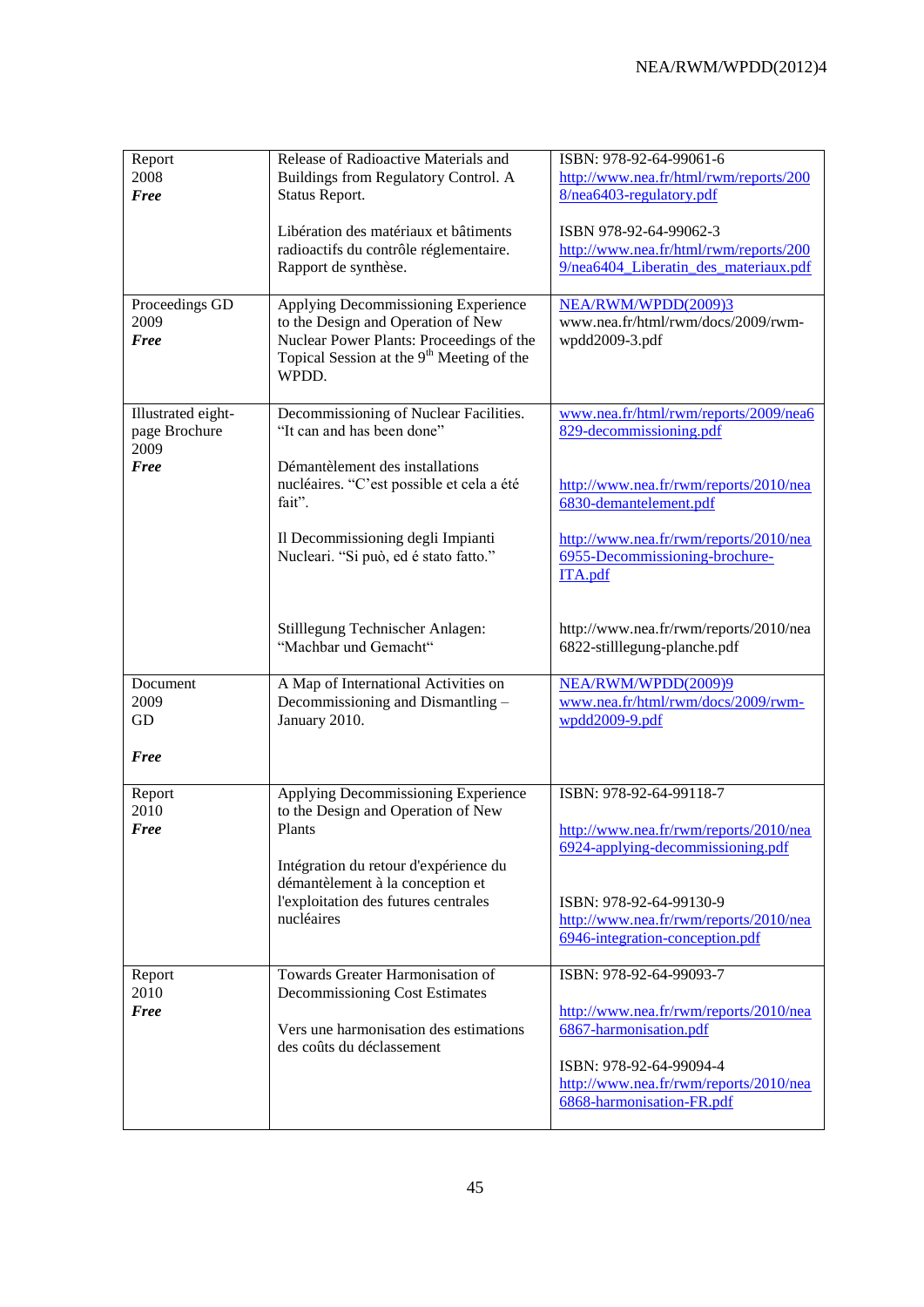| Report<br>2010<br><b>Free</b>         | Cost Estimation for Decommissioning:<br>An International Overview of Cost<br>Elements, Estimation Practices and<br><b>Reporting Requirements</b> | ISBN: 978-92-64-99133-0<br>www.nea.fr/rwm/reports/2010/nea6831-<br>cost-estimation-decommissioning.pdf                                    |
|---------------------------------------|--------------------------------------------------------------------------------------------------------------------------------------------------|-------------------------------------------------------------------------------------------------------------------------------------------|
| Report<br>2010<br><b>Free</b>         | Decommissioning Considerations for<br><b>New Nuclear Power Plants</b>                                                                            | ISBN: 978-92-64-99132-3<br>www.nea.fr/rwm/reports/2010/nea6833-<br>decommissioning-considerations.pdf<br>Free on request to $n$ ea@nea.fr |
| Document<br>2010<br>GD<br><b>Free</b> | A Map of International Activities on<br>Decommissioning and Dismantling -<br>November 2011.                                                      | NEA/RWM/WPDD(2010)10<br>http://www.oecd-<br>nea.org/documents/2010/rwm/rwm-<br>wpdd2010-10.pdf                                            |
| Report<br>2011<br><b>Free</b>         | Remote Handling Techniques in<br>Decommissioning                                                                                                 | <b>NEA/RWM/R(2011)2</b>                                                                                                                   |
| Report<br>2011<br><b>Free</b>         | Decontamination and Dismantling of<br>Radioactive Concrete Structures                                                                            | <b>NEA/RWM/R(2011)1</b>                                                                                                                   |

Other NEA reports of possible relevance to D&D that may be downloaded from the NEA webpage [\[http://www.nea.fr/html/pub/ret.cgi?div=RP\]](http://www.nea.fr/html/pub/ret.cgi?div=RP).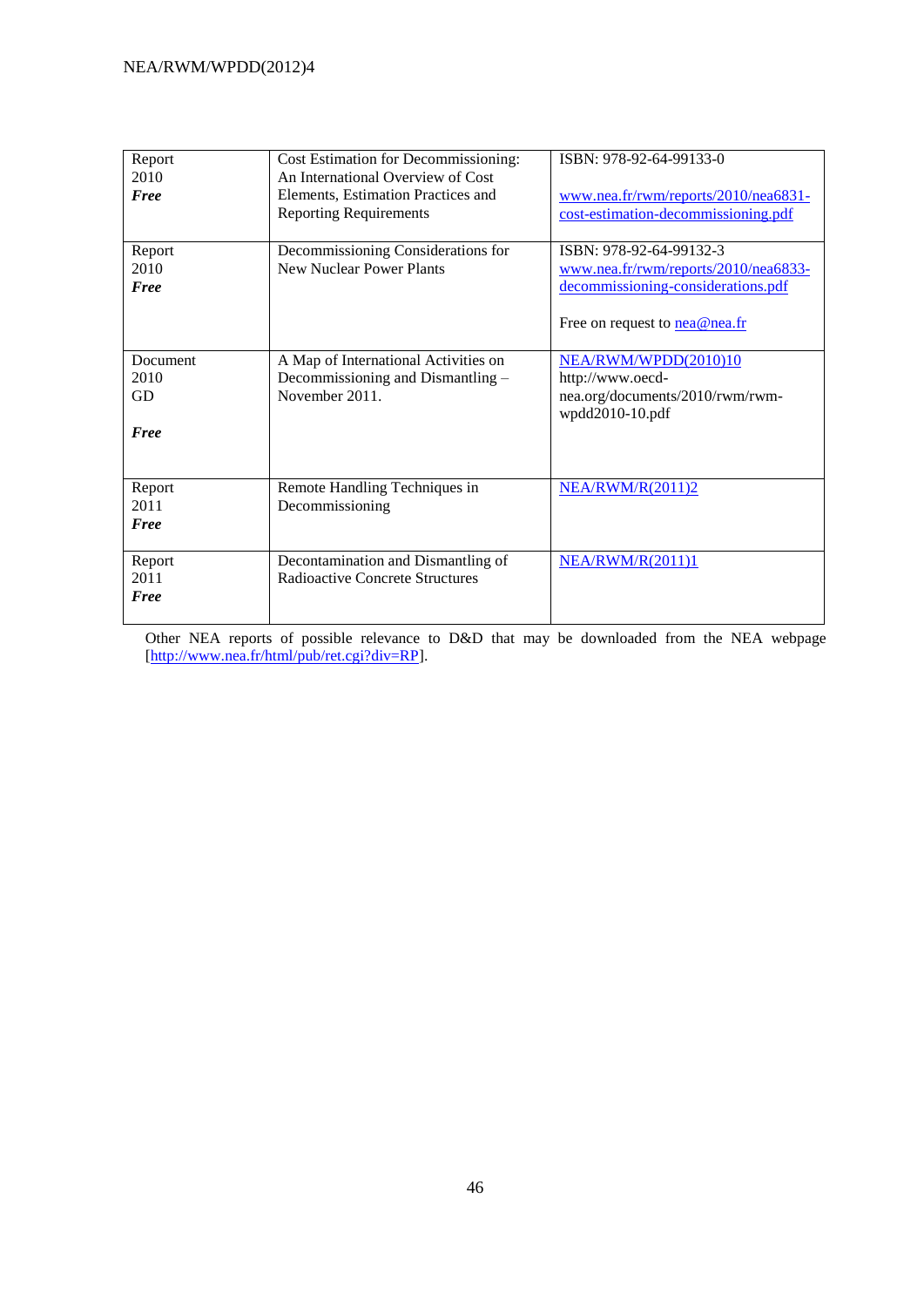## **Annex B**

## **List of EC Documents related to Decommissioning and Decontamination of Nuclear Facilities**

All listed documents can be found under: **[http://ec.europa.eu/energy/nuclear/index\\_en.htm](http://ec.europa.eu/energy/nuclear/index_en.htm)**

#### Additional documentation is readily accessible via: <http://www.eu-decom.be/introduction/initintroduction.htm>

| Document type                                                            | <b>Title</b>                                                                                                                                                                                                                                                                                     |
|--------------------------------------------------------------------------|--------------------------------------------------------------------------------------------------------------------------------------------------------------------------------------------------------------------------------------------------------------------------------------------------|
| <b>Commission Proposal</b><br>for a Council                              | Proposal for a Council Regulation on Union support for the nuclear<br>decommissioning assistance programmes in Bulgaria, Lithuania and Slovakia.                                                                                                                                                 |
| Regulation                                                               | COM(2011)783 final                                                                                                                                                                                                                                                                               |
| Commission Report to<br>the European<br>Parliament and the<br>Council    | Report form the European Commission to the European Parliament and the<br>Council on the use of financial resources during $2004 - 2009$ provided to<br>Lithuania, Slovakia and Bulgaria to support the decommissioning of early shut-<br>down nuclear power plants under the Act of Accessions. |
|                                                                          | COM(2011)432 final                                                                                                                                                                                                                                                                               |
| <b>Council Directive</b>                                                 | Council Directive 2011/70/Euratom of 19 July 2011 establishing a Community<br>framework for the responsible and safe management of spent fuel and radioactive<br>waste.                                                                                                                          |
|                                                                          | OJ L 199/48, 2.8.2011                                                                                                                                                                                                                                                                            |
| <b>Council Directive</b>                                                 | Council Directive 2009/71/EURATOM of 25 June 2009 establishing a Community<br>framework for the nuclear safety of nuclear installations.                                                                                                                                                         |
|                                                                          | OJ L 172/18, 2.7.2009                                                                                                                                                                                                                                                                            |
| Commission<br>Recommendation                                             | Commission Recommendation on management of financial resources for<br>decommissioning of nuclear installations, spent fuel and radioactive waste.                                                                                                                                                |
|                                                                          | OJ L 330/31, 28.11.2006;                                                                                                                                                                                                                                                                         |
| Commission<br>Communication to the<br>European Parliament<br>and Council | Report on the use of financial resources earmarked for the decommissioning of<br>nuclear power reactors COM(2004)719 final; 26.10.2004;                                                                                                                                                          |
| Commission<br>Communication to the                                       | Second Report on the use of financial resources earmarked for decommissioning of<br>nuclear installations, spent fuel and radioactive waste.                                                                                                                                                     |
| European Parliament<br>and Council                                       | COM(2007)794 final, 12.12.2007                                                                                                                                                                                                                                                                   |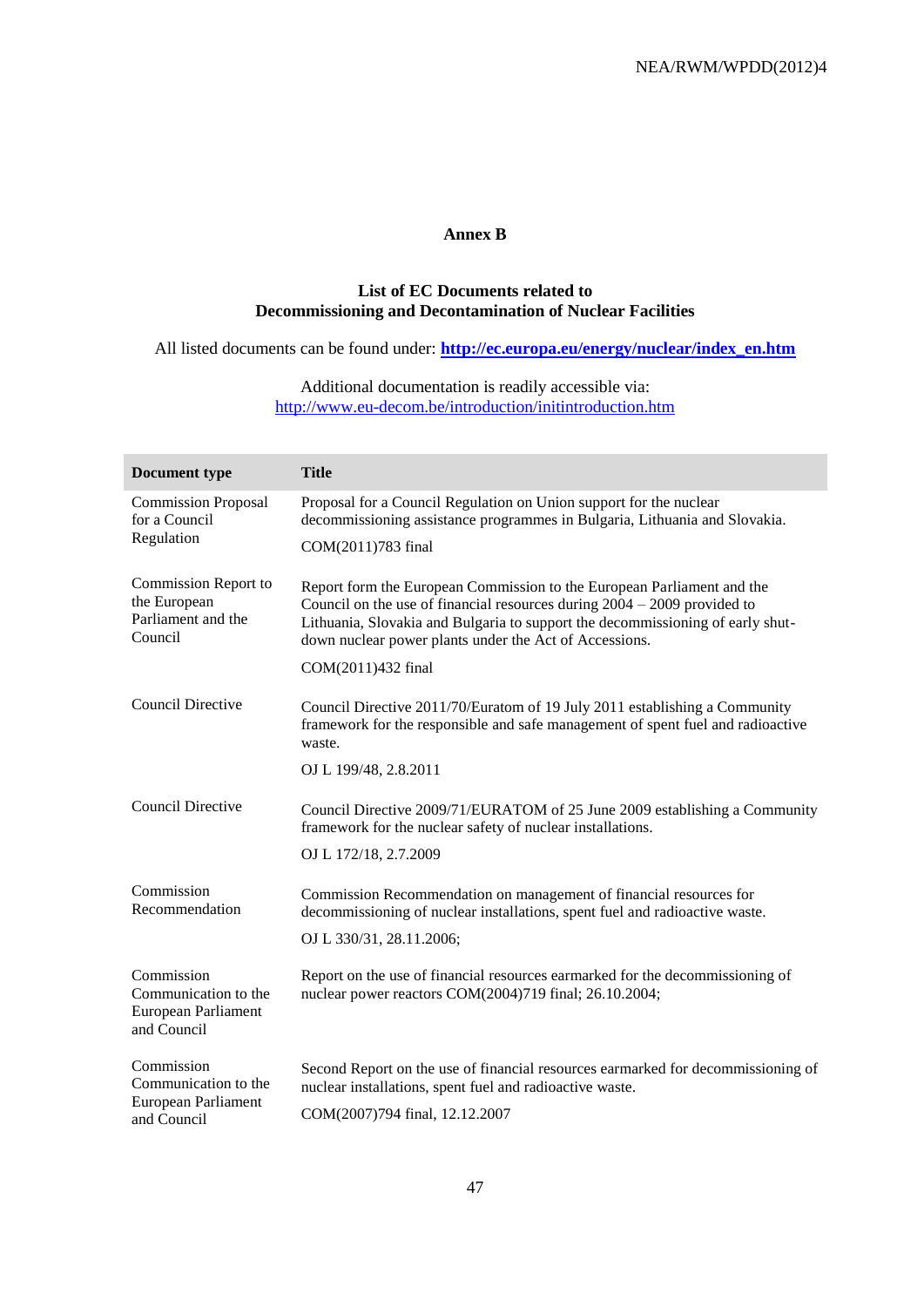| <b>Commission Staff</b><br><b>Working Document</b> | EU Decommissioning Funding Data.                                                                                       |  |
|----------------------------------------------------|------------------------------------------------------------------------------------------------------------------------|--|
|                                                    | SEC(2007)1654, 12.12.2007                                                                                              |  |
| Report                                             | Study on the development of methodology for cost calculations and financial<br>planning of decommissioning operations. |  |
| Report                                             | Analysis of environmental, economic and social issues related to the<br>decommissioning of nuclear installations.      |  |
| Report                                             | Comparison among different decommissioning funds methodologies for nuclear<br>installations.                           |  |
| Report                                             | Inventory of best practices in the decommissioning of nuclear installations.                                           |  |
| Report                                             | Analysis of factors influencing the selection of strategies for decommissioning of<br>nuclear installations.           |  |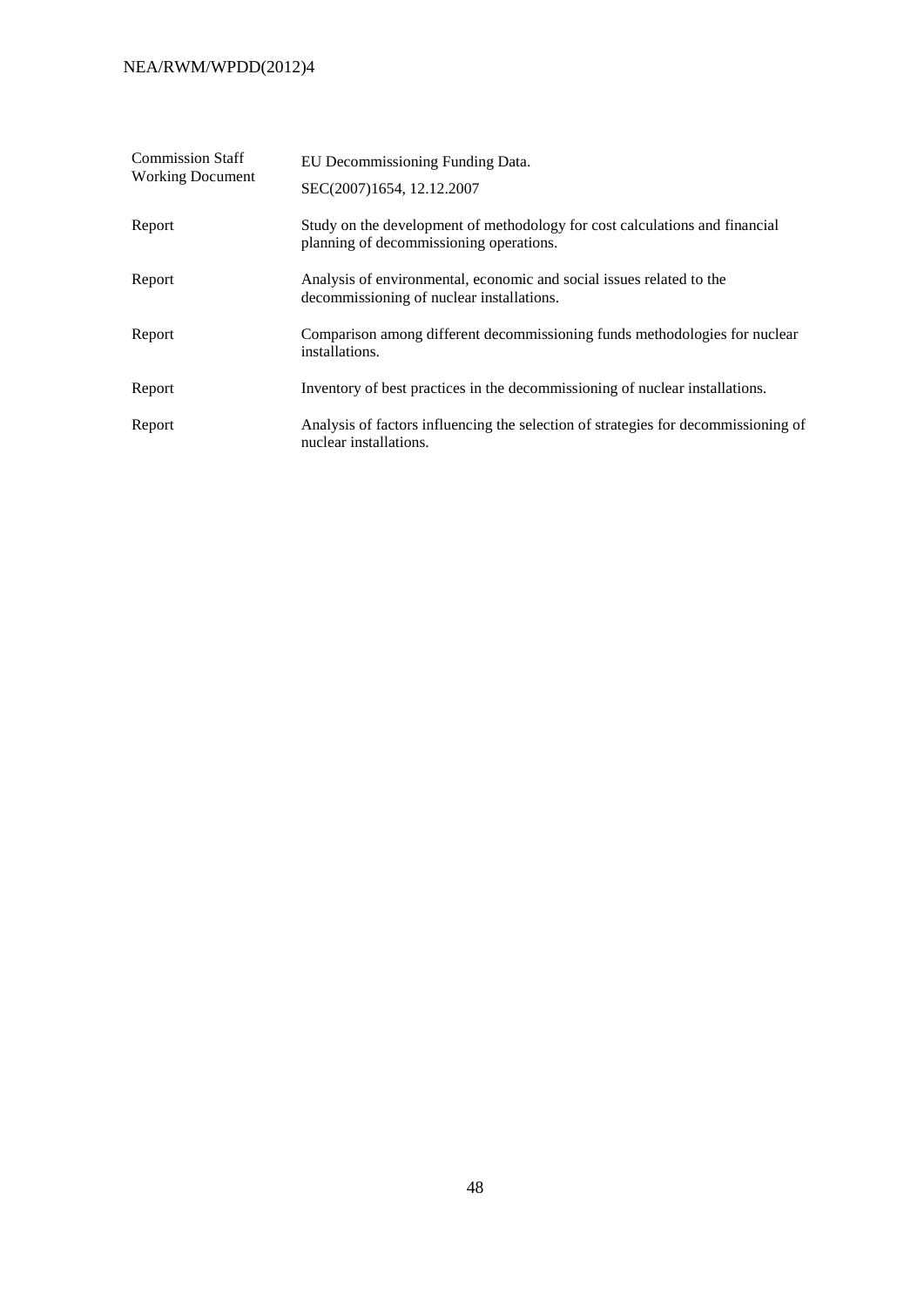# **Annex C**

See<http://www-pub.iaea.org/MTCD/publications/series1.asp> for published IAEA reports

# **List of IAEA Publications on Decommissioning and Decontamination of Nuclear Facilities**

|    | <b>Safety Series (SS)</b>                                                                                         |                              |  |
|----|-------------------------------------------------------------------------------------------------------------------|------------------------------|--|
|    | Manual on Decontamination of Surfaces                                                                             | Safety Series No. 48 (1979)  |  |
|    | Factors Relevant to the Decommissioning of Land-<br><b>Based Nuclear Reactor Plants (SUPERSEDED)</b>              | Safety Series No. 52 (1980)  |  |
|    | Safety in Decommissioning of Research Reactors<br>(SUPERSEDED)                                                    | Safety Series No. 74 (1986)  |  |
|    | The Regulatory Process for the Decommissioning of<br><b>Nuclear Facilities (SUPERSEDED)</b>                       | Safety Series No. 105 (1990) |  |
|    | Predisposal Management of Radioactive Waste,<br>Including Decommissioning (SUPERSEDED)                            | SR No. WS-R 2 (2000)         |  |
| 1. | Decommissioning of Nuclear Power Plants and SS No. WS-G-2.1 (1999)<br>Research Reactors., Safety Guide            |                              |  |
| 2. | Decommissioning<br>Industrial<br>of<br>Medical,<br>and<br>Research Facilities, Safety Guide                       | SS No. WS-G-2.2 (1999)       |  |
| 3. | Decommissioning of Nuclear Fuel Cycle Facilities,<br><b>Safety Guide</b>                                          | SS No WS-G-2.4 (2001)        |  |
| 4. | Release of Sites from Regulatory Control upon<br><b>Termination of Practices</b>                                  | SS No.WS-G-5.1 (2006)        |  |
| 5. | Safe Enclosure of Nuclear Facilities During Deferred Safety Reports Series No.26 (2002)<br>Dismantling            |                              |  |
| 6. | Contaminated by Past<br>of<br>Remediation<br>Areas<br>Activities and Accidents (under revision)                   | SS No. WS-R-3 (2003)         |  |
| 7. | Managing the Early Termination of Operation of Safety Reports Series No. 31 (2003)<br><b>Nuclear Power Plants</b> |                              |  |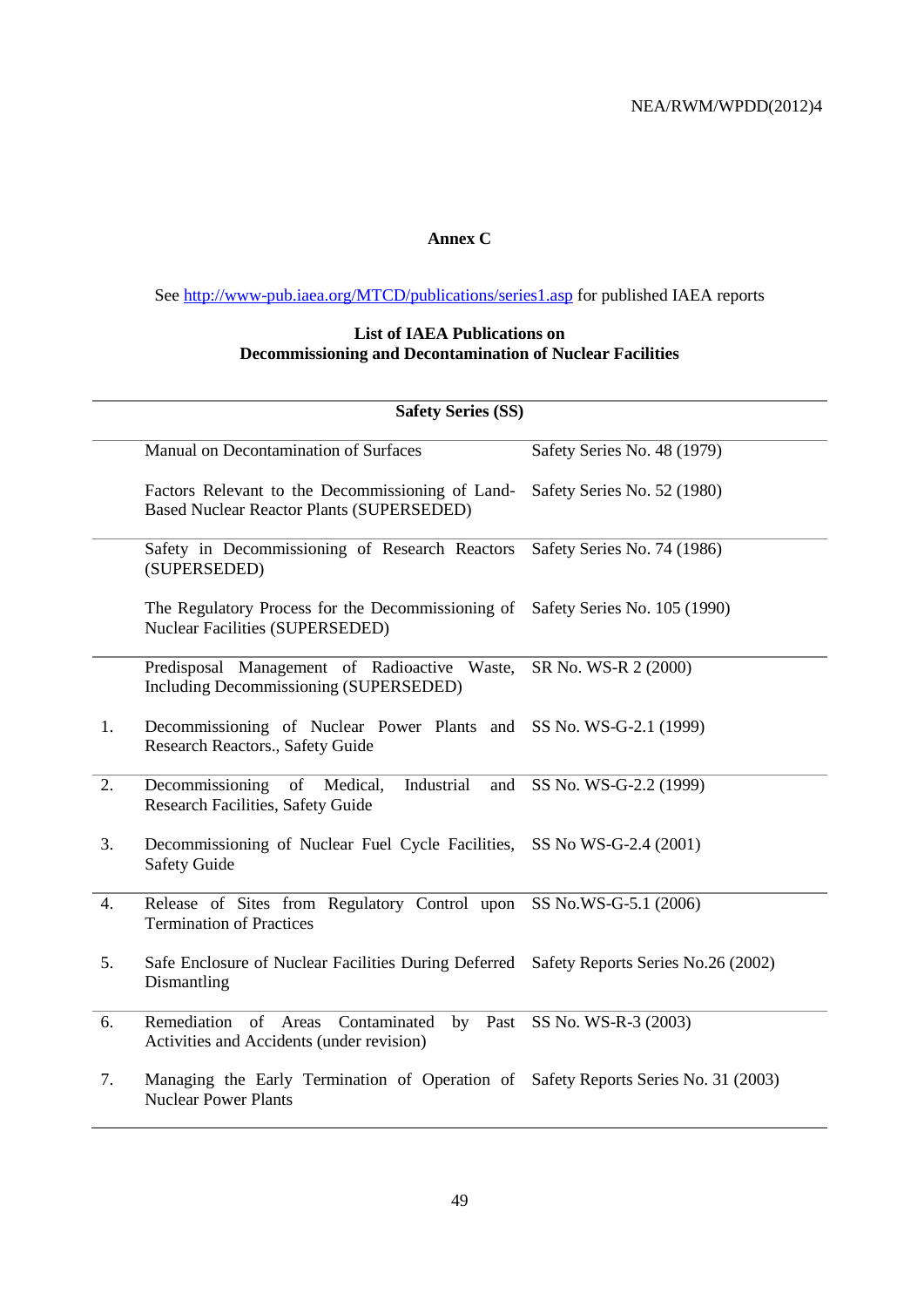- 8. Safety Considerations in the Transition from Safety Reports Series No. 36 (2004) Operation to Decommissioning of Nuclear Facilities
- 9. Application of the Concepts of Exclusion, Exemption SS No. RS-G-1.7 (2004) and Clearance, Safety Guide
- 10. Derivation of Activity Concentration Values for Safety Reports Series No. 44 (2005) Exclusion, Exemption and Clearance
- 11. Standard Format and Content for Safety Related Safety Reports Series No. 45 (2005) Decommissioning Documents
- 12. Decommissioning of Facilities Using Radioactive Material Safety Requirements No WS-R-5 (2006)
- 13. Decommissioning Strategies for Facilities Using Safety Reports Series No. 50 (2007) Radioactive Materials
- 14. Safety Assessment for the Decommissioning of Facilities Using Radioactive Materials, Safety Guide SS No. WS-G-5.2 (2008)
- 15. Monitoring for Compliance with Exemption and Safety Reports Series No. 67 (2012) Clearance Levels

#### **Technical Reports Series (TRS)**

| 1. | Decontamination of Nuclear Facilities to Permit<br>Operation, Inspection, Maintenance, Modification or<br><b>Plant Decommissioning</b>         | TRS No. 249 (1985) |
|----|------------------------------------------------------------------------------------------------------------------------------------------------|--------------------|
| 2. | Methodology and Technology of Decommissioning<br><b>Nuclear Facilities</b>                                                                     | TRS No. 267 (1986) |
| 3. | Methods for Reducing Occupational Exposure During<br>the Decommissioning of Nuclear Facilities                                                 | TRS No. 278 (1987) |
| 4. | Decontamination and Demolition of Concrete and<br>Metal Structures During the Decommissioning. of<br><b>Nuclear Installations</b>              | TRS No. 286 (1987) |
| 5. | Factors Relevant to the Recycling or Reuse of<br>Components Arising from the Decommissioning and<br><b>Refurbishment of Nuclear Facilities</b> | TRS No. 293 (1988) |
| 6. | Monitoring Programmes for Unrestricted Release<br>Related to Decommissioning of Nuclear Facilities                                             | TRS No. 334 (1992) |
| 7. | Cleanup and Decommissioning of a Nuclear Reactor<br>After a Severe Accident                                                                    | TRS No. 346 (1992) |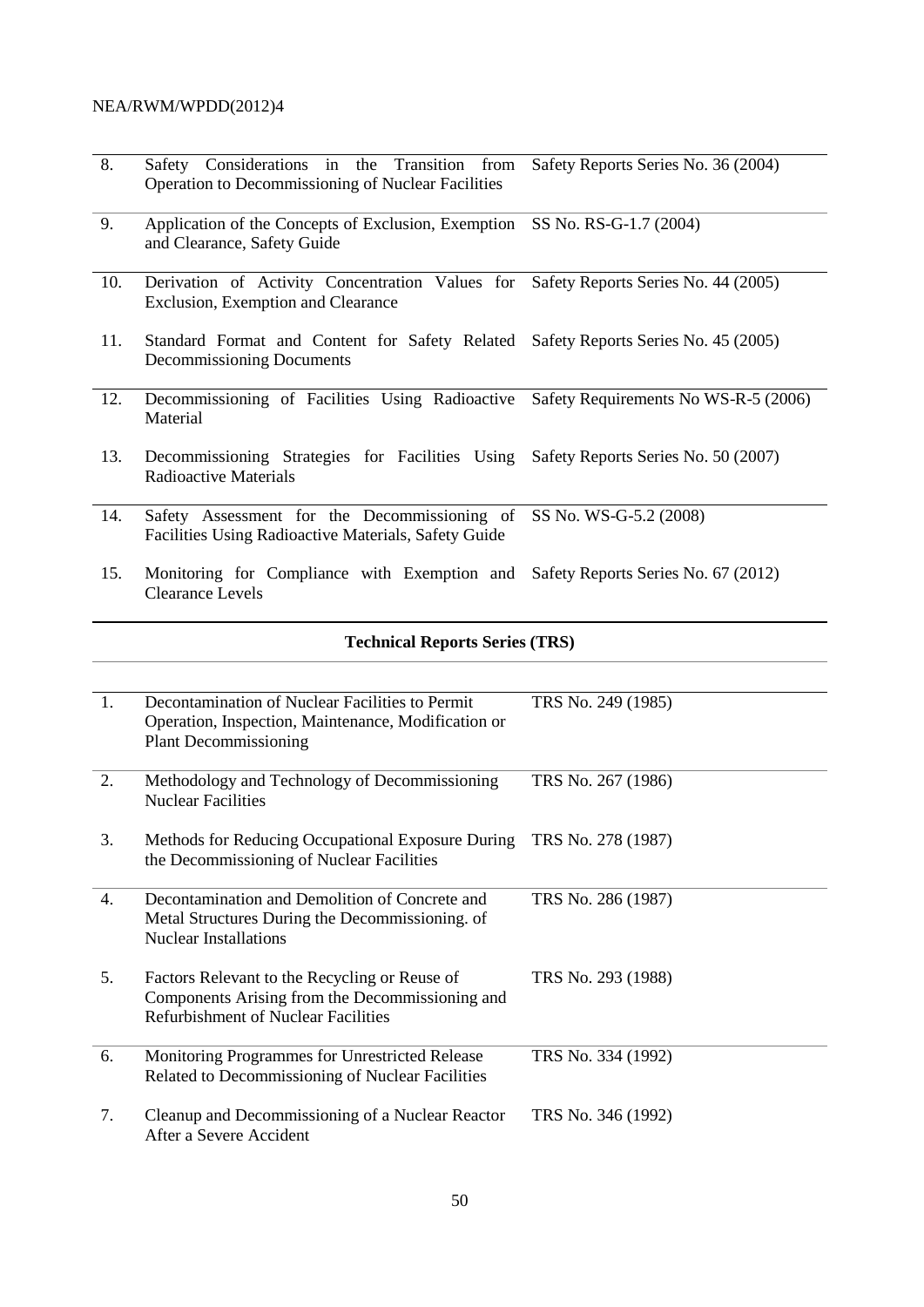| 8.  | <b>Application of Remotely Operated Handling</b><br>Equipment in the Decommissioning of Nuclear<br>Facilities                                        | TRS No. 348 (1993) |
|-----|------------------------------------------------------------------------------------------------------------------------------------------------------|--------------------|
| 9.  | Planning and Management for the Decommissioning<br>of Research Reactors and Other Small Nuclear<br>Facilities                                        | TRS No. 351 (1993) |
| 10. | Decontamination of Water Cooled Reactors                                                                                                             | TRS No. 365 (1994) |
| 11. | Decommissioning Techniques for Research Reactors                                                                                                     | TRS No. 373 (1994) |
| 12. | Safe Enclosure of Shutdown Nuclear Installations                                                                                                     | TRS No. 375 (1995) |
| 13. | Design and Construction of Nuclear Power Plants to<br><b>Facilitate Decommissioning</b>                                                              | TRS No. 382 (1997) |
| 14. | Decommissioning of Nuclear Facilities Other than<br>Reactors                                                                                         | TRS No. 386 (1998) |
| 15. | Radiological Characterisation of Shutdown Nuclear<br><b>Reactors for Decommissioning Purposes</b>                                                    | TRS No. 389 (1998) |
| 16. | State-of-the-art Technology for Decontamination and<br>Dismantling of Nuclear Facilities                                                             | TRS No. 395 (1999) |
| 17. | Organization and Management for the<br>Decommissioning of Large Nuclear Facilities                                                                   | TRS No. 399 (2000) |
| 18. | Minimisation of Radioactive Waste from<br>Decontamination and Decommissioning of Nuclear<br>Facilities                                               | TRS No. 401 (2001) |
| 19. | Record keeping for the Decommissioning of Nuclear<br>Facilities: Guidelines and Experience                                                           | TRS No. 411 (2002) |
| 20. | Decommissioning of Small Medical, Industrial and<br><b>Research Facilities</b>                                                                       | TRS No. 414 (2003) |
| 21. | The Transition from Operation to Decommissioning<br>of Nuclear Installations                                                                         | TRS No. 420 (2004) |
| 22. | The Power Reactor Information System (PRIS) and<br>its Extension to Non-Electrical Applications,<br>Decommissioning and Delayed Projects Information | TRS No. 428 (2005) |
| 23. | Dismantling of Contaminated Stacks at Nuclear<br>Facilities                                                                                          | TRS No. 440 (2005) |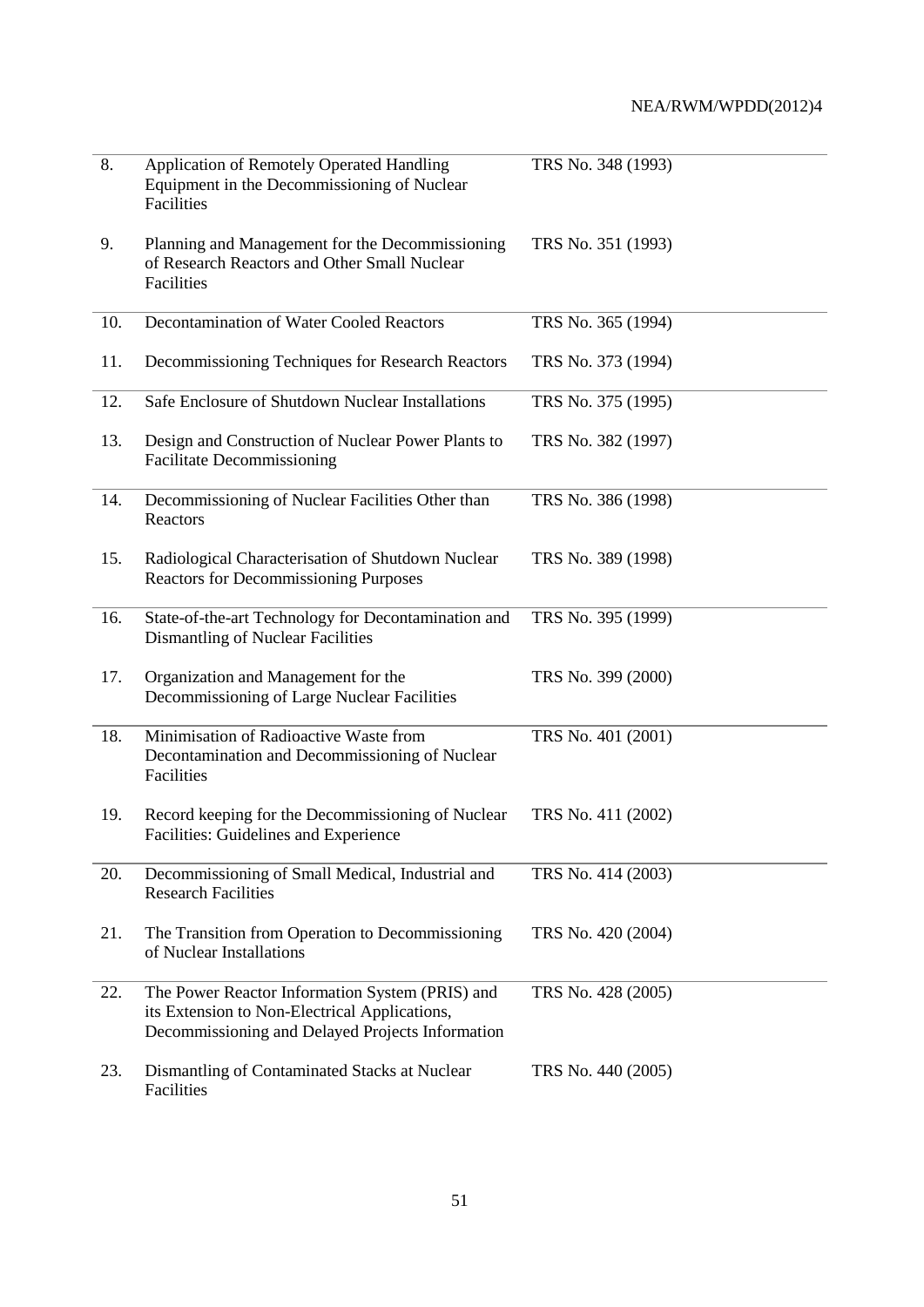| 24. | Management of Problematic Waste and Material<br>Generated During the Decommissioning of Nuclear<br>Facilities                     | TRS No. 441 (2006) |
|-----|-----------------------------------------------------------------------------------------------------------------------------------|--------------------|
| 25. | The Decommissioning of Underground Structures,<br><b>Systems and Components</b>                                                   | TRS No. 439 (2006) |
| 26. | Redevelopment of Nuclear Facilities after<br>Decommissioning                                                                      | TRS No. 444 (2006) |
| 27. | The Decommissioning of Research Reactors;<br>Evolution, State-of-the-art, Open Issues                                             | TRS No. 446 (2006) |
| 28. | Considerations for Waste Minimization at the Design<br><b>Stage of Nuclear Facilities</b>                                         | TRS No. 460 (2007) |
| 29. | Managing Low Radioactivity Material from the<br>Decommissioning of Nuclear Facilities                                             | TRS No. 462 (2008) |
| 30. | Decommissioning of Research Reactors and Other<br>Small Nuclear Facilities by Making Optimal Use of<br><b>Available Resources</b> | TRS No. 463 (2008) |
| 31. | Managing the Socioeconomic Impact of the<br>Decommissioning of Nuclear Facilities                                                 | TRS No. 464 (2008) |
| 32. | Long Term Preservation of Information for<br>Decommissioning Projects                                                             | TRS No. 467 (2008) |
|     | <b>Nuclear Energy Series</b>                                                                                                      |                    |
| 1.  | Decommissioning of Nuclear Facilities: Training and<br><b>Human Resources Considerations</b>                                      | NG-T-2.3 (2008)    |
| 2.  | An Overview of Stakeholder Involvement in<br>Decommissioning                                                                      | NW-T-2.5 (2009)    |
| 3.  | Integrated Approach to Planning the Remediation of<br><b>Sites Undergoing Decommissioning</b>                                     | NW-T-3.3 (2009)    |
| 4.  | Selection and Use of Performance Indicators in<br><b>Nuclear Decommissioning Projects</b>                                         | NW-T-2.1 (2011)    |
| 5.  | Redevelopment and Reuse of Nuclear Facilities and<br>Sites: Case Histories and Lessons Learned                                    | NW-T-2.2 (2011)    |
| 6.  | Handbook on Decontamination and Dismantling<br>Techniques for Small Medical, Industrial and<br><b>Research Facilities</b>         | NW-T-2.3 (2011)    |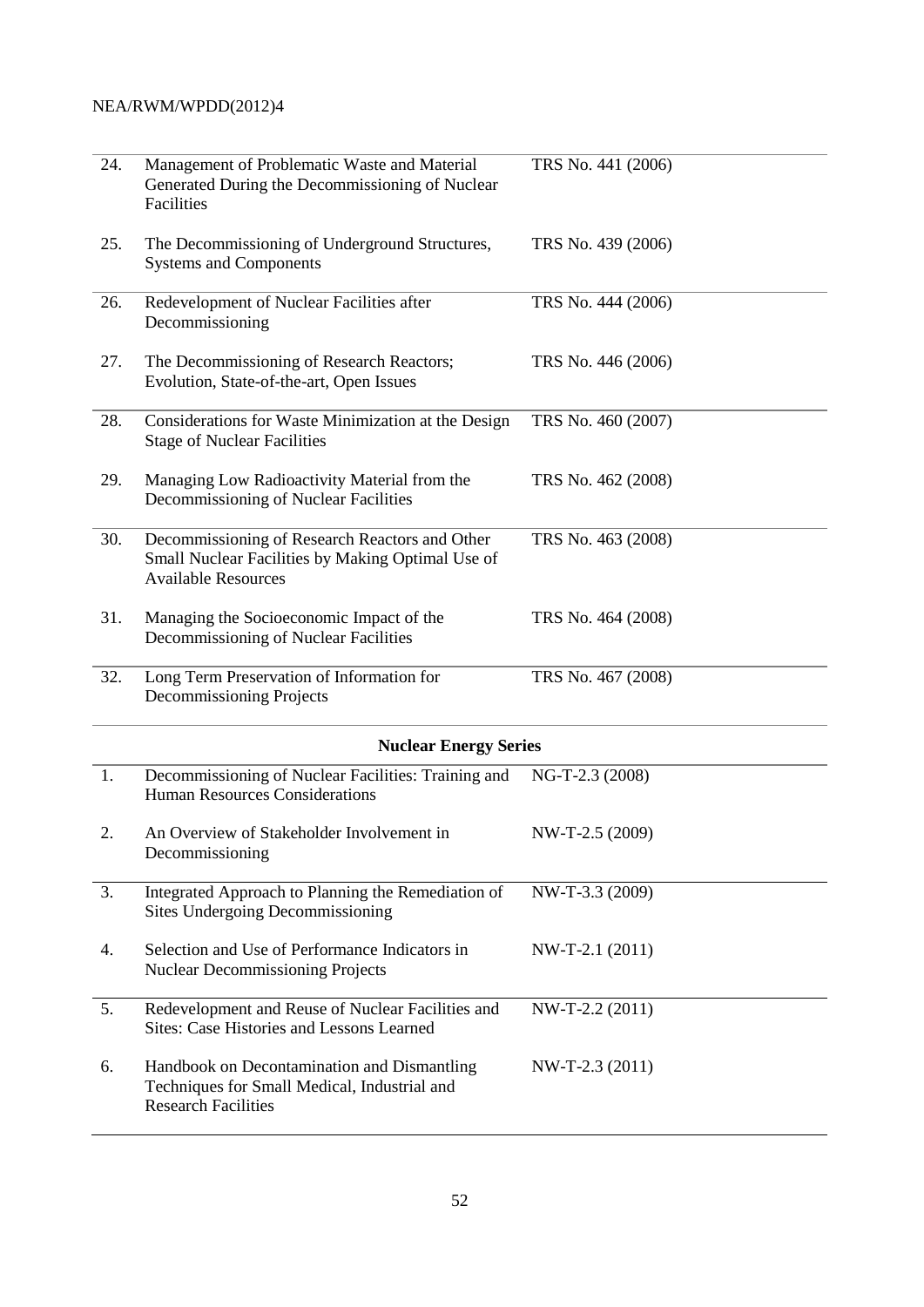| 7.  | Policies and Strategies for the Decommissioning of<br><b>Nuclear and Radiological Facilities</b>                                                              | NW-G-2.1 (2012)         |  |
|-----|---------------------------------------------------------------------------------------------------------------------------------------------------------------|-------------------------|--|
|     | <b>Technical Documents (TECDOC)</b>                                                                                                                           |                         |  |
|     | Decommissioning of Nuclear Facilities<br>(SUPERSEDED)                                                                                                         | IAEA-179 (1975)         |  |
|     | Decommissioning of Nuclear Facilities 1977 Edition<br>(SUPERSEDED)                                                                                            | IAEA-205 (1977)         |  |
|     | Decontamination of Operational Nuclear Power<br>Plants (SUPERSEDED)                                                                                           | IAEA-TECDOC-248 (1981)  |  |
| 1.  | Decontamination and Decommissioning of Nuclear<br>Facilities: Final Report of Three Research Meetings<br>$(1984 - 87)$                                        | IAEA-TECDOC 511 (1989)  |  |
| 2.  | Decontamination of Transport Casks and of Spent<br><b>Fuel Storage Facilities</b>                                                                             | IAEA-TECDOC-556 (1990)  |  |
| 3.  | Factors Relevant to the Sealing of Nuclear Facilities                                                                                                         | IAEA-TECDOC-603 (1991)  |  |
| 4.  | Considerations in the Safety Assessment of Sealed<br><b>Nuclear Facilities</b>                                                                                | IAEA-TECDOC-606 (1991)  |  |
| 5.  | National Policies and Regulations for<br><b>Decommissioning Nuclear Facilities</b>                                                                            | IAEA-TECDOC-714 (1993)  |  |
| 6.  | Decontamination and Decommissioning of Nuclear<br>Facilities - Results of a CRP, , Phase II: 1989-1993                                                        | IAEA-TECDOC-716 (1993)  |  |
| 7.  | New Methods and Techniques for Decontamination<br>in Maintenance or Decommissioning Operations<br>Results of a Co-ordination Research Programme,<br>1994-1998 | IAEA-TECDOC-1022 (1998) |  |
| 8.  | <b>Technologies for Gas Cooled Reactor</b><br>Decommissioning, Fuel Storage and Waste Disposal,<br>TCM Jülich, Germany, Sep 1997                              | IAEA-TECDOC-1043 (1998) |  |
| 9.  | Spent Fuel Storage and Transport Cask<br>Decontamination and Modification                                                                                     | IAEA-TECDOC-1081 (1999) |  |
| 10. | On-site Disposal as a Decommissioning Strategy                                                                                                                | IAEA-TECDOC-1124 (1999) |  |
| 11. | The Decommissioning of WWER-Type Nuclear<br><b>Power Plants</b>                                                                                               | IAEA-TECDOC-1133 (2000) |  |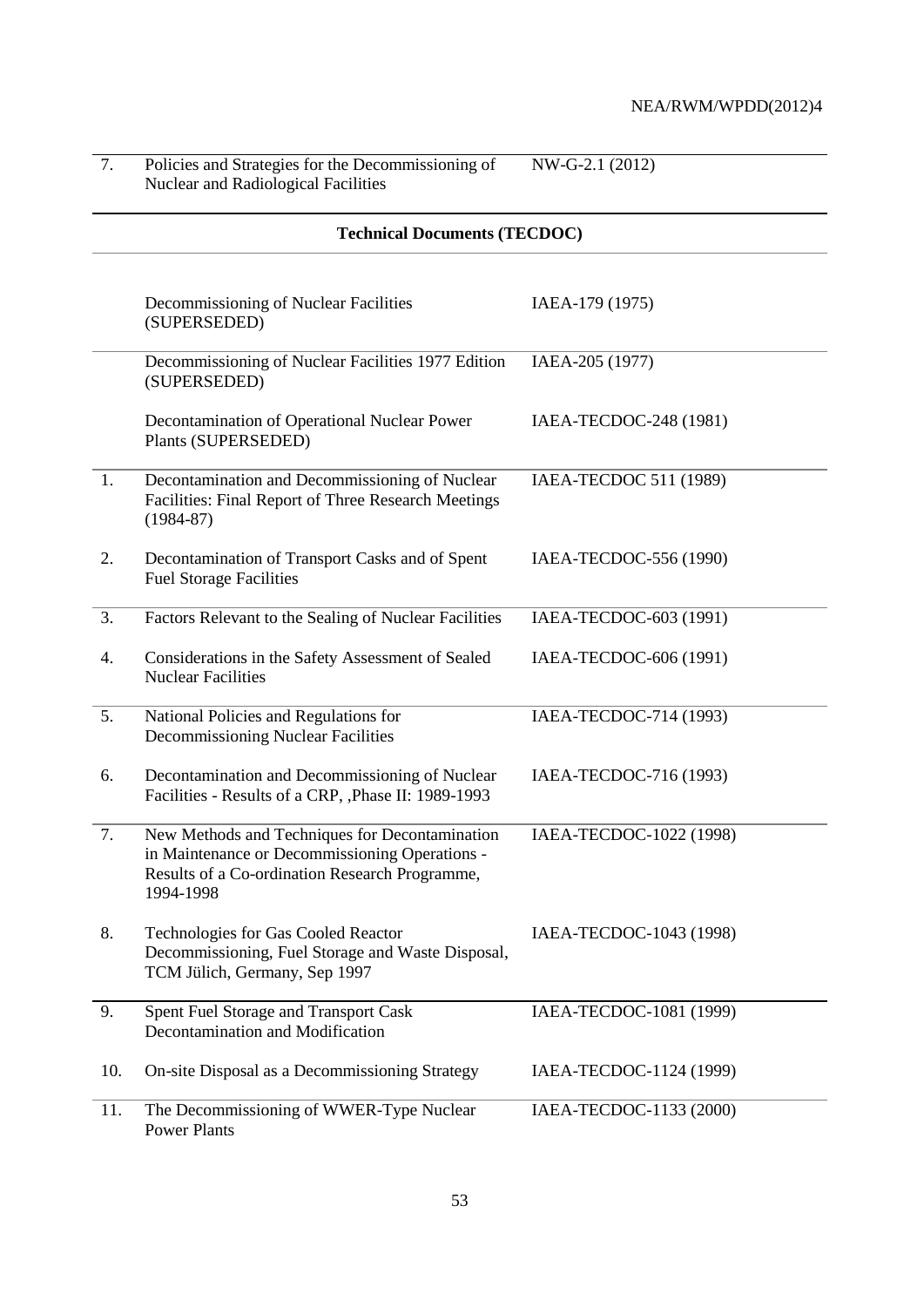| 12. | Nuclear Graphite Waste Management - Technical<br>Committee Meeting, Manchester, United Kingdom,<br>18-20 Oct 1999                              | CD-ROM (2001)           |
|-----|------------------------------------------------------------------------------------------------------------------------------------------------|-------------------------|
| 13. | Decommissioning Techniques for Research Reactors-<br>Final report of a Co-ordinated Research Project 1997-<br>2001                             | IAEA-TECDOC-1273 (2002) |
| 14. | Safe and Effective Nuclear Power Plant Life Cycle<br><b>Management Towards Decommissioning</b>                                                 | IAEA-TECDOC-1305 (2002) |
| 15. | Decommissioning Costs of WWER-440 Nuclear<br>Power Plants. Interim Report: Data Collection and<br><b>Preliminary Evaluations</b>               | IAEA-TECDOC-1322 (2002) |
| 16. | Planning, Organizational and Management Aspects of<br>Decommissioning: Lessons Learned                                                         | IAEA-TECDOC-1394 (2004) |
| 17. | Operational and Decommissioning Experience with<br><b>Fast Reactors</b>                                                                        | IAEA-TECDOC-1405 (2004) |
| 18. | Financial Aspects of Decommissioning                                                                                                           | IAEA-TECDOC-1476 (2005) |
| 19. | Selection of Decommissioning Strategies: Issues and<br>Factors                                                                                 | IAEA-TECDOC-1478 (2005) |
| 20. | Characterization, Treatment and Conditioning of<br>Radioactive Graphite from Decommissioning of<br><b>Nuclear Reactors</b>                     | IAEA-TECDOC-1521 (2006) |
| 21. | Disposal Aspects of Low and Intermediate Level<br>Decommissioning Waste -Results of a Co-ordinated<br>Research Project 2002-2006               | IAEA-TECDOC-1572 (2007) |
| 22. | Innovative and Adaptive Technologies in<br>Decommissioning of Nuclear Facilities- Final report<br>of a Co-ordinated Research Project 2004-2008 | IAEA-TECDOC-1602 (2008) |
| 23. | Decommissioning of Fast Reactors after Sodium<br>Draining                                                                                      | IAEA-TECDOC-1633 (2009) |
|     | <b>Flyers, brochures</b>                                                                                                                       |                         |
|     |                                                                                                                                                |                         |
| 1.  | IAEA News Features - Decommissioning Nuclear<br>Facilities                                                                                     | IAEA, Feb 1990, No.6    |
| 2.  | Decommissioning of Nuclear Facilities: A Major<br>Undertaking                                                                                  | IAEA, 2007              |